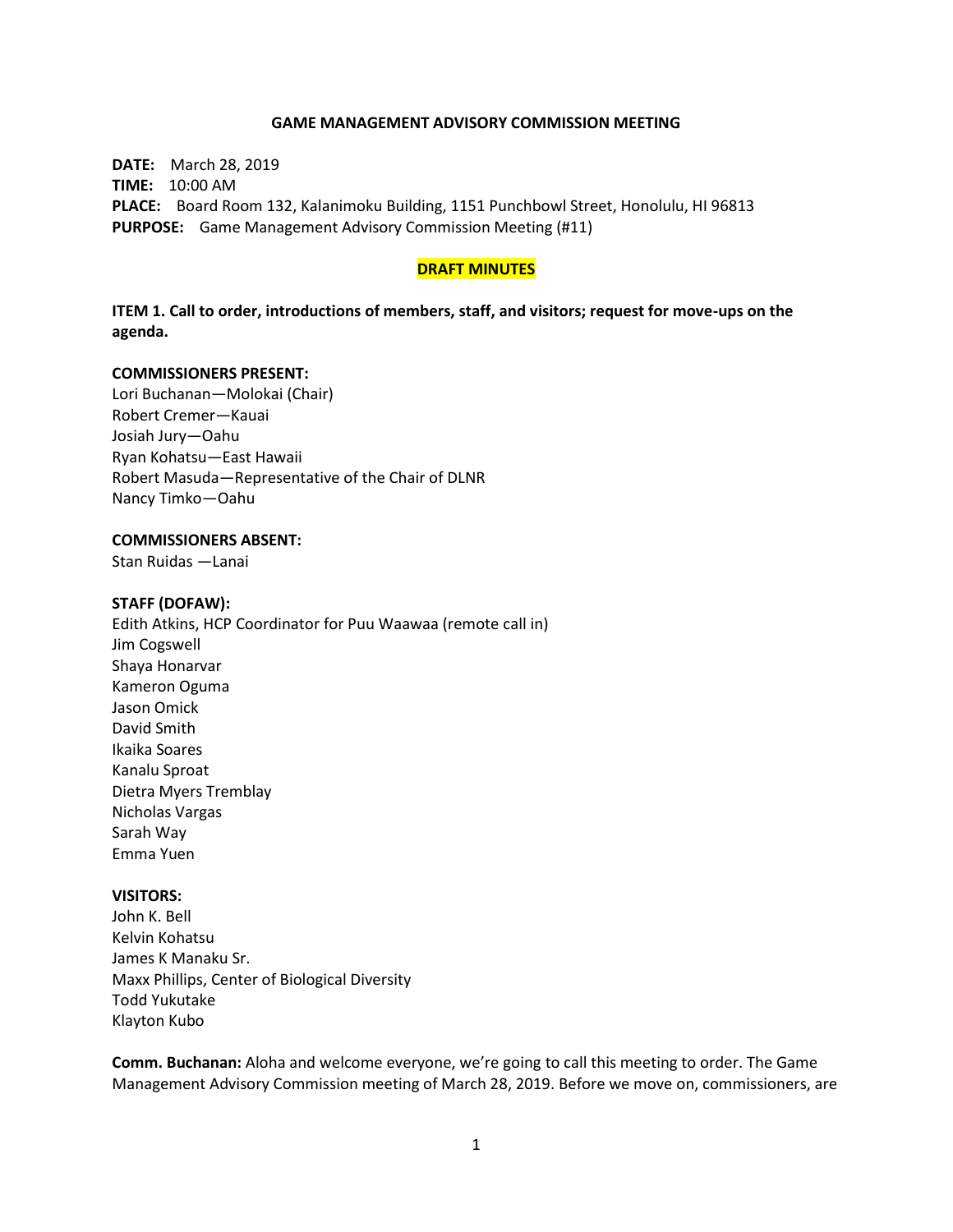there any amendments or requests for move up? Any requests from the public? Seeing none we're going to move on.

## **ITEM 2. Action Required: Approval of the minutes from December 10, 2018 and January 16, 2019 GMAC meetings.**

**Comm. Buchanan:** Anyone had any issues with the minutes of the meeting?

**Comm. Masuda:** Not in terms of approval of the minutes, but after the approval I have a comment.

**Comm. Buchanan:** Alright. So I'm looking for a motion from the floor to accept the minutes.

**Comm. Kohatsu:** I make a motion to accept the minutes.

**Comm. Cremer:** Second.

**Comm. Buchanan:** Okay, it's been moved and seconded. Any discussion? Seeing none, I'll call for the vote.

### MOTION CARRIED WITH UNANIMOUS VOTE

**Comm. Masuda:** I just wanted to bring up the point on the verbatim transcription of minutes that we agreed on up until I think the last meeting. So as of this meeting I just wanted to remind everyone that we will follow the law in the reporting of the meeting, and the law requires either a written posting of the minutes that includes the significant actions by subject, brief synopsis of the discussion and the action, and as may be needed or requested, the recording itself can be posted with a timeline of what point in the recording which subject begins. That's the law, so we will follow that law as of this meeting.

**Comm. Buchanan:** Okay, so my recollection of that discussion was that we were going to discuss it in January of 2019, we were going to review that discussion and then decide if we were still going to go with verbatim or go to shortened version, and I know staff had supplied a shortened version along with the verbatim minutes for commission members to review, and so I would hope that that discussion would still be open. I would like to continue the discussion.

**Comm. Masuda:** I'm just bringing up that same discussion in which we talked about looking at how we're going to continue, because the verbatim transcription of the recording of this meeting sometimes can be very time consuming, and in my opinion, I don't believe it's a good use of our time.

**Comm. Buchanan:** Okay, so having gone over ten verbatim minute meetings which did take me over a day, I found that in meeting number three or two that this commission voted to allot \$2,000 for someone to do verbatim minutes. I don't know if you recall that Shaya?

**Shaya Honarvar:** I do. That was \$2,000 dollars towards the salary of someone, for instance Sarah. However, what we're finding out is that it's taking way longer than expected, and if you hire a company to do this, and I've been looking at different options, the cheapest option because our meetings are so long would cost somewhere around \$700-\$1,000 per meeting. And I do want to remind everyone that Sarah will be leaving in August, and it's not just about her leaving, it's about the time that interns are spending on this. It's taking at least 40-50 hours of just doing this, and that's a lot of hours.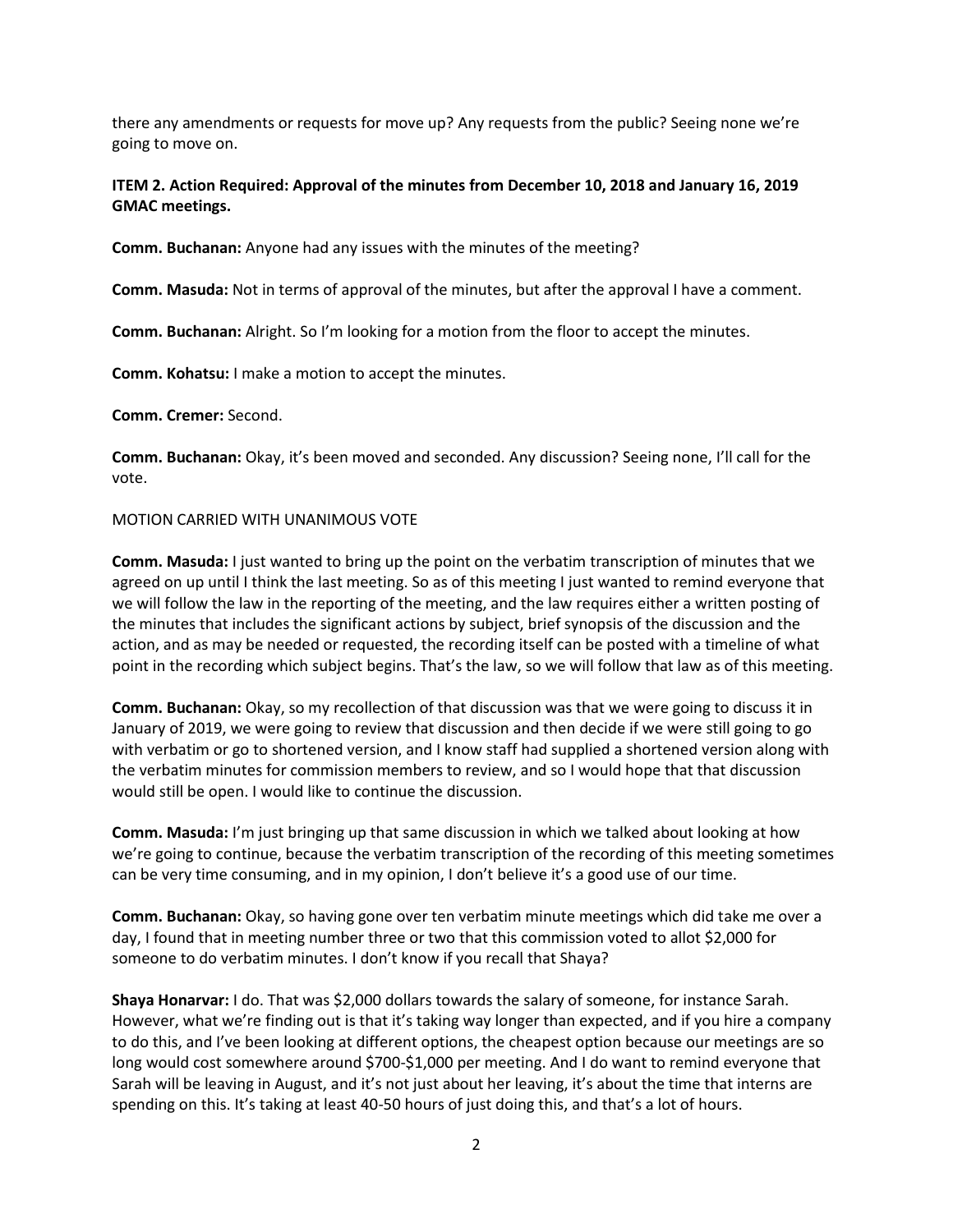**Comm. Buchanan:** Is that spread out over time for every meeting or per meeting?

**Shaya Honarvar:** Per meeting, and that's a lot. And especially if the meetings are happening every two months, so that's about a week and a half per two months, plus all the prep that we have to do, so it's literally two and half weeks of work for us per GMAC meeting. And so it adds up. So if the meetings are once in three months…

**Comm. Cremer:** So, my question is, would we be able to post the recording online where anybody has access to it, so I could put that link on my GMAC page so anybody who wanted to be able to listen to the GMAC meeting would be able to?

**Shaya Honarvar:** That's a great question and I need to look into that. Because if we can, as Bob Masuda suggested, just put it in audio sections, like say "Item 1, this is the section, Item 2, this is the section," that would make it so much easier for everyone. And then you all have seen the shortened version of the minutes, right? It was still detailed, and it captured the meeting well, I believe. So, we can still do shortened minutes.

**Comm. Masuda:** Rather than spend all our time on just this housekeeping kind of thing, I would recommend that we ask Shaya and our staff come back with a copy of the law and having explored what options we do have like Robert just recommended, see what we can actually do and make that report next time, and then at that time we can determine the feasibility or the sensibility of how we will proceed. Otherwise we're talking all over the place right now.

**Comm. Jury:** If we do move forward with having Shaya do that, would this meeting be a verbatim meeting? I only ask because I look at the minutes, I know in that meeting you made a motion for this to occur, Deputy Chair, and then nobody seconded the motion, and then Madam Chair was nice enough to say that we would bring up the discussion again in 2019. And I feel like a lot of us came here open to discussion, and with the opening statements being "this is the law, this is what we're going to do," I agree that maybe we should look more into it, but if this meeting could still be the verbatim and then when we come back we can continue the discussion.

**Comm. Masuda:** This meeting is being recorded, and so the recording will be available, and should we decide that you want this meeting's recording to be transcribed, then you can so vote at that time, but remember we have a limited amount of money, and for the number of meetings that we have you have to consider all that. So I'm letting you know that the meeting is being recorded and the recording will be kept and be available, but I would request humbly that we not require our staff to transcribe this one verbatim. If the law doesn't require verbatim transcription in writing, then I think we should go with what is reasonable, sensible, and available, and if people want more detail, that that detail be available through the recording by sections or however is reasonable to deliver. And that's what I would have to say on this, but I hope not to have to spend another so many other hours on this subject at this meeting, I think there are other important things that we have to talk about on actual hunting, game management, things like that.

**Comm. Cremer:** Bob, I'm going to have to disagree with you, I think the minutes are the most important thing for me as a commissioner representing my island. For me, what is in the minutes I put on my GMAC page. My members in my community know what is going on in detail in this meeting, what you say, what your staff says, what I say to represent them. How I say it and why I say it, not in fine little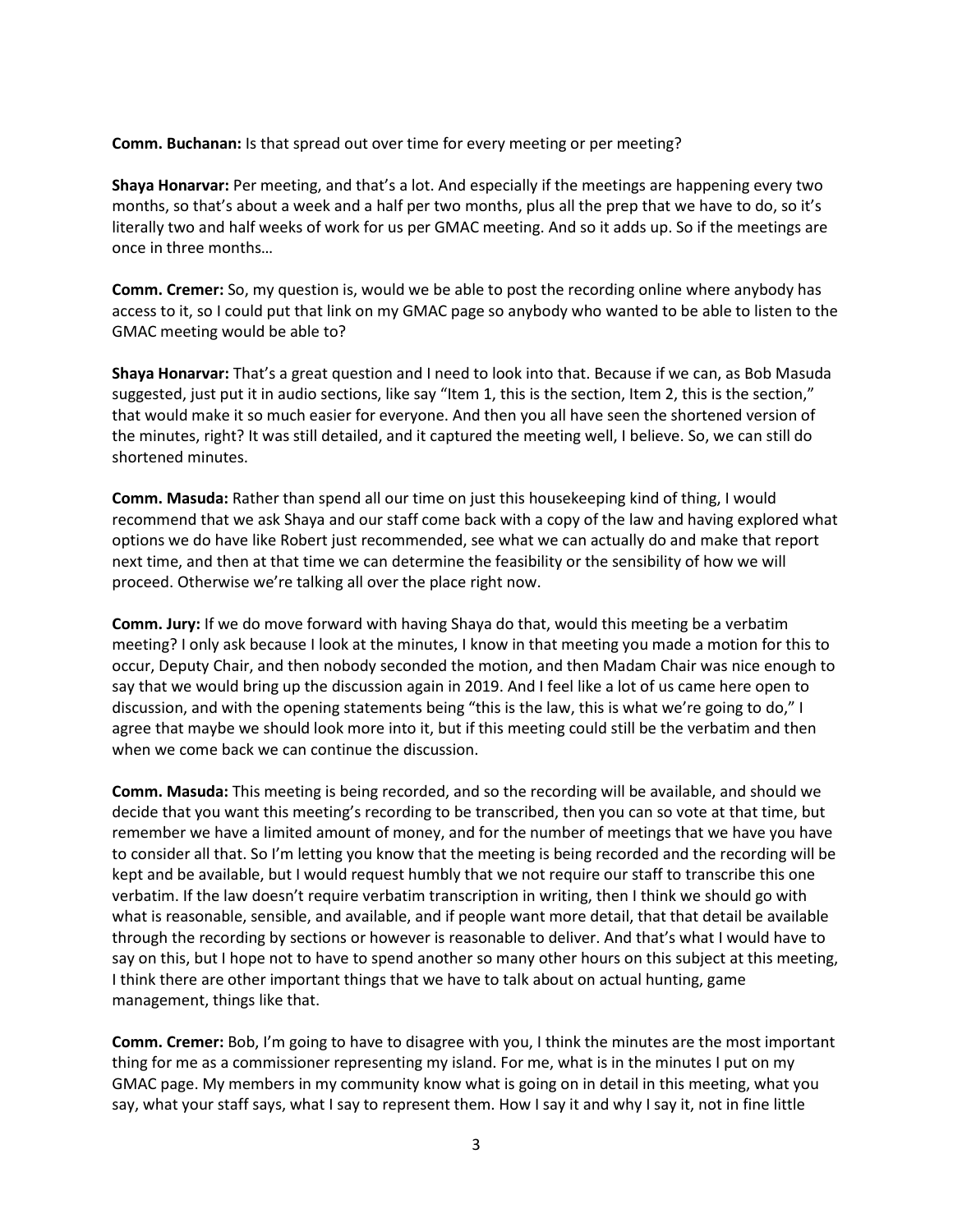pieces how the minutes are put together in a small section. They see my passion of why I'm here and why I take off to come here to represent them. And that is the reason I like the verbatim minutes. Or, if we can't afford to do it, let's work on a way like I asked Shaya to be able to download it on my page so people can be able to listen to the minutes. And until then I say we still go with verbatim until we look into what to do at our next meeting, and we go ahead and decide then.

**Comm. Buchanan:** Commissioners, any more comments? No? Since this is an agenda item, I will take public testimony if there's anyone in the public wishing to testify on Item 2, which went into another discussion. Please state your name for the record and you have three minutes.

**James Manaku Sr.:** You know, Madam Chair, we're having that problem on the neighborhood board, if I may. As an example, I've shared with them the problem of our sewage – we have water that comes into our property and it's measured. So what I've tried to have the city do is put a measurement on our sewage going out of our sewer pipe, and when I say that what they do, when they write it on the agenda, they say "Manaku says that we need to look at the sewage problem" and it doesn't say exactly what I said, that we need to have some kind of measurement on the sewage. So I understand as long as we have the main objective of what is being said I don't mind, but then again I would like to have the whole transcript available also. That would be good.

**Comm. Buchanan:** Commissioners, any questions for the testifier? Seeing none, thank you very much. Anyone else in the public wishing to testify on Item 2?

**Comm. Jury:** Just so we're clear, if I can make a motion?

**Comm. Buchanan:** If you make a motion of something, we're going to have discussion.

**Comm. Jury:** I guess I want to find out whether we're having this one verbatim.

**Comm. Buchanan:** So you're asking a question? I think that's up to this commission. So you heard what Deputy said, and we're still in discussion, although he'd like to not do verbatim for this meeting but keep the recording and then come back with some analysis, and if that analysis discussion is going to talk about funds then I'd like to see the whole budget for this commission. If we're going to talk about money I need to see the whole budget. Commissioners, what do you guys think? Are you guys okay with the proposal from Deputy, or do you want this meeting to be verbatim and then come back for another analysis of whether we're going to change it or not?

**Comm. Cremer:** My understanding from the meeting we had was that we were going to revisit the subject in 2019 and we weren't going to change to it until we revisited the issue. And my thing is I agree with him some, but I still think we need to have the full minutes for the public to see. And I understand the money side and all that, I do, but like I said, I come here because I represent my community and this state, which is my community no matter where I go, and I think everybody should know why we're here and what we're fighting for and what the Administration's ideas and plans are. It should be public record somewhere or another in full extent, and then the short minutes so it's easier for the person doing it.

**Comm. Kohatsu:** Is it reasonable to have the alternative in place by the next meeting?

**Shaya Honarvar:** I would be able to figure it out by then. I think we can put the audio online. Because it's only been one meeting, it hasn't grown a lot in size yet. So yes.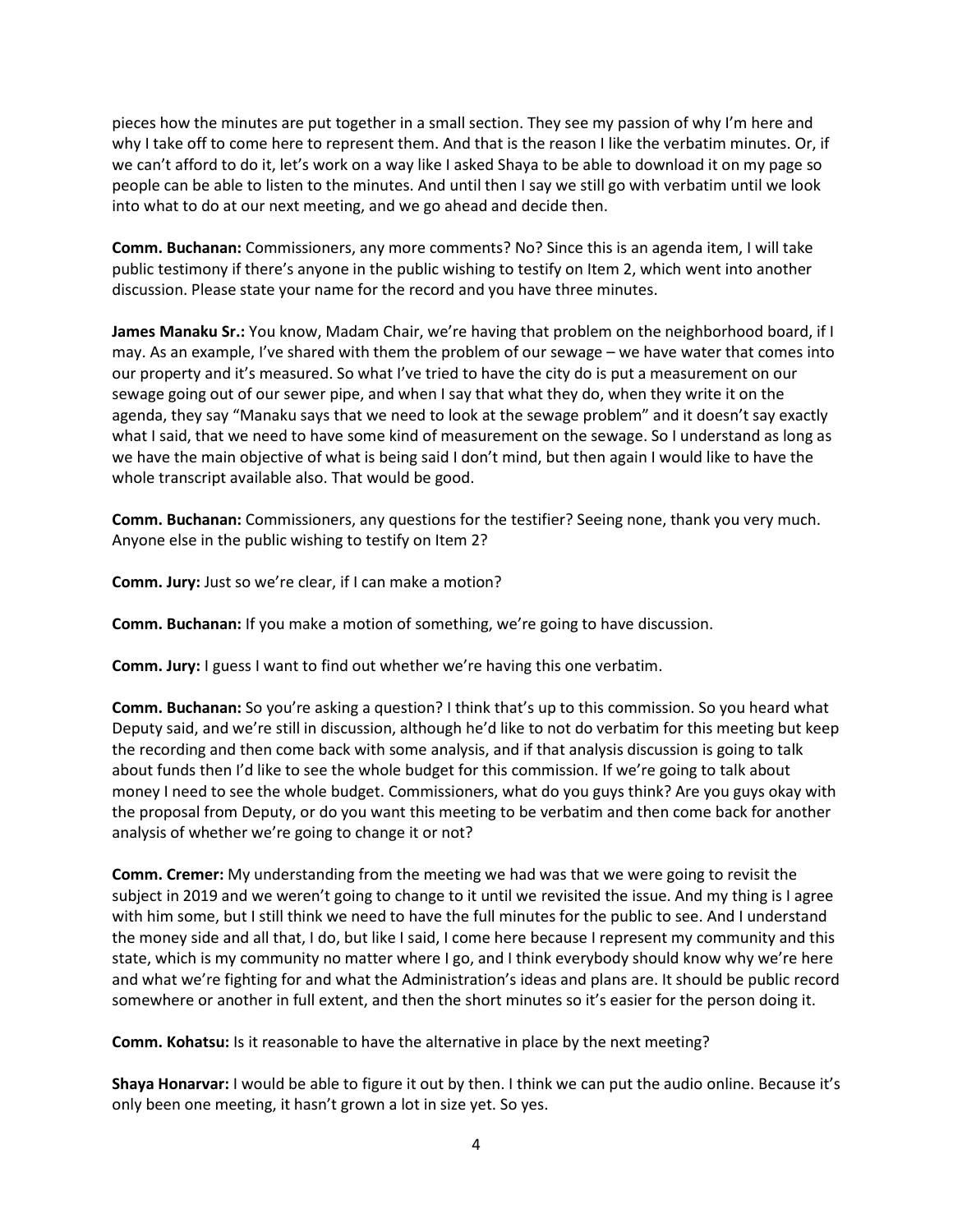**Comm. Kohatsu:** Because I'd say if you're able to do it then let's do that, but if you're not able to get it accomplished the default is verbatim transcription. That's just my thoughts.

**Comm. Buchanan:** Nancy, do you have any feedback?

**Comm. Timko:** I agree with Ryan. I don't think our purpose is to create work for staff, that's not why I'm here. The fact that the recordings are available if somebody has a question in regard to shorter minutes, then they can always request and listen to the recording.

**Shaya Honarvar:** We can try to put it on our website where the GMAC agenda and minutes are currently, and then there will be an extra line saying "recording."

**Comm. Cremer:** That'll be fine.

**Comm. Buchanan:** So, I think the person that is most impacted by this decision would be me, because I have to read all the verbatim minutes because I write the legislative report. I'm not going to sit through a six-hour meeting and then sit through a six-hour recording, I'm just not going to do it. I'm a paper person, old school, so I prefer verbatim minutes although I'm taxed with just as long reading them as the person is recording them except I'm not getting paid. I would request for this meeting we do verbatim minutes, because I think there's going to be a lot of important discussion today, and in the meantime find out what we asked you find out: how much is it going to cost, can you put it on… I think you have to check with DLNR's communication person before you put any audio stuff online and maybe the AG, I think you have to check. So between now and the next meeting, and I think that's reasonable so we can move on, just do verbatim for this meeting and then at the next meeting we'll decide how we're going to proceed. That would be my choice. Is anybody not amenable to that? Except Deputy.

**Comm. Kohatsu:** I would just request that the next meeting if they have the alternative in place that we have a staff proposal and example that we can vote on that that's how we're going to move forward.

**Comm. Masuda:** As for the record, Madam Chair, I did not say I'm not in favor. I did not disagree. I made a suggestion and I gave the reason for my suggestion. I have actually no problem with what Ryan and others have said so far, and if the commissioner members feel that it's critical that this meeting be totally transcribed, I'm not going to argue against it, I'm just suggesting that given what the law requires that we might want to adjust the workload for staff so we can focus on areas of substance rather than all the time it takes to regurgitate whatever goes on.

**Comm. Buchanan:** Okay. I'll take that as amenable. Is anybody opposed to that suggestion? Okay, seeing no opposition I don't believe I need a motion. So now we can move on.

## **ITEM 3. Discussion on recently published public lands hunting informational survey report.**

**Comm. Kohatsu:** I didn't get to read the whole thing, but I was approached by people in my community about some of the numbers that were in there, because they think they're wrong. Would you agree or no?

**Shaya Honarvar:** So, the numbers that are published under the Public Land Hunting Information Survey are the numbers that people give us, whether people give us the numbers that are correct…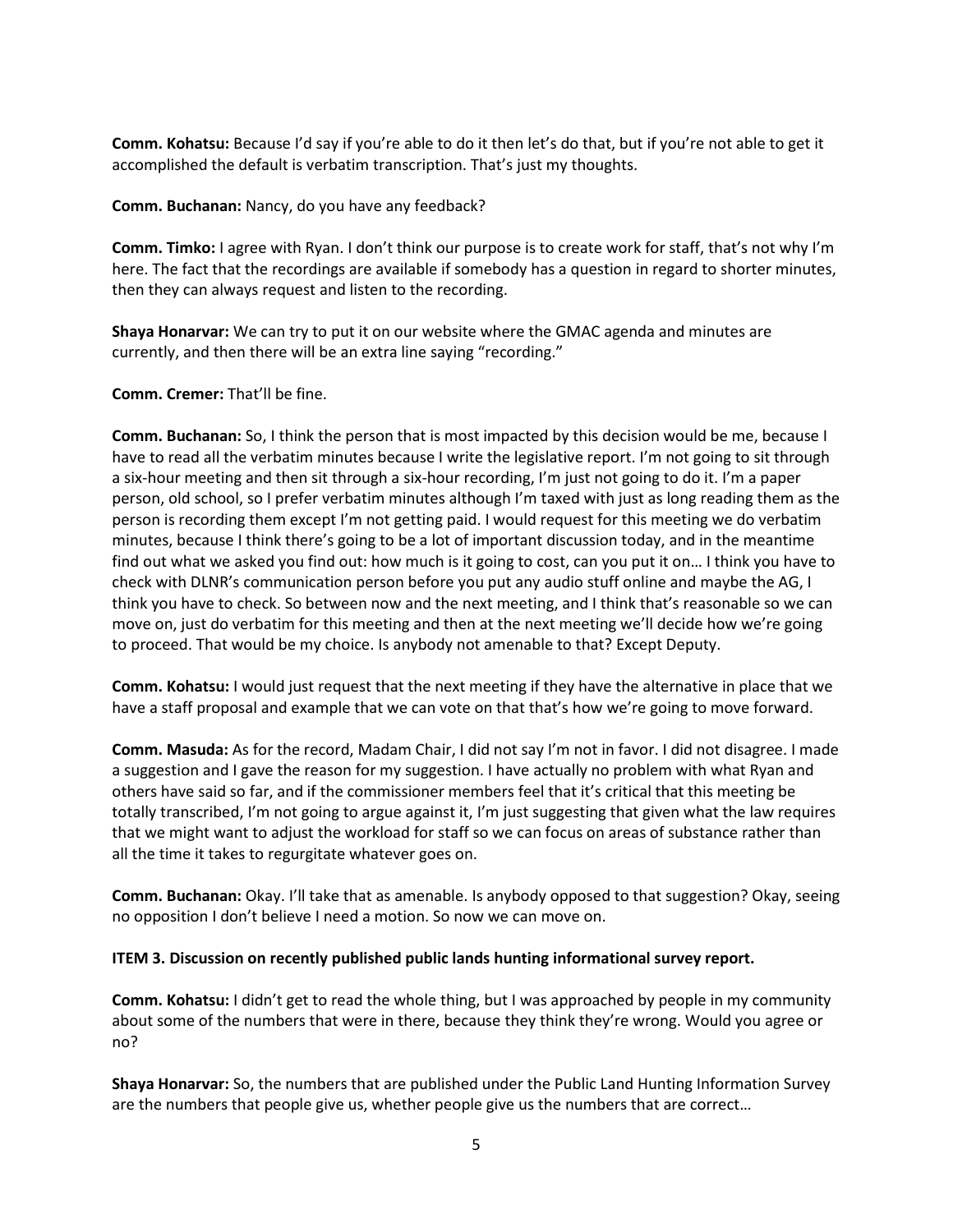**Comm. Kohatsu:** No, no, no, the hunting statistics from the Department, specifically as an example on the Lanai take for Axis deer I think it had 200-something on there for the season. Everybody know that for that season in one day that might be the take, so some of the data was incorrect.

**Shaya Honarvar:** So we do not change or adjust the data. We publish the data as it is given to us by the public. And this is based on a survey, not on harvest numbers.

**Comm. Kohatsu:** Wait, but there's a chart in there, right?

**Shaya Honarvar:** Right. We made the chart based on the number of answers we got from the thousand or so people who took the survey. So this is not harvest numbers that we check at the check stations, this is purely questions that are being asked and sent out to the public and then they just answer them.

**Comm. Kohatsu:** So the Lanai harvest chart that's in there…

**Shaya Honarvar:** It's not the actual harvest chart.

**Comm. Kohatsu:** It's based off a bunch of people saying "this is how much I killed" or something?

**Shaya Honarvar:** Exactly. It's what people say. It doesn't show the actual number of deer that are taken out of Lanai, which I believe is more than 2,000.

**Comm. Kohatsu:** Right. So if it only surveys 200 people apparently that said they went there and shot something, then it only shows those 200 people.

**Shaya Honarvar:** Yeah, it just shows whatever that number of people said. And they could even not tell the truth and just make up numbers, and then that's what it would show. So this is a set of questions that we send out to the public to kind of understand what the hunters' perception is on hunting, and what they would like to see more of, and what are the numbers that the public is giving us just by us asking the question versus what we're seeing in surveys that we do versus the harvest numbers that we're collecting at the check station. It's three completely different things. And in this survey, only 1,198 people completed this survey, which is ten percent of our registered hunters, which is actually a good number of people.

**Comm. Kohatsu:** So providing a statistical chart of how many animals were taken in a season, was that specifically a question on the survey?

**Shaya Honarvar:** Have you looked at the survey questions?

**Comm. Kohatsu:** Yeah, I did. I don't remember because it was a while ago…

**Shaya Honarvar:** One of the questions, I have it right here… So for instance the game birds: "During the gamebird season," and then I give the number of months, "how many gamebirds did you harvest in public hunting areas?" And so people answered that question and say "I harvested this many Ringnecked pheasants, this many other species and I harvested this many animals in this public land." So the information I'm hoping to get from this is which species are the most popular ones and which areas are the most popular ones, which the charts are in there as well.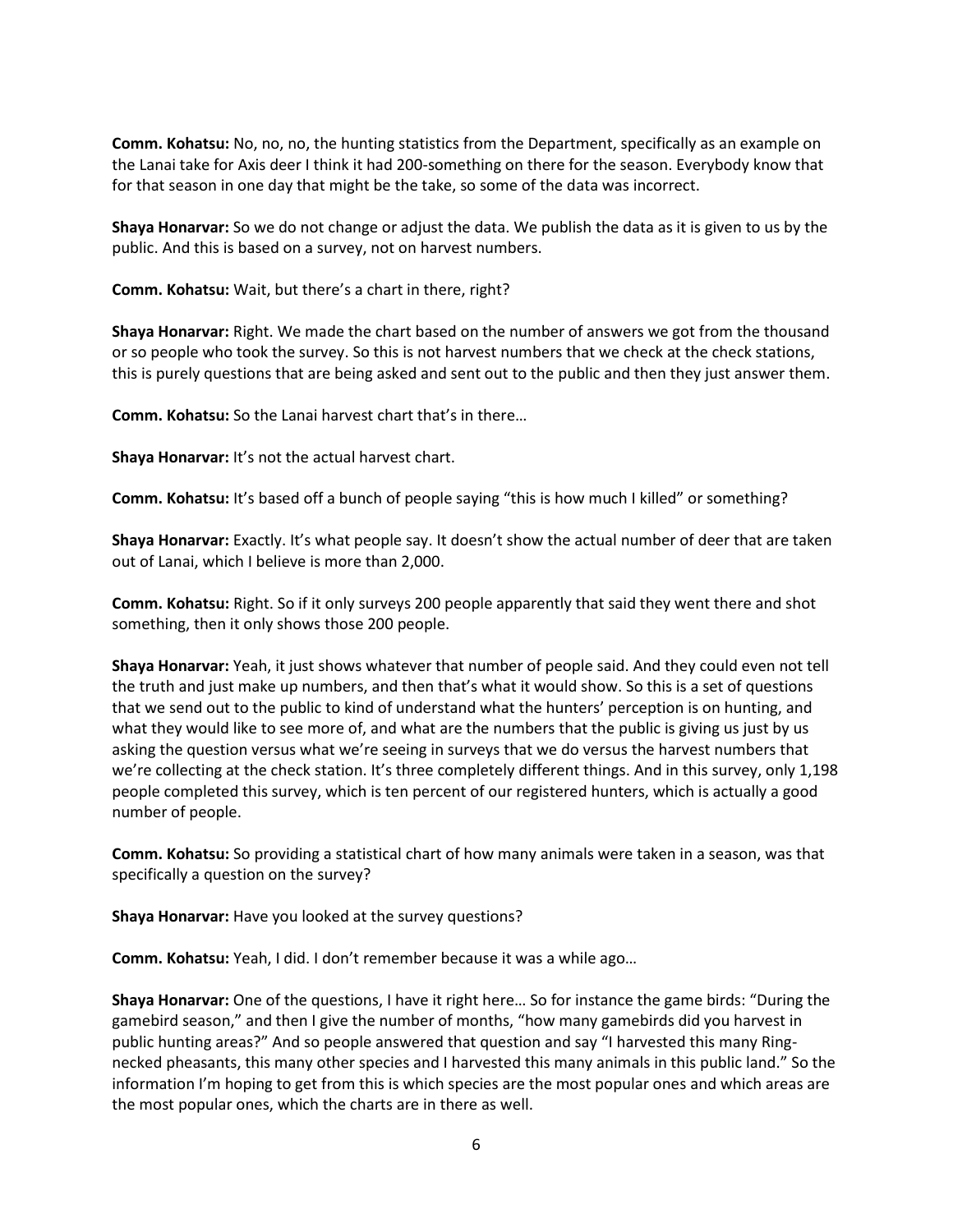**Comm. Kohatsu:** In the report, is the question stated before the chart is presented?

**Shaya Honarvar:** Yes. Every question is up here and then the chart is here. The charts again are a way of saying "okay, if we send the survey out by asking the question, what will people say versus what we're seeing from the check stations versus what we're seeing from the survey ourselves."

**Comm. Kohatsu:** Is there a future analysis of that versus that you were speaking of?

**Shaya Honarvar:** What I'm hoping to do… we did this for two years, and then after that, I think we might skip this year, I'm not 100% sure, and try to do it every two years and hopefully we get more and more people, and I think as we get more and more people this statistic is going to make more sense, because it might be a little bit skewed to how many people we get per island to respond to this, so if most of the people are from Oahu, that will change things. But I think ten percent of the registered hunters did this, that's a pretty good number. I also would like to add that if you all have questions that you would like to add to this, or questions that you'd like to change the format a bit, or ask it differently, please send them to me. I'll be more than happy to work on it together and then put it in the survey.

**Comm. Kohatsu:** That was my next question, you already answered it. Thank you.

**Shaya Honarvar:** I'm looking for feedback from especially you guys.

**Comm. Buchanan:** Anyone else have questions about the survey? Our commissioner from Lanai called me and he had some comments, did he relay those comments?

**Shaya Honarvar:** No, I only know he was one of the people suggesting that I put this on the agenda. But I have not seen his comments or questions.

**Comm. Buchanan:** Okay, his comment was that he thinks the survey should be per island, because I think you just admitted that if the greater number of population resides on Oahu it would skew the results. So his feedback is that the survey should be per island.

**Shaya Honarvar:** So the beauty of this survey is that we can separate it out into different islands right now. From the 1,198 people that responded, one of the first questions is "where are you a resident of?" So once I separate those people by where they are from, then we can break down this data per island. However, 1,198 people is not enough people to break down the data into six islands. The number of people we get per island, statistically it wouldn't be significant. If we had 5,000 responses, then breaking it down into islands would make more sense.

**Comm. Buchanan:** I don't know, because to be honest Shaya, sorry, I never read the survey, but I think his point is that for Lanai he was requesting to the Department about switching the hunting seasons, and I asked him what he meant by that and he said the Mouflon and the deer seasons should be modified, and the modifications and the timing is because the hunting season is occurring when the animals are having babies and they're velvet still yet. He said in the old days, it used to be in the fall, and along the way the Department changed the hunting season, and he feels for hunters it's hard because it's ethically and morally an issue for them to shoot animals that are having babies. And their horns are not hard yet.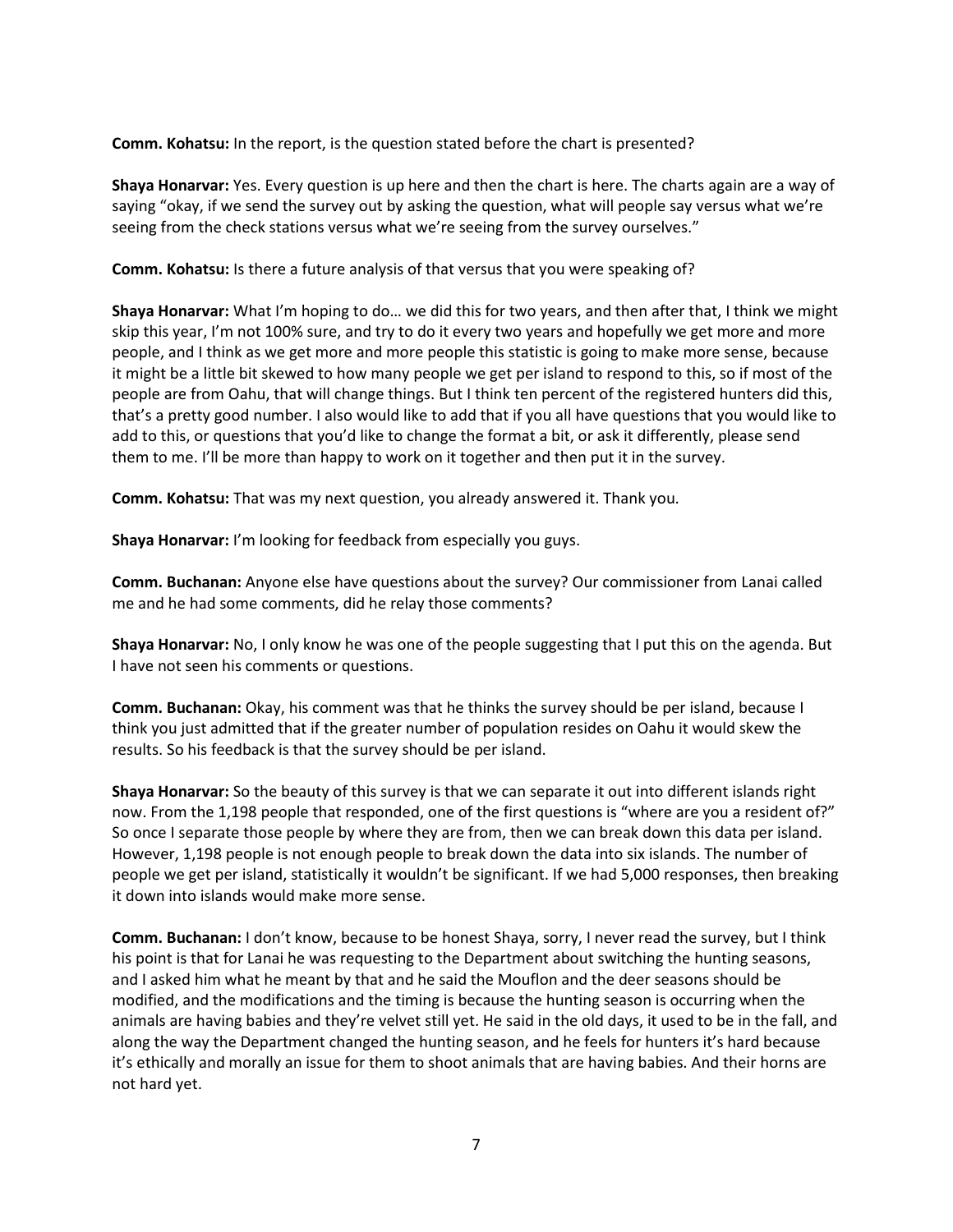**Shaya Honarvar:** Is he suggesting putting a question on the survey in regards to that?

**Comm. Buchanan:** I don't know. That's his feedback, I wrote it down in pencil really fast. Because I wasn't aware of that. So the Department is actually by its own rules creating a situation that is ethically and morally not a good situation from the hunters' perspective, so that's the feedback.

**Shaya Honarvar:** Okay. I just don't know how it fits in the survey.

**Comm. Buchanan:** Well, I just wanted that on the record because I told him I would report that for him.

**Comm. Masuda:** Madam Chair, speaking as the Deputy for the Department and not as a commissioner, I would respond to that by saying I would direct the staff to check that out, and if the report that is being requested is reality, if it is in fact true, it would be important that we adjust the timing of things so that we honor the values and concerns expressed by the hunters in this particular situation and then report back at the next meeting what is… you can have our Lanai person tell you what the actual situation is.

**Shaya Honarvar:** And that's the thing, if Shane or John were here, they would be able to answer that question. There is definitely a reason.

**Comm. Cremer:** I think it's a valid comment that Stan put forward because I see a lot of that on Kauai too, depends on the rainy seasons… Seasons change and as the years go by seems like the breeding cycles change, so keeps getting farther back or closer. Same with the mullet – the mullet come up the river to spawn at a certain time of the year and they open up the mullet during the spawning season and the guys are catching the mullet during the spawning season instead of knowing "okay, the mullet season should but back a little bit or put forward a little bit so we're not going to be catching the mullet during the spawning season." I live right by the river, I see the mullet in the river right at the time when they're spawning and laying their eggs.

**Comm. Masuda:** I'd like to respond to Robert's comment. One of the concerns from a staff point of view that I have is that our district staff should be in close communication with all of our commissioners from each district or each island. And if that happens, then they have good relations and good communication, I would depend on our commissioners and the hunting or fishing community to be our eyes and ears, because that's a lot more eyes and ears than the staff can provide. And when we get those kinds of reports I think we ought to bring them back to the commission meeting so that the commission can work with the staff in adjusting seasons or whatever needs to be adjusted so that we can maintain the health of our fisheries and game. That's one of the important functions commissioners can help with is the whole idea of working with the staff so we get the most up to date and real information.

**Comm. Cremer:** For me, I think the ultimate goal would be a game management plan so we know where we stand and where we've got to go. Right now we don't know what direction we're going without a game management plan. It all boils back to a game management plan, a fisheries plan, whatever kind of plan, we've got to know which direction we're going. And we're not going to know what direction we're going until we settle that and get a game management plan, a fisheries plan, what a plan is, who's going to work on the plan, who's going to manage the plan. We can't do anything without getting that, I'm just going to say that over and over until I'm out of this room and not on this commission. I'm going to be still going to the Legislature, still going wherever I have to go to rant and rave about it, but that is the most important thing for this state: a game management plan, a fisheries plan, what direction the plan is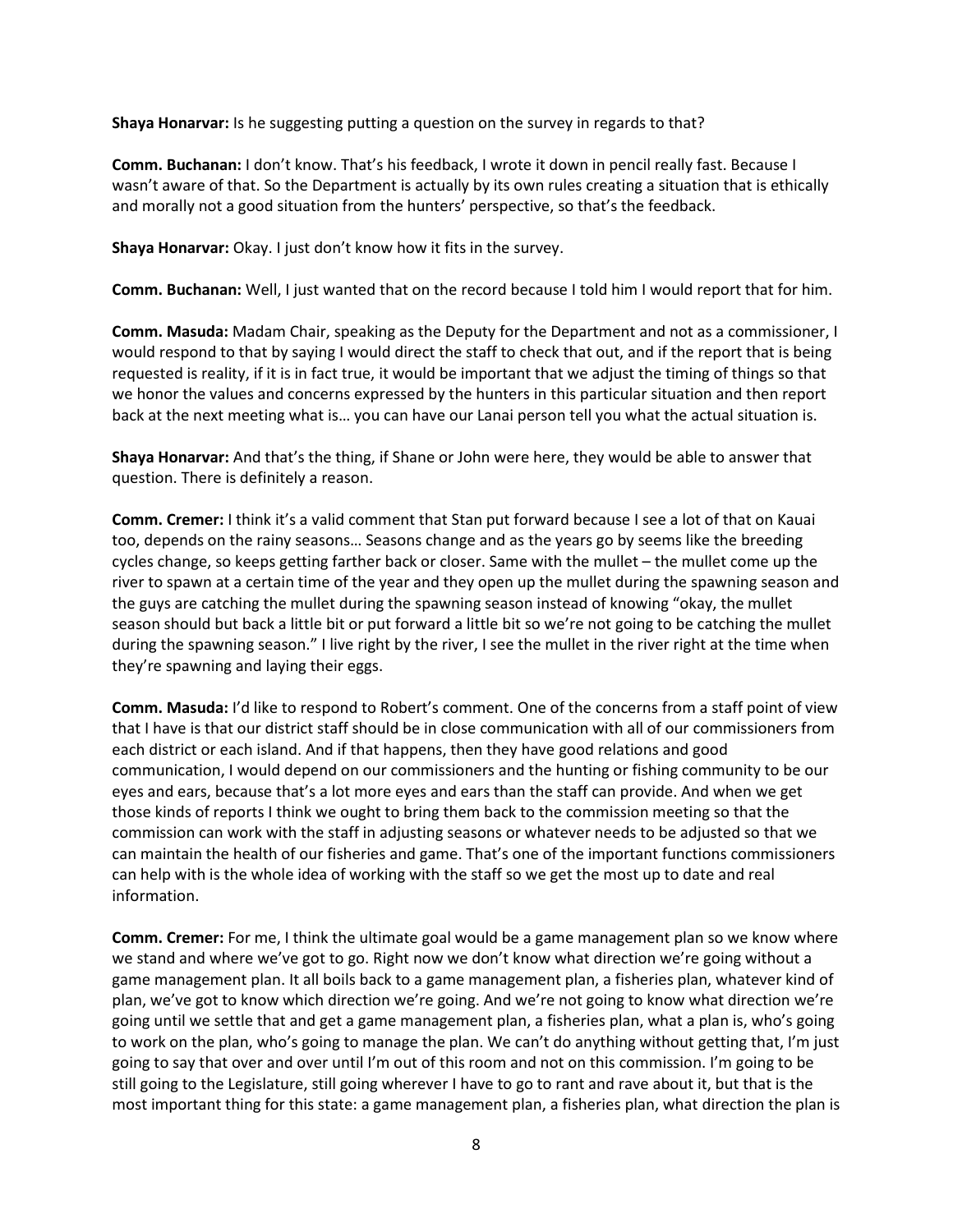going to go, who's going to manage the plan, who's going to work on the plan, continue to make sure that the plan evolves and goes in the right direction so that we can balance throughout the community whether it's plants, animals, fish, whatever it is. That's all I got.

**Comm. Masuda:** Next time on the agenda you can bring that up.

**Comm. Buchanan:** Commissioners, you guys have any comments on this agenda item? This is an agenda item, so I will open Item 3 up for public testimony if there's anyone in the public wishing to testify on agenda Item 3. Seeing none, I'm going to close testimony on Item 3 and move on to Item 4.

**ITEM 4. Updates and discussion on Habitat Conservation Plan in Puu Waawaa Forest Reserve and the Puu Anahulu Game Management Area, Hawaii Game Management Plan and Lanai Cooperative Game Management Area Plan.**

**Comm. Buchanan:** Staff, who's reporting on the update?

**Shaya Honarvar:** May I start with the Lanai plan? This is just a very short update of what we have been working on. We have submitted a grant proposal to Pittman-Robertson for writing a plan for Lanai, and this is because the company had asked us to do this in order for us to be able to get the lease for a longer period. So the grant proposal has been written and has been submitted, and we're waiting to hear back. Hopefully we'll hear back in the next month or two. In the meantime, we have also prepared some goals and objectives to help us move forward as soon as we get the grant from Pittman-Robertson and hire a consultant, because there's not much time, we have two years now to finish this. So this document of goals and objectives that we have is only internal right now and we're still discussing it among ourselves, and we have shared it with the company and we still have to discuss it with them as well. But other than that, that's where we are on the management plan for Lanai.

**Comm. Buchanan:** Any questions on the Lanai Cooperative agreement?

**Comm. Kohatsu:** Yeah. The grant for PR – does that contain goals and objectives within the grant?

**Shaya Honarvar:** Within the grant, yes.

**Comm. Kohatsu:** It does. Is that publically available?

**Shaya Honarvar:** I don't know, It hasn't been accepted.

**Jim Cogswell:** I don't think so.

**Comm. Kohatsu:** It does come with an estimated amount, right?

**Shaya Honarvar:** Yeah, so another thing is, usually management plans – from Shane's presentation a couple of meetings ago, there was almost half a million dollars that went into that, right? So the plan that we are trying to do right now is without doing the compliance work, so it would be a document that can guide us moving forward. It's a plan that includes the activities and goals and objectives, but for us to do any of those activities we would need further compliance. Does that make sense?

**Comm. Buchanan:** Yeah, it's a plan to plan.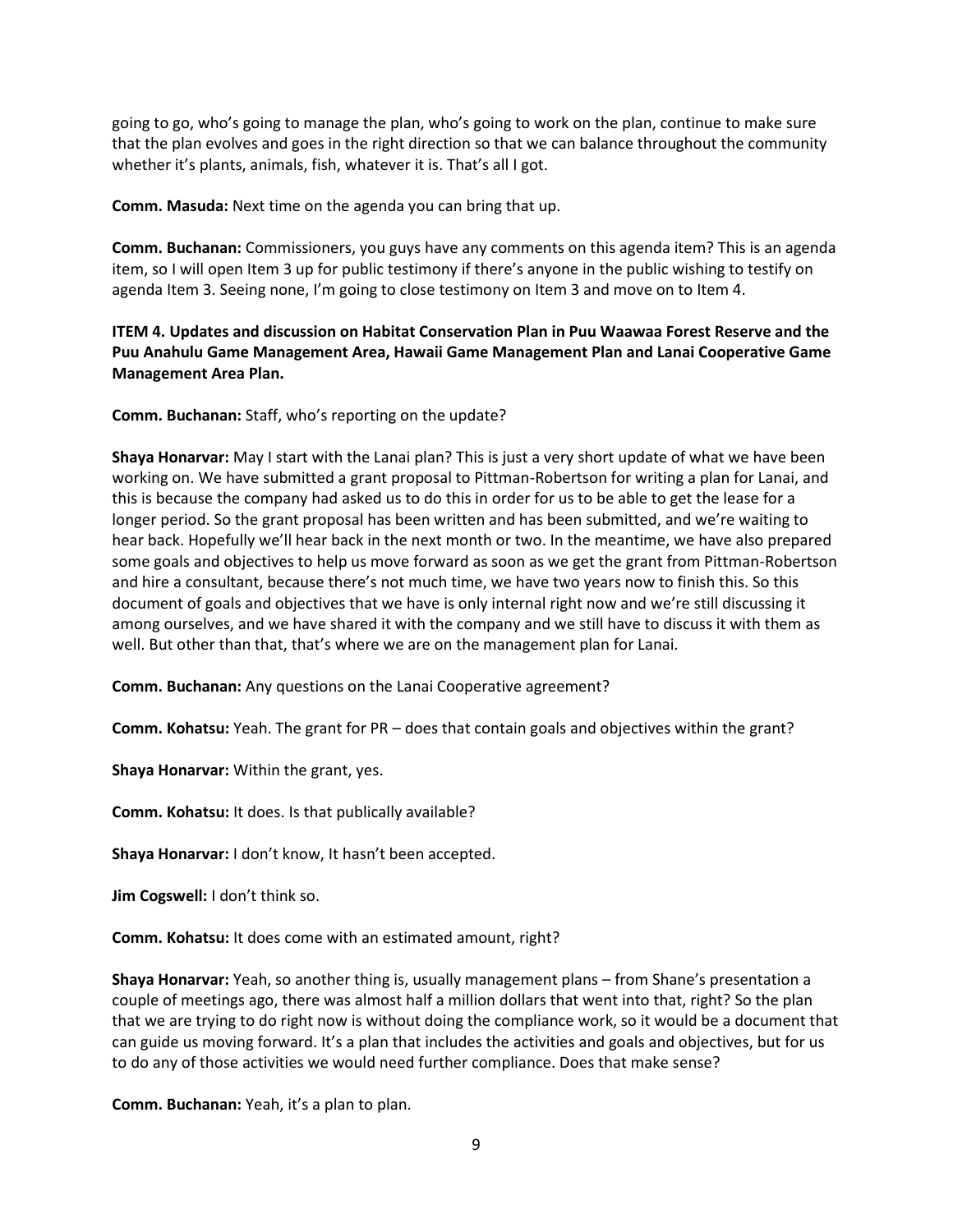**Shaya Honarvar:** So we're still discussing it among ourselves and the company whether that would be a feasible thing, because to write the big plan, like the half a million dollar management plan with everything that is involved takes more time. So we're still discussing all those things.

**Comm. Kohatsu:** If the grant is approved, is the Department stuck doing the grant? Or can it be modified knowing that you're fluid thinking about what you guys are going to do for maybe a cheaper or faster alternative?

**Shaya Honarvar:** It can be modified. The federal grants, we can amend those. It's not really a good thing to do, it's not desirable per say, but if it's necessary then we can.

**Comm. Kohatsu:** Also, I guess this grant, since it uses federal aid money, it would undergo Section 7 review, correct?

**Shaya Honarvar:** Yes. But, when you write proposals to write a plan, it's only at the writing stage, you're not doing activities, so the compliance work is not as complicated. It's writing, it's not doing actual onthe-ground work, you're not going to grade or mow or do anything like that, you're just writing a plan.

**Comm. Kohatsu:** I guess where I'm going is, in the event this plan is executed under federal aid money, would that be the only thing the Department can do? So what I'm saying is, say an alternative is proposed, the company would accept something purely state written, or less time consuming and less costly. Would that be acceptable even if this was executed already?

**Shaya Honarvar:** So this is a proposal to write the plan, the plan is by all means not written at all. But once you actually get the consultant on board, and then you have DOFAW staff and hopefully the people from the company and other people involved in the plan, then the plan is going to be written.

**Comm. Kohatsu:** My concern is not the Lanai company staff or the DOFAW staff, my concern is the federal restriction that comes with that plan maybe. So once that thing is in flight and going hypothetically, is the Department now stuck to doing solely that plan or can they abandon it? So the question is this: if you make a plan to keep animals…

**Shaya Honarvar:** It's a big question, because the plan hasn't been written, so I have no idea what's in it. I know where you're going, but it's like answering a question that doesn't have…

**Jim Cogswell:** And the grant will be for the writing of the plan, nothing on the ground. So if we get another grant to implement that, then that's where we'll be running into more of I think where you're going.

**Comm. Kohatsu:** Where I'm going with this is that if the federal review requires you to do something that may be contrary to the intent of what you're trying to do, can you abandon it, or will you be stuck with it?

**Jason Omick:** You can abandon it.

**Comm. Kohatsu:** You can abandon it? Okay. If the company sees that "whoa, this is not what we signed up for," can they abandon it? Okay.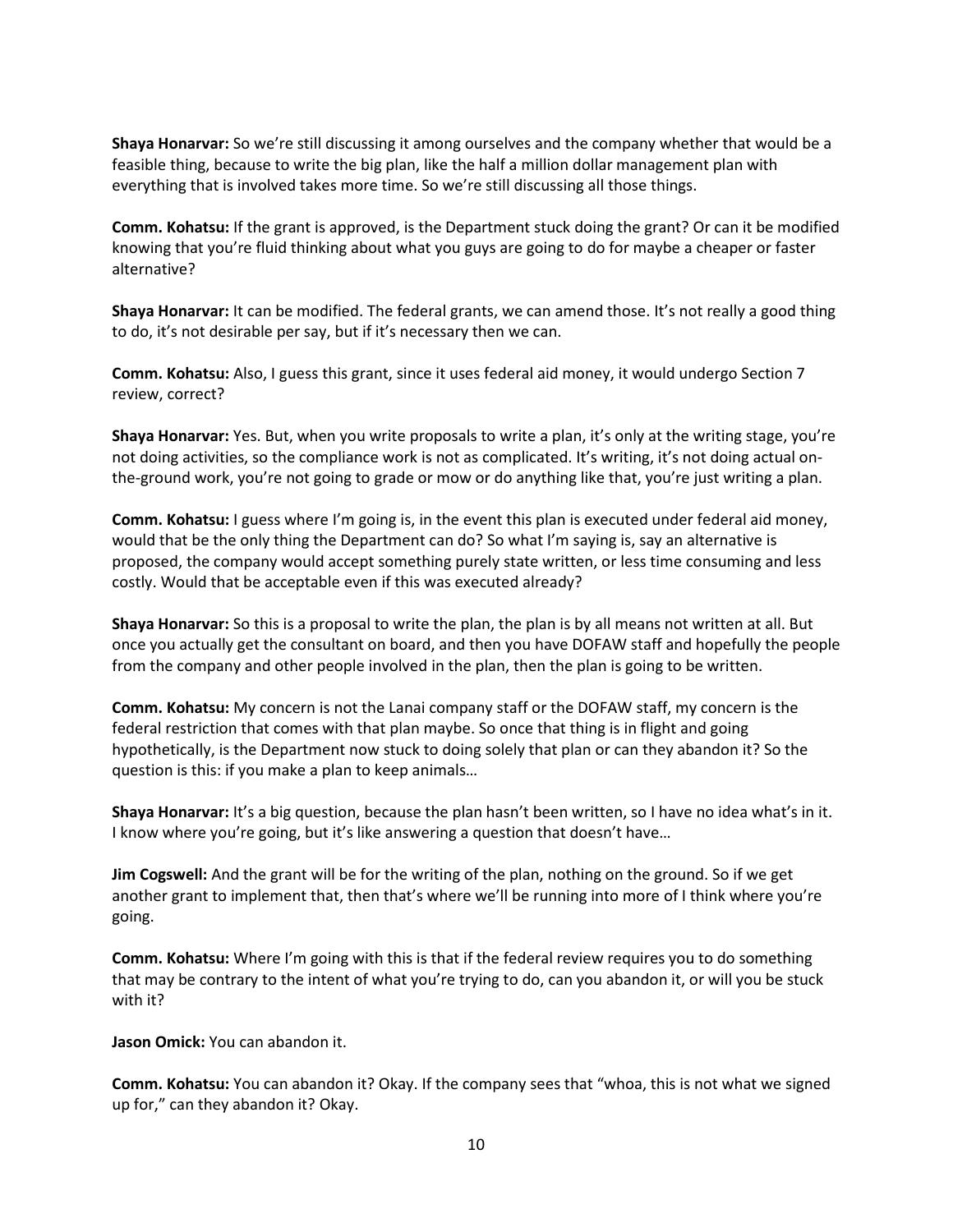**Jason Omick:** Yeah, we're asking for the money, we try to write a plan, if it doesn't work out it doesn't work out. It's not like we're stuck saying "we used this federal money, now we have to..."

**Comm. Kohatsu:** Because I mean, as an example, let's go wild because I've seen wild: say you've got some endangered coral out there in the ocean somewhere, and they construe that you keeping Axis deer is detrimental to the endangered coral, therefore this plan requires you to heavily control or eradicate the Axis deer, which would be contrary to the intent of writing the plan anyway. In that instance would the department be able to abandon it?

**Jim Cogswell:** Yeah.

**Comm. Kohatsu:** I'm just curious, because I don't want to go down a road that seals your fates on it. I mean, it's private land, so I guess you can do whatever.

**Jim Cogswell:** And the plan isn't the Environmental Impact Statement or anything like that, it's just a plan. And then after that we do the EIS, which may determine something like that.

**Jason Omick:** But the main goal is to use the federal funds to do the planning and use the federal funds to do the implementation. If the compliance stops you from using the federal funds for the implementation, then we'll use other funds.

**Comm. Kohatsu:** Just checking, because the past has shown that this has been a very obstructive thing to getting game work done.

**Shaya Honarvar:** And it's important, again – I feel like I say this at every meeting when we talk about these management plans – it's a management plan, it's not a game management plan, it's an overall management plan. It has game components in it, we'd love to do more surveys, more other things like research on game, but it's not just game specific.

**Comm. Kohatsu:** This is last one: Is the interests of the company in regard to the Department having to write a plan, those objectives the company would like seen between the Department and the company, is that public?

**Shaya Honarvar:** So that's the stage that we're at right now. We have our goals and our objectives, and we talked about it internally to a certain extent, and now we sent it to the company. We haven't had a chance to talk to them yet, so we need to do that before anything moves forward. So I have no idea how they will feel about all the objectives that we sent on.

**Comm. Kohatsu:** Sorry, I lied, I have one more. I have folks asking me that this was a requirement three years ago. Is there a reason why a write-up for a grant is only done now? I think three years ago was when it was renewed.

**Shaya Honarvar:** It was only renewed last year, and we couldn't apply for grants because we didn't have the funding. The grants cycle just started. I actually completed the proposal four months ago, and US Fish and Wildlife Service told me to wait until the grant cycle starts again and they can give me the funding opportunity number. This has been on my to-do list for sure.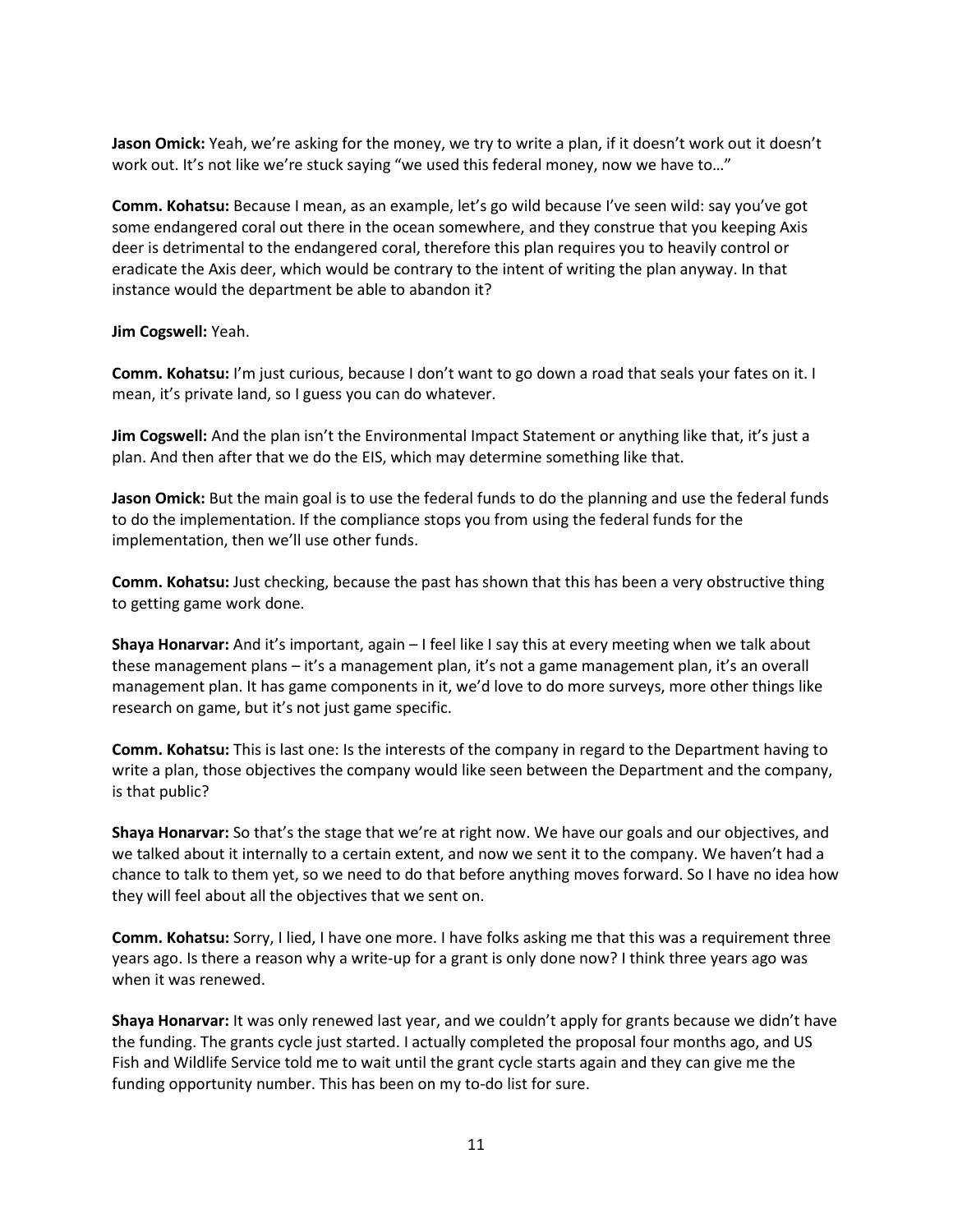**Comm. Kohatsu:** Okay, I just wanted to give them a reason.

**Comm. Buchanan:** Any questions on the Lanai Cooperative? I think my only feedback is that I'm going to call Stan, and I'm going to tell Stan that after just hearing what I heard, that if he has any early scoping consultation on the goals and objectives, I think he'd best meet with Lanai, because it seems like they get the upper hand in the discussion because you folks have your set mandates on what you need to take care of, and I don't see that includes at this point… because you just said that your goals and objectives are being formulated internally. Stan, who represents Lanai, he should be consulted early on, and if that is not open for an internal discussion within the Department at this time that I would advise him to work with Pulama Lanai.

**Shaya Honarvar:** I mean, I don't know the extent of that and I believe Stan is in communication with Shane and John about this, that's my understanding.

**Comm. Buchanan:** Okay, I'll give him a call this evening. I know we have testimony… I'll open it up to testimony on Item 4. State your name for the record.

**James Manaku Sr:** James K Manaku Sr, concerned parent, grandparent, also a concerned cultural subsistence practitioner. You know, I'm really concerned. All I'm hearing was "eradication, eradication, eradication." I'm not sure what you guys are doing, but it sounds like you guys are trying to eradicate the deer, and if there's pigs over there you guys are trying to eradicate the pigs. What's happening? Again, I feel like, I'm not sure you guys have ever heard me testify about Easter Island, but you know we're doing it in the modern times to Hawaiians, not only Hawaiians but all the local people, the Filipinos, the Japanese, Portuguese, everybody. Once we start eradicating on every island, where are we going to get our meat from? Where are our future generations going to get their meat from? All these private guys that come in over here, they think they own the islands, but we've got to look at history. When they came here, a lot of things happened, a lot of things we're hopefully trying to correct. I mean, the greatest country in the world – have you ever seen the Constitution and the Declaration of Independence? Two things that I grew up with, and I was proud to be associated with them. As you can see, I've changed myself; I went back to my family, I went back to the land. And you know, I see things that are terrible. On Molokai, we had a national monument over there called the sand dunes, and you know what happen? Got a choo choo train. These guys want to buy the damn land, and they cannot build their house until they level the ground, and get rid of all that sand. And guess where the sand goes? Shame on them. But anyway, getting back to Lanai – how come you guys are getting rid of the animals? You guys talk so eloquently, everybody talks so eloquently about eradication. Come on, think about the future generations. Don't worry about the people worried about money – we're not worried about money. We're worried about where you guys are going when everyone who has money, going to put us in a small little place. What's going to happen to us? I have 22 grandchildren now, I just added another grandchild, and I thought I was pau with grandchildren already. I have five great grandchildren so far. What's going to happen to their future if we keep on killing the animals, our resources. It was disappointing to listen to the Board of Land and Natural Resources giving away our resources. They're trying to kill all our goats and deer and meat that we depend on. I tried to run for this board too, because that's how important I think it is for our future generation. You guys have to help us. Money is not important. What can you guys get when you have no more money? Walk up in the mountains, you guys can eat, you can get resources. Walk in the rivers, you can eat, you can get resources. Walk in the ocean, you can eat, you can get resources. You guys are the ones responsible, please protect it. Because you guys are the ones making the decisions. And it's not really for the Hawaiians – look at me, Portuguese-Irish, I have Japanese, American Samoan, nothing wrong with marrying out of nationality.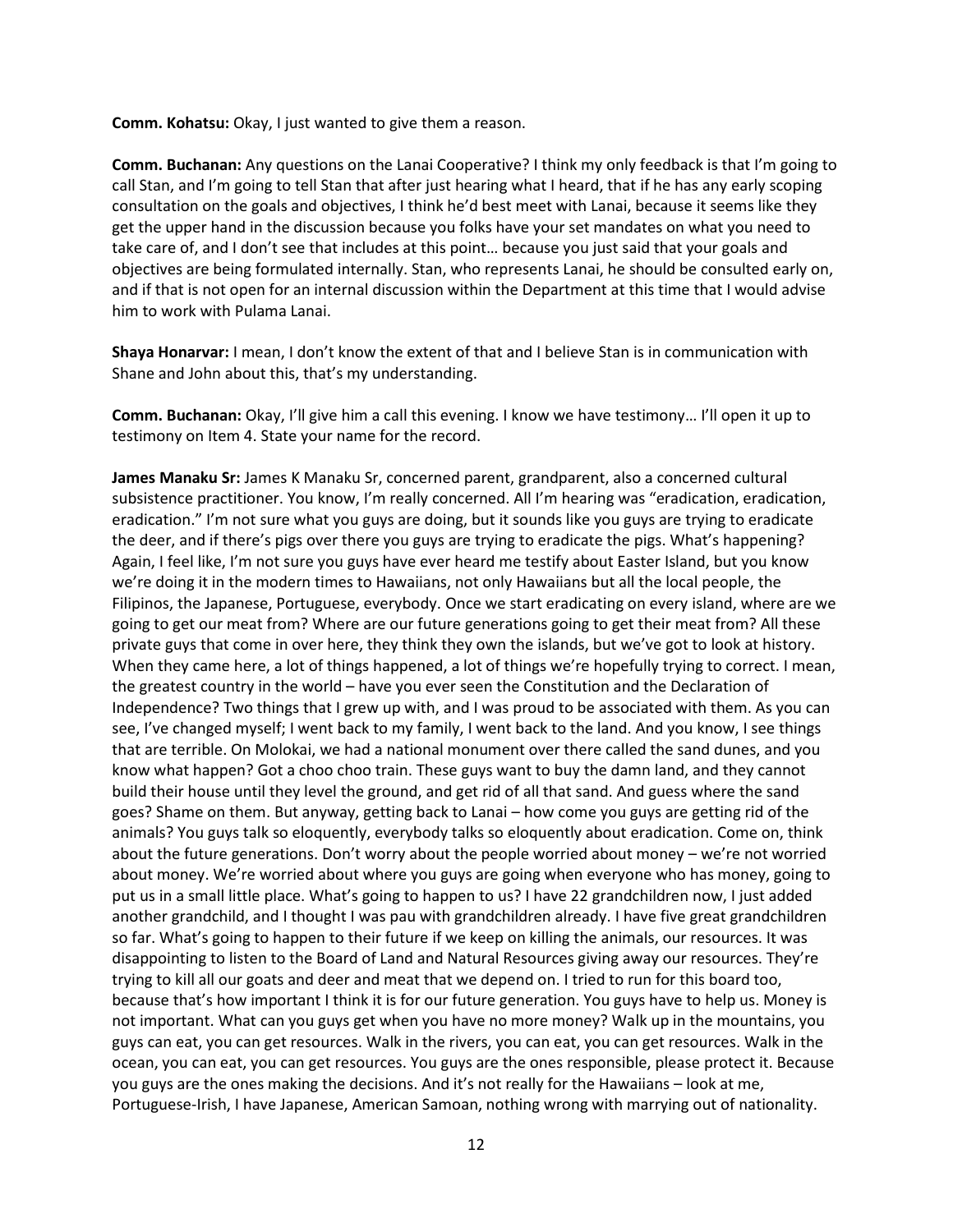But the Hawaiian in me, I'm proud, all my family I'm proud of every single nationality that gave me my family, I'm not ashamed of my family, I'm proud of them. And that's who we are, protect us. Like I told the BLNR, I'm on every island, Lanai is one of them too. I've got family that own on the other side of Lanai, I've got family that owns land over there. I go over there for my resources too, and I share it with my family. I share it with my neighbors. When I go gather anything in the mountains, my neighbors are the first guys I give my extras to. And anybody else. That's how we are, that's who we are. So please protect that, because I teach that to my future generations, to share, because without sharing we're nothing.

**Comm. Buchanan:** Thank you, Uncle. Any questions?

**Comm. Cremer:** I'd like to state why we're here. We don't make the rules and decisions. For me growing up, if my father never hunted, I wouldn't have had food on the table, whether that be fish from the ocean or the river. Because my father hunted, he would trade fish so I could survive and eat. Plenty of times we would eat chickens that he would shoot and we would eat them. So that's why I'm so passionate and that's why I stay here. And I understand your passion and I understand about being a cultural practitioner, because when I was younger honestly I used to love the kill, but now I love sharing the meat. When I got to a certain age, 13, 14, 15 years old, I looked at what it gave people for nutrition and food, I realized what game mammals were about, fish, and wildlife, plants that could help with sickness, all that kind of stuff, so I understand where you're coming from, but we're here to fight for the people that like to do what you like to do.

**James Manaku Sr:** Thank you very much.

**Comm. Cremer:** Thank you for coming, Uncle.

**Comm. Buchanan:** Is there anyone else in the public wishing to testify on the Lanai Cooperative Management Plan? Seeing none, staff can you continue with the report on Item 4? Puu Waawaa Forest Reserve and Puu Anahulu Habitat Conservation Plan?

**Comm. Masuda:** What we'd like to do is hear an update from the staff and then move from there, because I think there are different ideas, so many ideas out there that it would be good if we could organize and hear them all at one time. So why don't you give us the staff point of view, the branch point of view.

**Jim Cogswell:** The plan for that is, as we've presented in the past, we have the plan set up as a Habitat Conservation Plan, and we've done a lot of work for many years to come up with the research, do the surveys required…

**Kanalu Sproat:** Jim, do you want me to talk about it? Sorry I didn't step up faster.

**Comm. Masuda:** At this point, just so you know, I don't think we're looking for a detailed regurgitation of that entire plan because I think you did a great job a couple of meetings ago on that, but I think it would be good to give us an updated sense of where we are, and what he options remain, because Dave and I had a nice chat and we'd like to be reminded of the various points of view and the various options so we can then have a discussion on them and take a look at how we might move forward.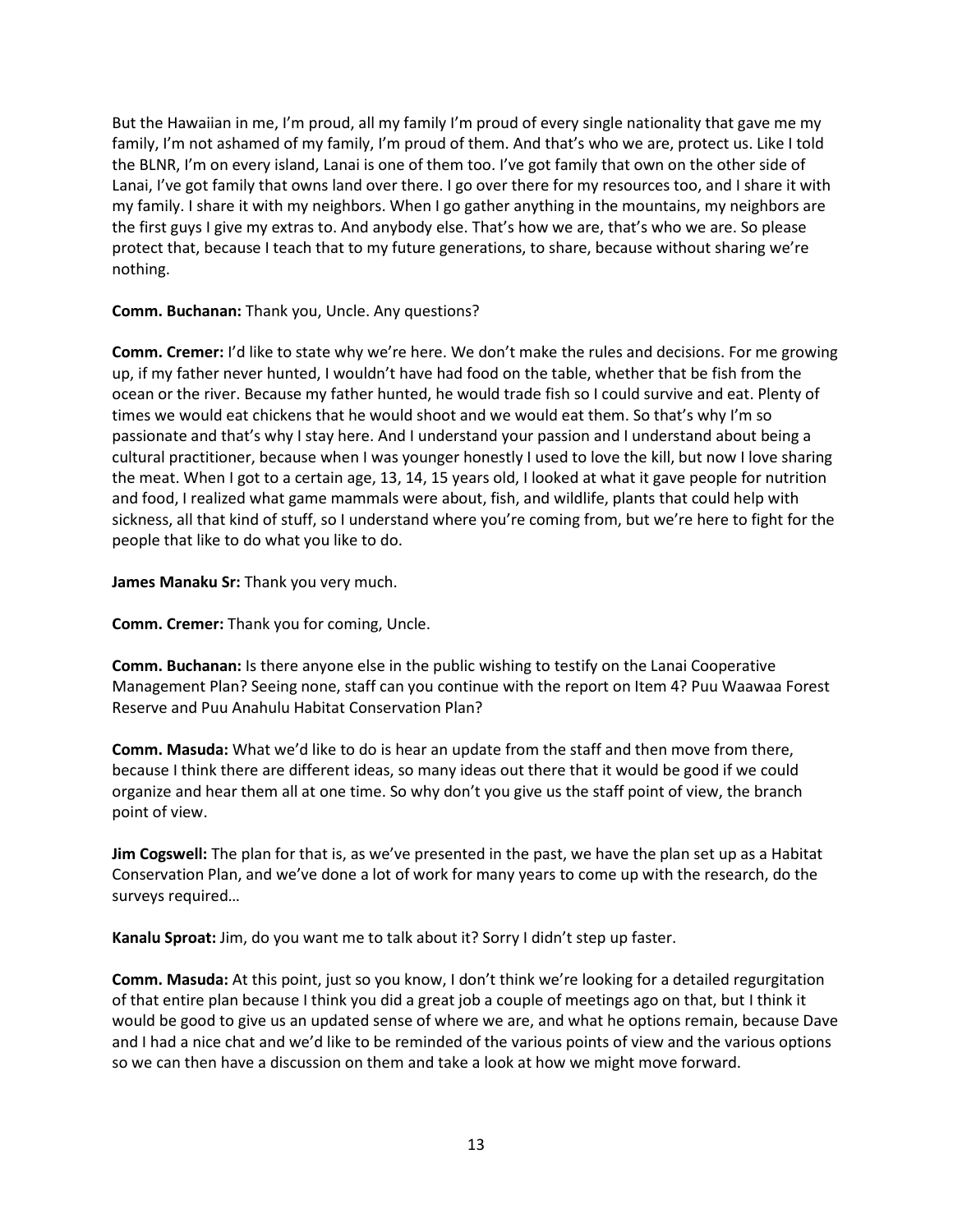**Comm. Cremer:** Can I say something before we start? I think we know what your plan is, we'd like to know what your plan is. I like what he brought forward, but was it changed or was there anything else changed, which I probably suspect that you guys changed something. Because I know you guys don't like ungulates at all.

## **David Smith:** That's not true.

**Kanalu Sproat:** So, before we go on, a quick review. The general idea of the plan was, we have these areas that are highly degraded, been cattle ranch for 150+ years, but there are still pockets of high quality forest and many threatened and endangered species. So the plan was to fence 80% of the known population of endangered plants, and then mitigate for any loss outside of those fences within the those fence units, and then outside of the fence units manage for increasing game as an HCP. So we had committed in December that we would take that to the Board and get consultation from the Board whether we should take that forward as an HCP or as another form of plan. That was my understanding, so if I'm wrong you guys can let me know. In our process to get there to the Board, we needed to consult with the AG, at least we thought we did talking with our HCP managers, planners, we needed to consult with the AG first, and so we're kind of in that process now of going to the AG on whether it can be an HCP or a different type of plan. That's my understanding of where we are.

**Comm. Masuda:** So all the options are being explored, at least from a legal point of view.

**Kanalu Sproat:** Yes. Whether it can be an HCP, or a different type of plan, that's kind of where we are.

**Comm. Masuda:** I think from an administrative point of view we can look at opening hunting, increasing hunting area and all that, but I think the Puu Waawaa and Puu Anahulu plan, because it involves a lot of threatened and endangered species and they worked ten years on this thing…

## **Kanalu Sproat:** Almost 20.

**Comm. Masuda:** I think to summarize, and I think David would support me on this and maybe Jim, that we can look at the Puu Waawaa plan and Puu Anahulu plan as a plan for that area independently of how we might want to expand hunting in other areas. So I think if we proceed that way it will be less cumbersome. So as you work with our AGs on clarifying the various options, we'll have an internal discussion of those options, and then we can report back to this commission on how our staff decision would be in terms of how we'd like to move forward. I think if we look at it as an independent area kind of thing, it might be less humbug than looking at it as all of the hunting rules. What do you think?

**David Smith:** Quite frankly, what I'd like to do with that plan is open up more hunting there. I'd like to liberalize those rules so there are more hunting days. I mean, right now at Puu Waawaa I think there are like 16 days for the year archery only, and that's it? Puu Anahulu, there's three months of weekends and state holidays with archery only?

**Comm. Masuda:** Recently I learned more about crossbows because my son is involved with someone who is hunting. When you talk about archery, bows and arrows, is crossbow included in that? Why not?

**Comm. Cremer:** You need a medical permit in order to carry a crossbow in a hunting area.

**Comm. Masuda:** How can crossbows be a regular piece of archery?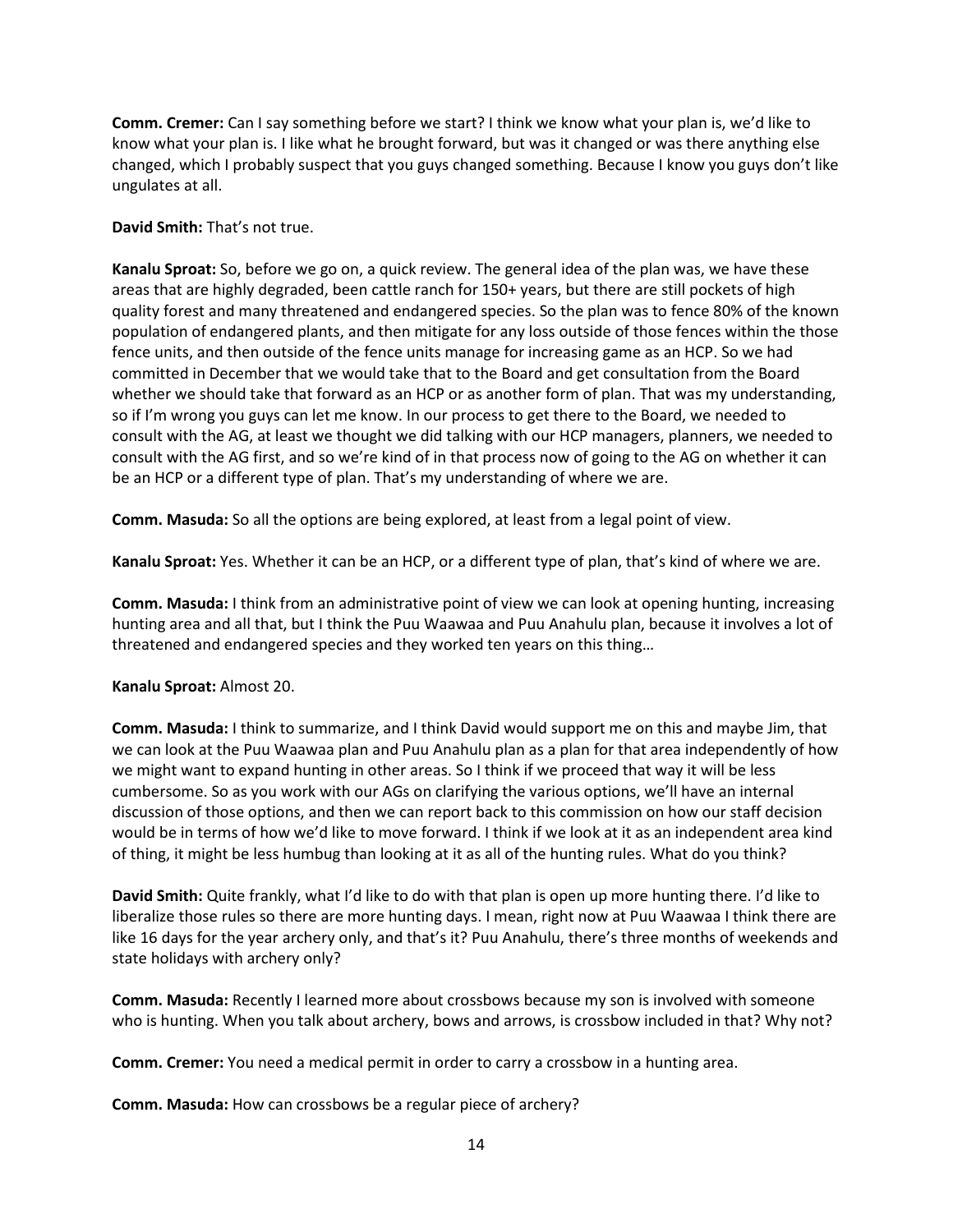**Kanalu Sproat:** We are working on that right now as an addition to the rules.

**Comm. Masuda:** So, from a hunting commissioner's point of view is the use of crossbows an okay thing or a no-no thing?

**Comm. Cremer:** Depends on where you're going to allow them to hunt, because a crossbow is like you shooting a rifle versus a regular bow. You get so much advantage with a crossbow, I don't think a crossbow should be allowed unless the person is physically incapable of being allowed to hunt in an archery area.

**Comm. Masuda:** Or can you use a crossbow in a rifle area?

**Comm. Cremer:** Well, that rule change would have to be made.

**Comm. Masuda:** But that wouldn't be too objectionable to you, using a crossbow in a rifle area?

**Comm. Kohatsu:** You guys can finish, but Chair, I have a big discussion on this as soon as staff is done presenting what they want to present and as soon as we're done going on side topics about crossbows and not sticking to the agenda item. So whenever you're done…

**Comm. Cremer:** For me, my question would be for Dave is what would be the sustainable level that would bring balance to that area so that we would still be able to have sustainable numbers for people to have successful hunts and still protect the plants. Again we go back to game management and a management plan that is going to be successful. The plan I heard him say at the last meeting or the meeting before where he made his presentation I thought was pretty balanced for everybody, we're going to close off the areas that are the most critical parts for the plants, keep the animals out – which they never had before for hundred something years, they had cattle running through those areas – and then still have sustainable hunting for the people who want to hunt archery. That's my take on it, and when you say "I'm going to open up this place seven days a week, I'm not going to have a bag limit," it's like you're saying we're going to eradicate. Because there are people in the hunting community who are not responsible and don't care about being sustainable or a conservationist. They like to just go ahead and kill, take the meat, do whatever they want to do, give it to their friends and neighbors or just throw it or take it for a trophy.

**Comm. Masuda:** So, I have to understand this better. In a sense, our hunting rules and limitations and stuff like that is not necessarily to control responsible hunting, it's to control the irresponsible hunters. Is that what I hear you saying?

**Comm. Cremer:** Of course. Because if I go to a hunting area, I'm going to take what I need for the day, I'm not going to keep taking. There are people that aren't like that, they go there and just shoot. They shoot something and go there and look "Oh, the horn is not to my standard, I'm going to shoot something else, until I find something to my standard." Not necessarily in a bow area, it's just hunting as it is, because the younger generation of people that were taught about sustainability and about gathering don't think the way most of the responsible hunters think. They go in there, they shoot, and oh, he only saw the horn from one side, he didn't see the other horn was [indiscernible] so he's going to leave it there, because they're only trophy hunters. So when you open things up seven days a week, 365 days a year, don't have a count, it's like eradicating.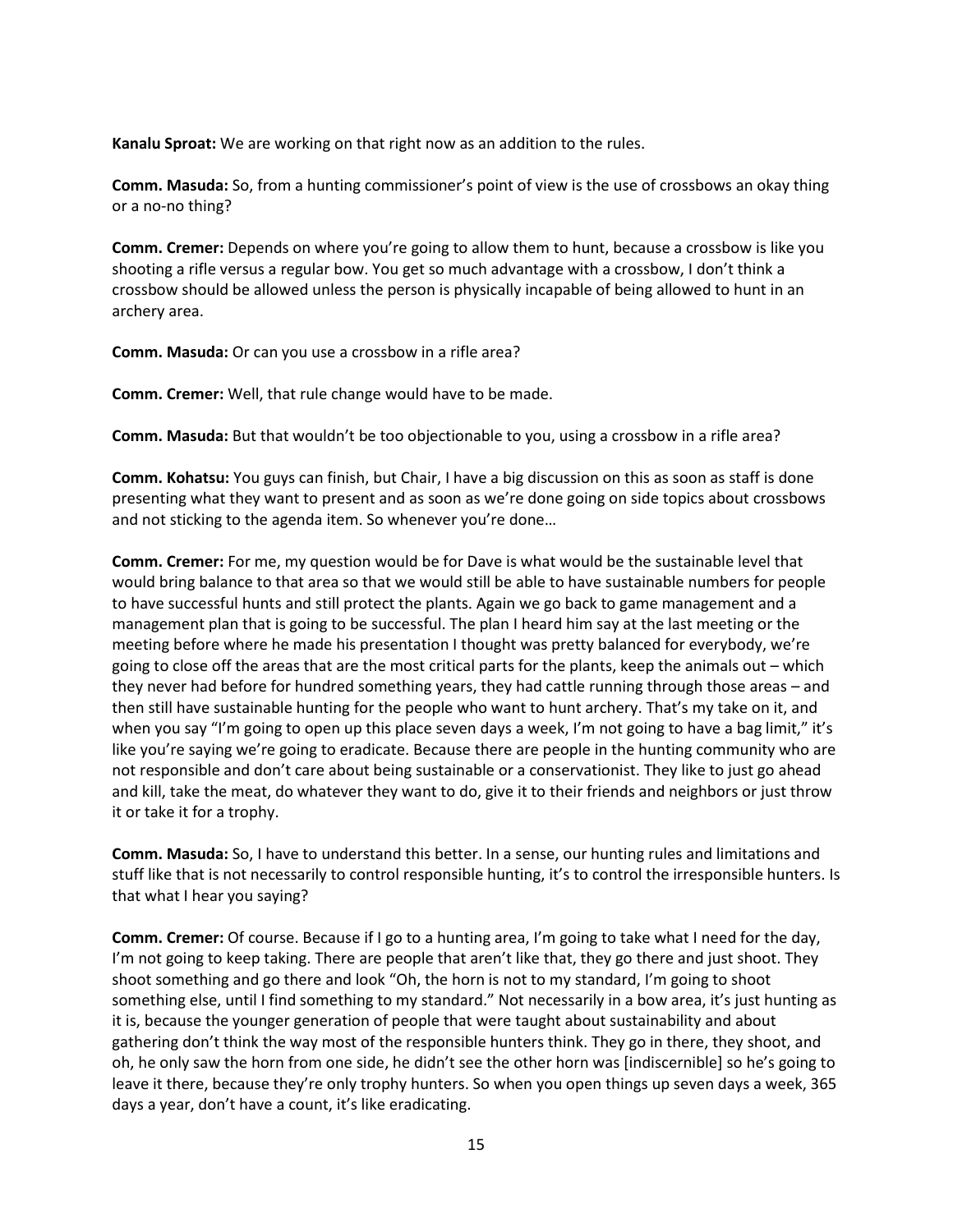**Comm. Masuda:** Okay, maybe I made some wrong assumptions.

**Comm. Buchanan:** That's only half of his assumption. His question was if the rules pertain to people that are not responsible hunters. I think overall it's the sustainability of game within the area that a game management plan alludes to for the people who hunt for this commission.

**Comm. Masuda:** For responsible hunters.

**Comm. Buchanan:** Anything. You can open up Mauna Kea all day every day with no bag limits, but at the end what you need to know is baseline how many animals you have, how many does Uncle need, and make sure that I keep count of everything so I make sure that Uncles rights are not trampled over by providing the x amount of deer he needs. And all of that comes with a management plan like Ryan is always talking about.

**Comm. Kohatsu:** It also helps when we stay on the agenda items.

**Comm. Buchanan:** Yes, because I know Ryan has a lot to offer up on this agenda item, thank you for that, we will stay on the agenda item. So we're in discussion right now, we know that it's problematic internally between the Department of varying views, otherwise we wouldn't be 20 years down on this subject. I'm going to jump into questions already, so Ryan why don't you just go for it.

**Comm. Kohatsu:** Is the Department finished? I know you were alluding to deregulating seasons essentially.

**David Smith:** Well, I think that you can hunt goats and pigs year-round daily, keep bag limits, I don't care, because I don't think most guys are going to take out more than two pigs per day. I've been hunting with guys dog and knife and we never got anywhere near a bag limit, not even close, so bag limits to me don't really matter. So if you want to keep bag limits that's fine, if you want to get rid of them that's fine, I don't think it's an actual control on what hunters are doing in the field, I think you can hunt goats and pigs year-round daily and not have a detrimental effect on population, and you'll give huge amounts more access to hunters.

**Comm. Kohatsu:** Is that a thought, or data driven?

**David Smith:** That's my personal opinion based on doing this for thirty years. Opening up all the areas on Oahu to year round daily, not having complaints from hunters, and we give the guys access. So what I think is, you don't get that many more hunters. If you go from weekends and state holidays to daily, you open up 66% more hunting days, but I don't think you get 66% more hunters for 66% more… we don't see it in the data. We don't get that many more hunters or that much more take. What you do is just spread that effort out to a wider area, so you have essentially the same number of folks spread out thinner on the ground, which I think is beneficial to hunters, and the animals adapt to the hunting pressure. Also from a resource management standpoint, the animals adapt and it makes them move around a little bit more. Otherwise they just sit without any hunting pressure and just blast an area, and I think hunting pressure naturally moves them around.

**Comm. Kohatsu:** Okay, so without getting too subjective and how we view what we're doing, would the Department be amenable to perhaps accepting a target population objective?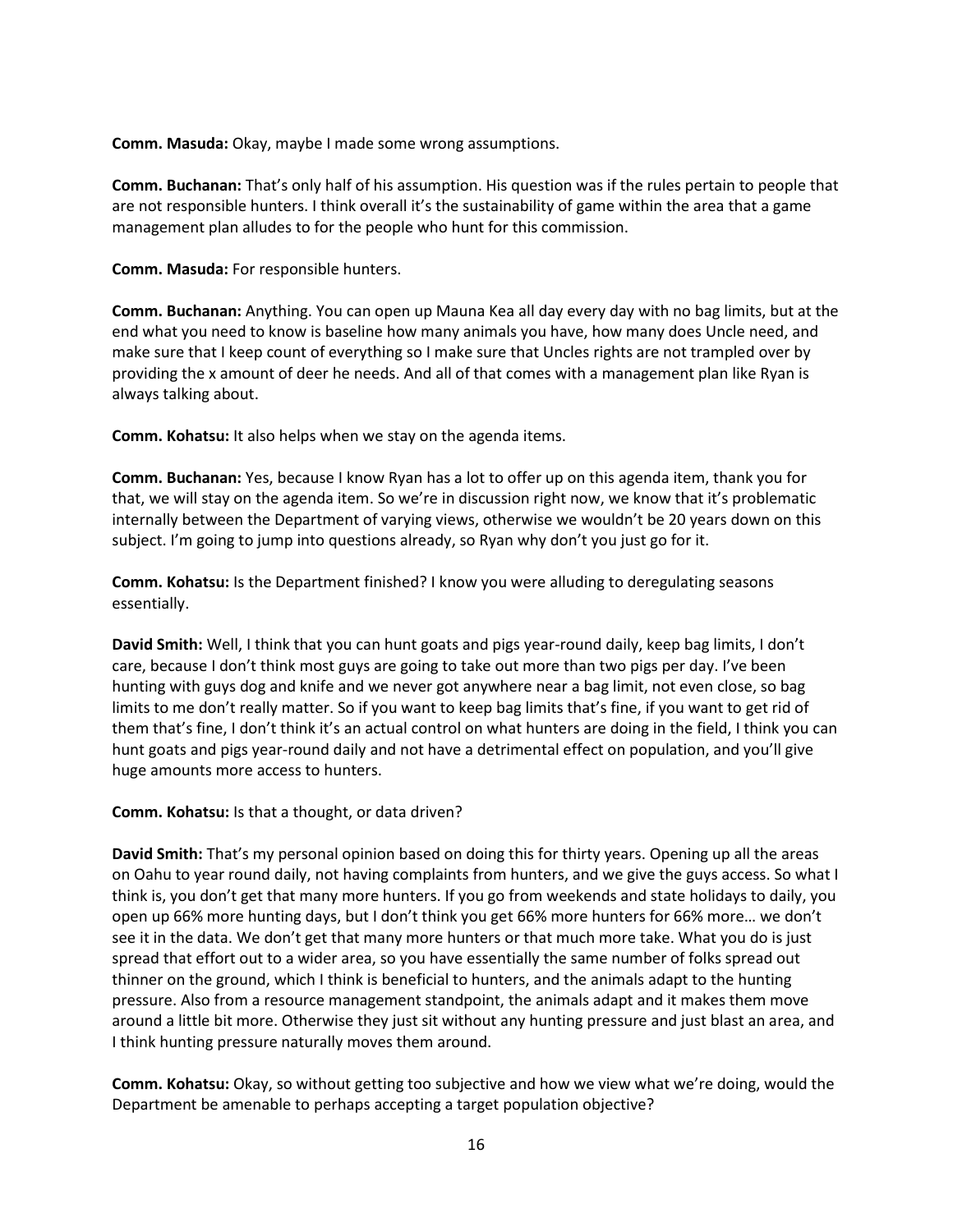**David Smith:** Yeah, we could do target. I mean, my personal and professional opinion is that population targets aren't the best metric, because it doesn't necessarily account for how hunters are using an area, the amount of pressure, different methods. So you can look at populations but I would rather look at success per unit effort, and also just how hunters prefer to use the area.

**Comm. Kohatsu:** But we model and we survey these things pretty frequently, right, Lanai does it. We see Kanalu's work at Puu Waawaa with the sheep so far and I believe a goat one has been done. Now I don't have requests from my community on the Big Island to liberalize and deregulate hunting there, but I do recognize and understand that there are concerns of people seeing these on the highway and on the roads and other stuff which may or may not be on DOFAW managed lands, and all these things. What the concern of the community I represent is that one, you could liberalize the season and do that that and it may or may not have an effect, but unless we measure that saying that is very subjective. So it would be my ask and maybe in the interests of the community as well to avoid that and find a way to measure this. I don't know another way, maybe your hunter success thing can be one, but the hunter success can be skewed toward that as things decline and there's less and less, that there's this idea of self-regulating, maybe they show up less and then you see less. So then you'd be managing to something else [indiscernible] right? So I really want to lean towards something that's unbiased, very quantitative, and it's something we're going toward already, we're getting this technology of being able to count or even survey with cheaper game camera methods if that's acceptable. But I'd like to go that way just so we know where we are, so that there's some data to go plus minus instead of liberalize. Because I know if I go back to my community and I tell them "hey guys, let's open it up to whatever" they're going to be upset. They're going to tell me "Ryan what the hell, this is not what we're asking for, we want to see some kind of model that has some kind of look into the future of the resource, whatever that is." And this is what I've mentioned many times before in this commission. You can pick a number, I don't care what it is, it can be zero, one, 1,000, 3,000, but we have to pick something. And it's not like pigs… I understand that what you're referring to as pigs and deer are very difficult to count and stuff, but we're talking about an open area relatively easier to manage than other areas, maybe without ingress/egress, does that make sense?

**Comm. Masuda:** Is the kind of system or standard that you're talking about, can we apply that to this Puu Anahulu, Puu Waawaa thing and then use that as a project…

**Comm. Kohatsu:** Specifically, yes. Actually, almost exclusively, because it is easier logistically relative to other places and other species to do. It's easier to count sheep and goats there than probably a lot of other areas to be honest.

**Comm. Masuda:** So why don't we continue this discussion on how we can include this and move on Puu Waawaa and Puu Anahulu?

**Comm. Kohatsu:** I'd also add that you can liberalize the seasons, and case in point there's literature – and this is a separate area but similar – already written about how you liberalized seasons on Mauna Kea because of the court order and all these things, and your population still expanded.

**David Smith:** Exactly. That's my point.

**Comm. Kohatsu:** So what I'm saying is, set a target, and we manage to that target, we don't let those subjective things, and let them make their own choices and end up in that situation, let's pick a target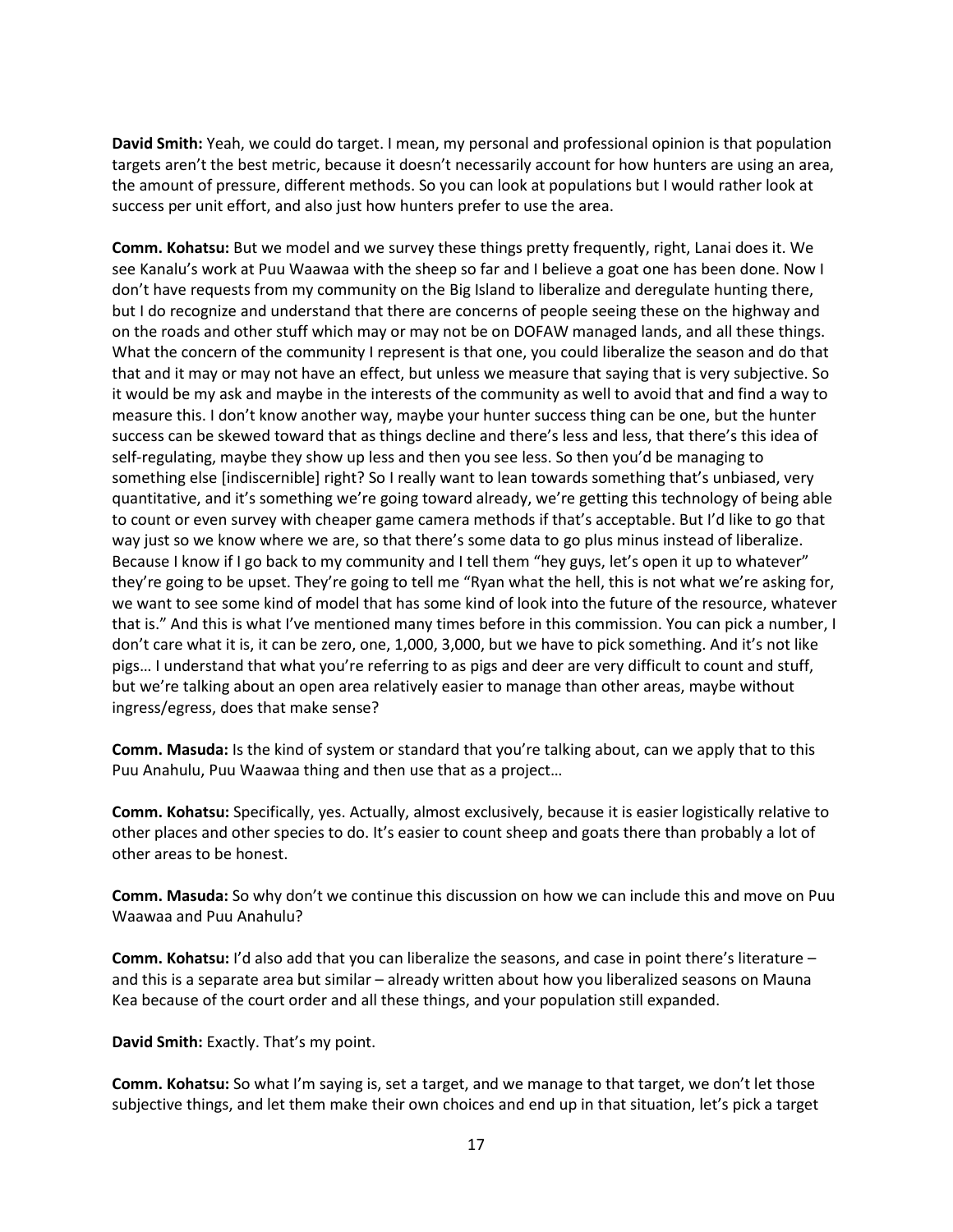and let's go there, and we manage intensively to that. I don't know if that's way unreasonable, but that's where I want to go so we avoid this situation of just doing whatever and then this phenomenon happens that's already been…

**David Smith:** I know, but you just supported my point, where you open it up and populations continue to expand.

**Comm. Kohatsu:** I know, but we're talking about sheep, we're talking about a huge, very hard to access area. Compared to Puu Waawaa and Puu Anahulu a lot goats and stuff, this is Mauna Kea – huge elevation, not everyone is physically fit to handle that. So it's a slightly different dynamic, but again I don't want to go down that subjective road, because that's very subjective. I'd rather pick a target population, because with Mauna Kea you picked a target population and you said like "100, by this date" – I know the goal is zero, but say we said 100 by this date, maybe we don't let 8,000 happen, maybe we fly more if you had to meet whatever the court order is, or say it's an area that doesn't have that court order like Puu Waawaa for goats. Say you pick 1,500 based on some historical survey or something. If we start getting a little high plus or minus something, then yeah, open up the seasons. Have them maybe take more nannies, reduce the recruitment rate. If it starts getting too low on another survey, then limit the tags, limit the access, whatever it is. But simply just opening it up, I don't know. If we're going down that sort of road, it could create a lot of other issues.

**David Smith:** Well, it wouldn't be simply opening it up, it would be opening it up but we're going to be monitoring by hunter check station data. We all agree that that data isn't very good right now probably, some areas are better than others, and we're trying to get systems that would make that better, but we would be monitoring the number of hunter trips, success per unit effort, total number of animals coming out, and we have data going back a long time for that, right? So we've got graphs and we can say "here's where we changed it" and we can see what happens to that graph.

**Comm. Kohatsu:** I'm familiar, but I'm going to say that data is influenced by the interest of people going though. So if the interest drops because they self-regulate, which is a term I see thrown around a lot, then that data is skewed.

**David Smith:** Okay, well we can talk about that. I don't really understand that…

**Comm. Kohatsu:** If you're saying success per hunting trip, as guys go more and more and more, say the population does reduce hypothetically, they have less interest in going there because it's not productive anymore. As it becomes less and less productive, maybe it becomes self-regulated and it expands again and then they go again. But I'd rather see the interest maintained.

**David Smith:** But you'll see that in total number of hunter trips, right? Total number of hunter trips, success per unit effort… So you're looking at different lines. Maybe the total number of hunter trips might fluctuate, you know we have data on what it is now, and we would increase it by opening it up more, that may increase the number of hunter trips, I don't know, maybe it will decrease. But that will be the monitoring for how much interest you have.

**Comm. Kohatsu:** I mean, we should discuss this maybe…

**David Smith:** Yeah, I can sit down and talk to you about this.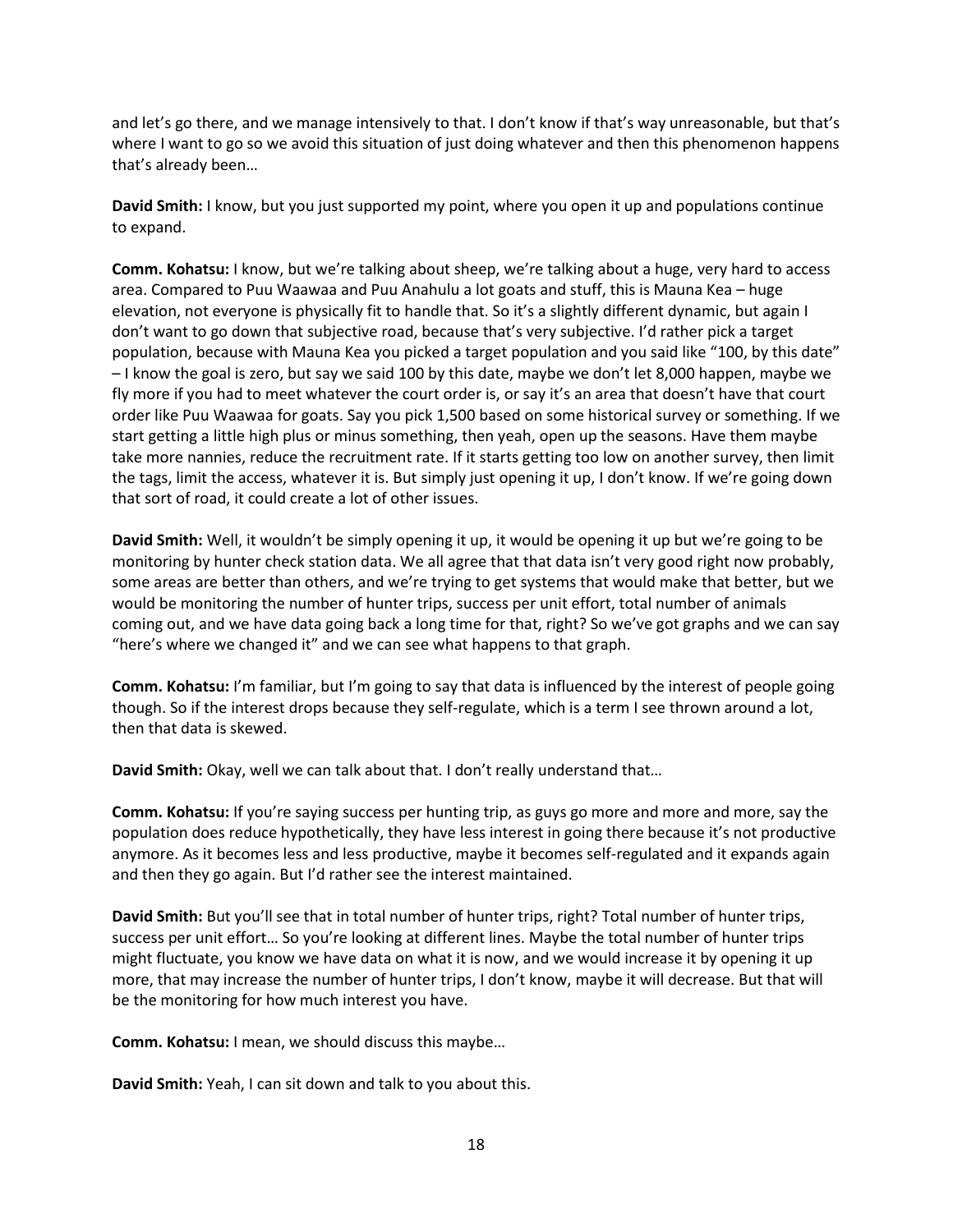**Comm. Masuda:** Madam Chair? In the interest of moving to other things, I would like to get the commission's support that David and I will personally work with Ryan and Kanalu on this Habitat Conservation Plan, game management plan.

**Kanalu Sproat:** I'm sorry, I have to ask. Are you saying you want to do this, Dave, in the place of an HCP and not do an HCP? I'm confused on how this links to us moving forward on an HCP.

**David Smith:** It would feed into the management plan.

**Kanalu Sproat:** So, the agenda item is the HCP, it's not hunter seasons, but we're talking about it because it relates.

**David Smith:** It totally relates, it's part of the management plan.

**Kanalu Sproat:** Yes, I understand that. We haven't decided if we're going forward with an HCP or a different plan, and we haven't had any discussion about that either, we're talking about hunter seasons. That's what I thought the agenda item was. If it's not, that's fine.

**David Smith:** I haven't made up my mind whether we're doing an HCP, but part of what the plan ends up being, and the seasons is part of the plan, is going to determine whether you go HCP or not.

**Kanalu Sproat:** Can you explain that to me?

**David Smith:** Because an HCP is a permit for us to kill endangered species. As a Department, do we want to go there? Is that going to be our policy?

**Kanalu Sproat:** We issue HCPs in other places, correct?

**David Smith:** Not to us.

**Kanalu Sproat:** Not to our division, but to other state agencies?

**David Smith:** Other people kill endangered species.

**Kanalu Sproat:** And we allow that with a permit.

**David Smith:** Yes.

**Kanalu Sproat:** So we don't want to allow that for ourselves. I'm okay with that if that's how we're going forward, so we need to be clear on that. So we're not doing an HCP, we're doing another plan, that's what we're doing now?

**David Smith:** I didn't say that. I said we haven't made that decision yet.

**Kanalu Sproat:** Okay, we don't know yet. Thank you.

**Comm. Masuda:** I would like to move toward making the decision.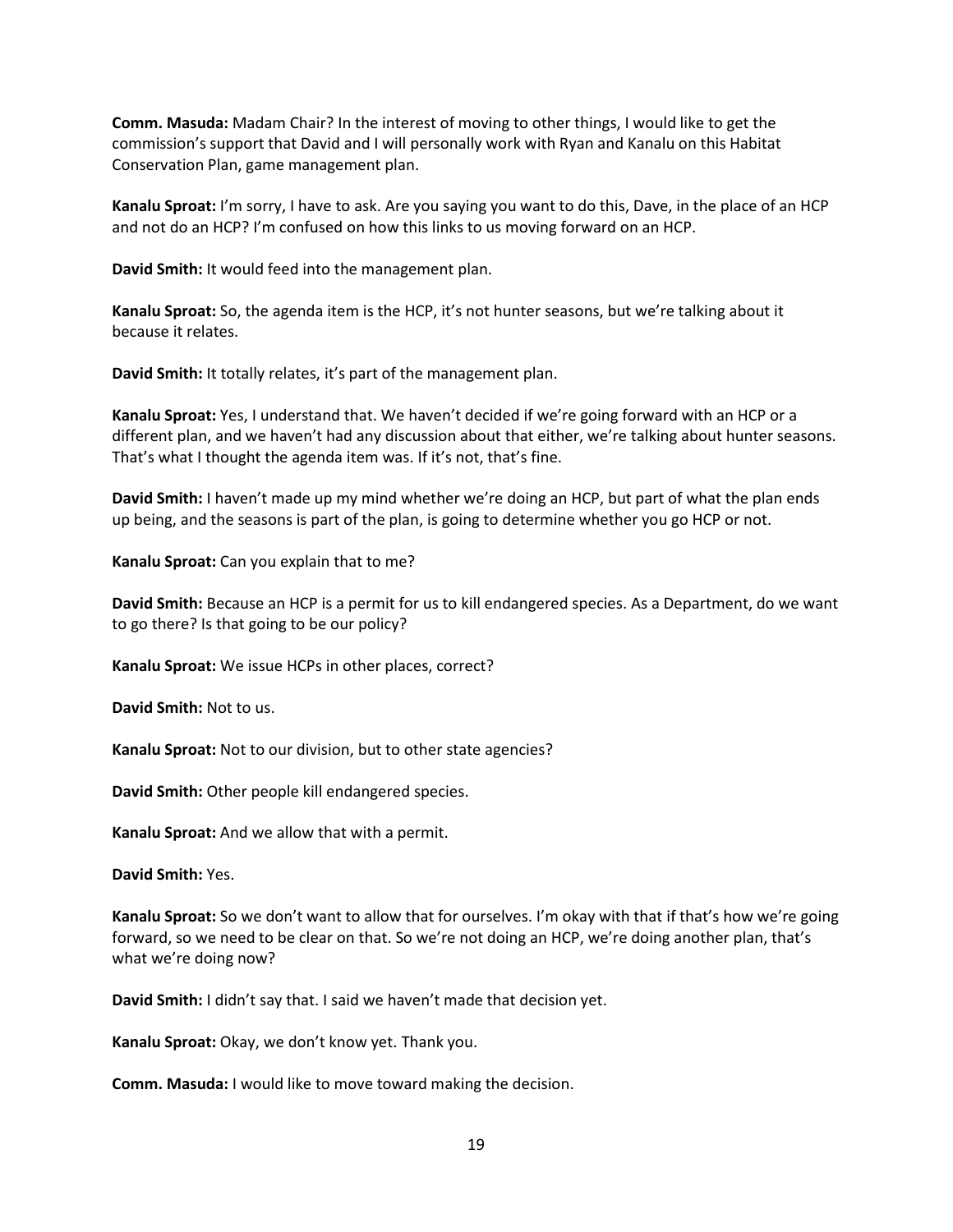**Comm. Kohatsu:** I'm just curious, how far… there was a plan passed in 2003 for the ahupua'a Puu Waawaa, I'm holding it. I assume this is just purely a Board approved plan?

**Kanalu Sproat:** For the history on that as well: When the land was given back to DLNR and DOFAW there was a Puu Waawaa advisory council made up of local people, different agencies, and they created this plan which got approved by the Board in concept, and this plan was supposed to lead to an HCP. So all the stuff in here is kind of like bullet points, kind of summarizing what they wanted done, and the HCP was meant to fulfill this plan, which was approved by the Board with public input and support. So that's twenty years of work, and if we're going to move a different… you said you don't know yet, and that's fine. I would like to know sometime.

**David Smith:** The thing is we're going to have a management plan, but we may not need an HCP.

**Comm. Kohatsu:** Okay, that's where I'm going. So if you don't need it… I note in this plan it has some objectives. One of the objectives back then was "most areas outside of proposed conservation units contain little native vegetation. DOFAW personnel have determined that some of these areas are capable of supporting sufficient animals for a sustained yield game mammal hunting. Proposed action areas outside of proposed conservation units will be open for game mammal hunting and managed as a sustainable resource." Expounding on the management as a sustained yield resource, I believe the last time we spoke about this, the question was how far could the Board go in approving such a thing as managing for a sustainable resource? That would have been where we're going. Can the Board approve a target population or something like that?

**David Smith:** The Board would approve the management plan. That's what we're talking about. So I think Bob's plan is good that we get together and talk about the details some time. What we're talking about is details in the plan that maybe aren't appropriate to talk about here in an open session.

**Comm. Buchanan:** It's totally appropriate.

**David Smith:** It could take hours and hours. If you want to do that, that's fine.

**Comm. Kohatsu:** No, I don't want to do that.

**Comm. Masuda:** Neither do I. I'd rather work with a group focused on that representing the island both from a staff and volunteer point of view, and I really would like to see this come to a head and get moving forward.

**Comm. Kohatsu:** Right, so I guess the path forward is high level. Well, can I even get an answer – this would be something Board approval, what we're asking for?

**David Smith:** The management plan would need Board approval.

**Comm. Kohatsu:** So going forward it would be a submittal on behalf of the staff for the Board to adopt whatever management plan the staff comes up with.

**Comm. Masuda:** Well hopefully, with the inclusion of you. Because I don't want you out there throwing a stone at me, I want you up here making the presentation.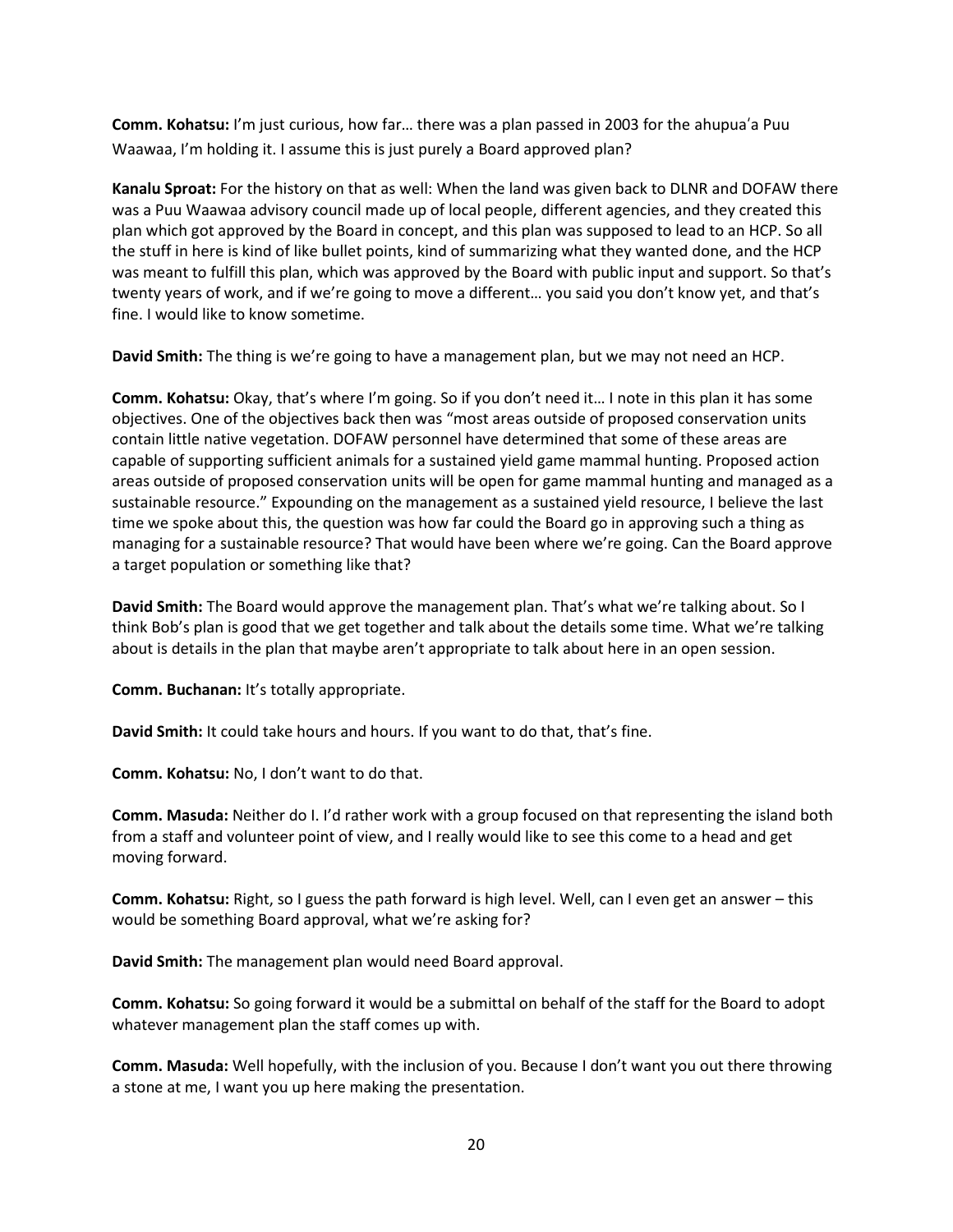**Comm. Kohatsu:** Right, sure. Because I believe the staff, Kanalu's question was "what is the path forward?" and if the path forward was "okay, let's create something we can put in front of the Board," then I'm all for that.

**Comm. Masuda:** Are you good with that, Kanalu?

**Kanalu Sproat:** Sorry, I was reading a comment from Edith. I made a misstatement – it was approved in concept, so it's not fully approved because there's no compliance documentation or EA. She's saying that whether we liberalize hunting or not and whether we approve take or not there's still take happening while the plan is meant to mitigate for the take. So we fence off these high quality areas where there's 80% of the known T&E species, and we're still going to fence off all the individual plants that we know, but we still consider those lost and we mitigate for that inside these fences. So if that's not acceptable…

**Comm. Masuda:** Is Edith promoting that point of view?

**Kanalu Sproat:** She wrote this plan. Yes. And Edith, you can tell me if I was wrong and I'll tell them if I was.

**Comm. Masuda:** I'm trying to work on something in which I can support your point of view, and your hard work and Edith's hard work and work together so that David and I can support that in such a way that we can get it publicly supported, GMAC supported, etc. and use this as a wonderful model for working together. Whether we come up with the perfect outcome remains to be seen, but it's a work in progress. And that's why we've got to work together.

**Comm. Kohatsu:** Was the already established EA – was that already put in front of the Board? Where did that go?

**Kanalu Sproat:** The EA that we drafted as part of this? So we did draft an EA, but it wasn't complete. The agency that we contracted didn't include the game management part in their Environmental Assessment. So we have to then internally discussing to move forward to amend the EA with the game management now included, but that hasn't happened yet. Is that what you're asking? So the first part of the EA was all good, it went to public review, but it didn't include the game part, it was only putting in new fences, maintaining the roads, it wasn't the effect of the game on the area.

**Comm. Masuda:** So is staff working together now to complete that part?

**Kanalu Sproat:** Yes.

**Comm. Masuda:** Good. Well let's proceed along that direction.

**Kanalu Sproat:** So move forward with that?

**David Smith:** Well you need a plan to get an EA, so you get an EA for a plan.

**Kanalu Sproat:** Right. And so the EA was based on the HCP plan, and now what kind of amendments are we going to make to the plan?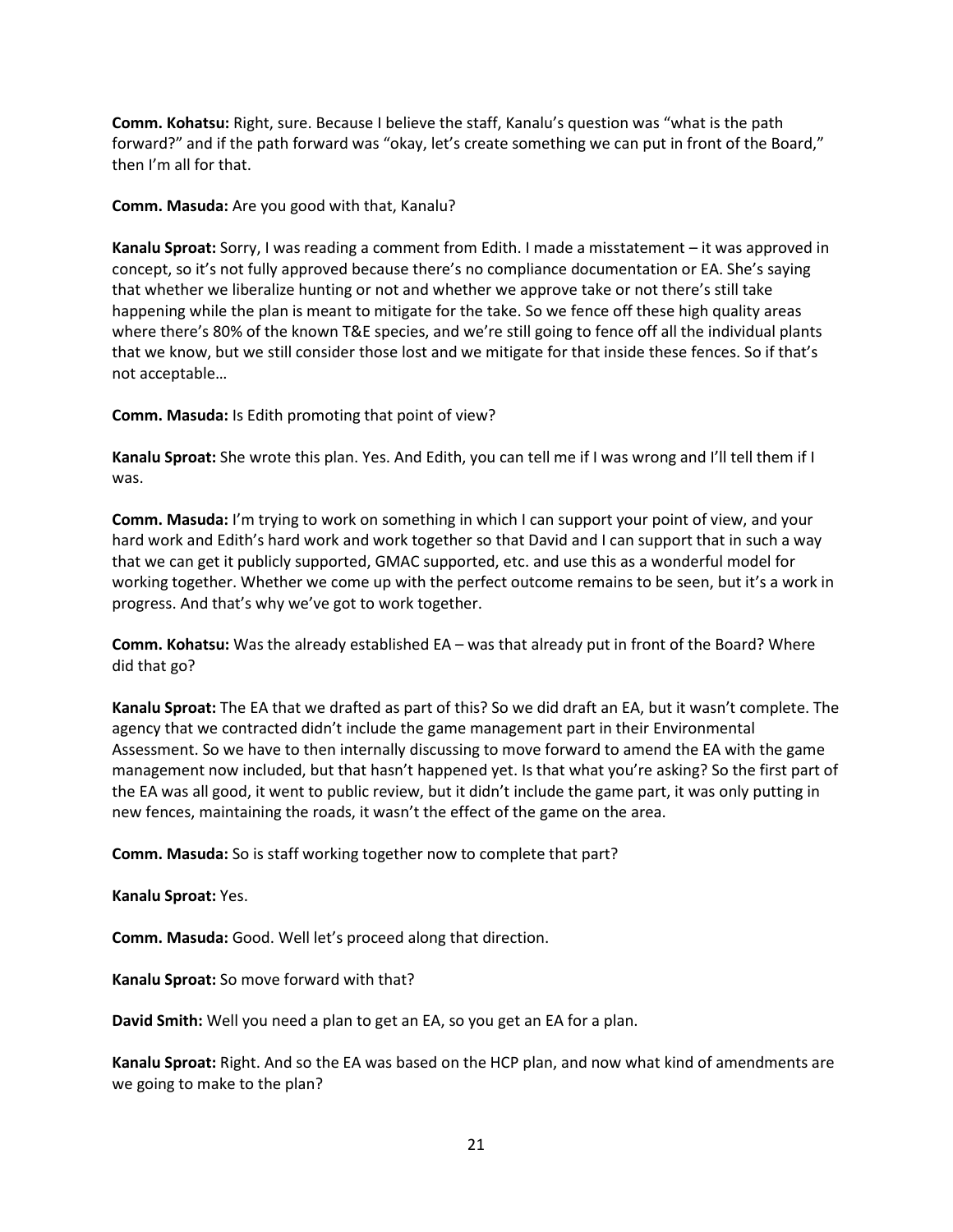**Comm. Masuda:** This is not a GMAC decision, this is an administrative decision. Dave and I will get together with you folks, Edith, Jim and Emma, we'll work together as staff, we're going to make this work. Outside of any other hunting or whatever, I'm just talking about Puu Waawaa and Puu Anahulu.

**Comm. Kohatsu:** So is there a potential that a new Board approved plan would have to have a separate accompanying EA?

**Comm. Masuda:** And if that is so, then that's what we'll do. We'll see what kind of fence we have to jump over.

**Comm. Kohatsu:** Or can the work that's already been established on the HCP kind of dovetail into it in some way?

**David Smith:** HCP needs an EA or and EIS.

**Comm. Kohatsu:** No, I mean if we're already relegating to the idea of abandoning the plan if you had to abandon it because that doesn't get you anywhere…

**David Smith:** We're not abandoning it.

**Kanalu Sproat:** We did an EA, it just wasn't complete because it didn't include the game management side.

**David Smith:** So did it get passed by the Board?

**Kanalu Sproat:** We didn't take it to the Board yet, because we need to update it.

**Comm. Masuda:** If we did the missing part and included it with the already completed EA part, we could take it to the Board?

**Kanalu Sproat:** That's what we're trying to work towards.

**Comm. Masuda:** Okay, fine. That's what we're going to do.

**Comm. Cremer:** My question for both of you and Edith is, why did you let him and her work on an HCP plan for all this time and effort and now you're going to move away from the plan? What is the reason, and what is the justification?

**David Smith:** Well, they've been working on it for 20 years and I've been the administrator for three, so I'm having to come in and re-assess what's going on, and I'm looking at – it's a huge policy decision to go for an HCP, for our agency to get an HCP for ourselves? It's huge, like "can we do this, is this even what we're supposed to do?" And I've got questions about the plan, I've got issues with the details in it, things like seasons and access for hunters. So there are things in there that need to be worked out, we just aren't to the level of detail where we have, to me, a plan that I support. And I want to see more detail in there and I want to consider other things like additional hunting days, additional access for hunters, that's something that I support and something I want to talk about, and it hasn't been worked out yet.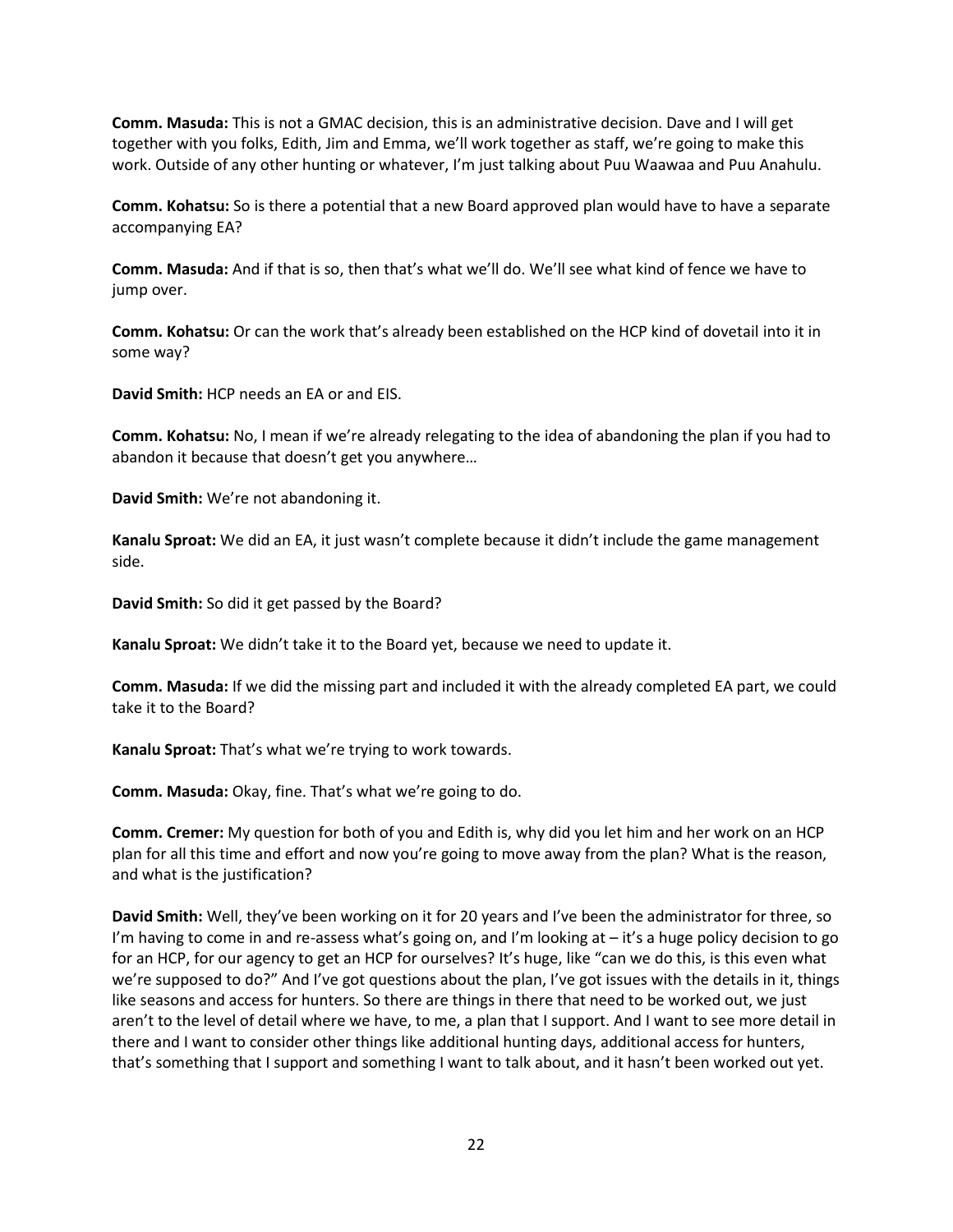**Comm. Masuda:** You say this is a big thing for us because normally we're the agency that approves HCPs. And so if we're going to approve something within our own agency, we've got to damn well make sure it's well done.

**Comm. Cremer:** So my question to Kanalu is, in the last three years since he's been on board, were you working on the HCP throughout that time?

**Kanalu Sproat:** We've been working on drafting the plan. There's several steps in the process so yeah, we've been working on it as Dave has been our administrator.

**Comm. Cremer:** So if you thought that it was faulty, why didn't you halt it?

**David Smith:** We've talked about this multiple times, and I didn't say it was faulty, it's just a technicality really. If you're going to have a management plan, is it going to be a management plan or is it going to be an HCP, which is a completely different thing. It's a management plan, but it's basically something to give you a permit to be able to take endangered species. Do we need to even go there?

**Comm. Cremer:** You mean take in a legal way, or by accident?

**David Smith:** Either one. And I'd rather get to where we don't need an HCP.

**Comm. Cremer:** And how would that be done?

**David Smith:** Some of it could be opening up access, that type of thing.

**Comm. Masuda:** And our practice in protecting our endangered species is so fantastic.

**Comm. Kohatsu:** Is simply opening up access and deregulating hunting a plan?

**David Smith:** Yeah.

**Comm. Kohatsu:** A plan to do what though?

**David Smith:** To provide more hunter access. My personal and professional opinion is that you could open that place up year round daily for archery and you wouldn't have any negative impact on those populations, you would not drive down those population.

**Comm. Kohatsu:** We talking about goats and sheep?

**David Smith:** Goats and pigs. I don't think archery is an animal control method quite frankly.

**Comm. Kohatsu:** And there's a difference for sheep, apparently?

**David Smith:** Yeah.

**Comm. Kohatsu:** What would that be exactly? Because the HCP includes sheep.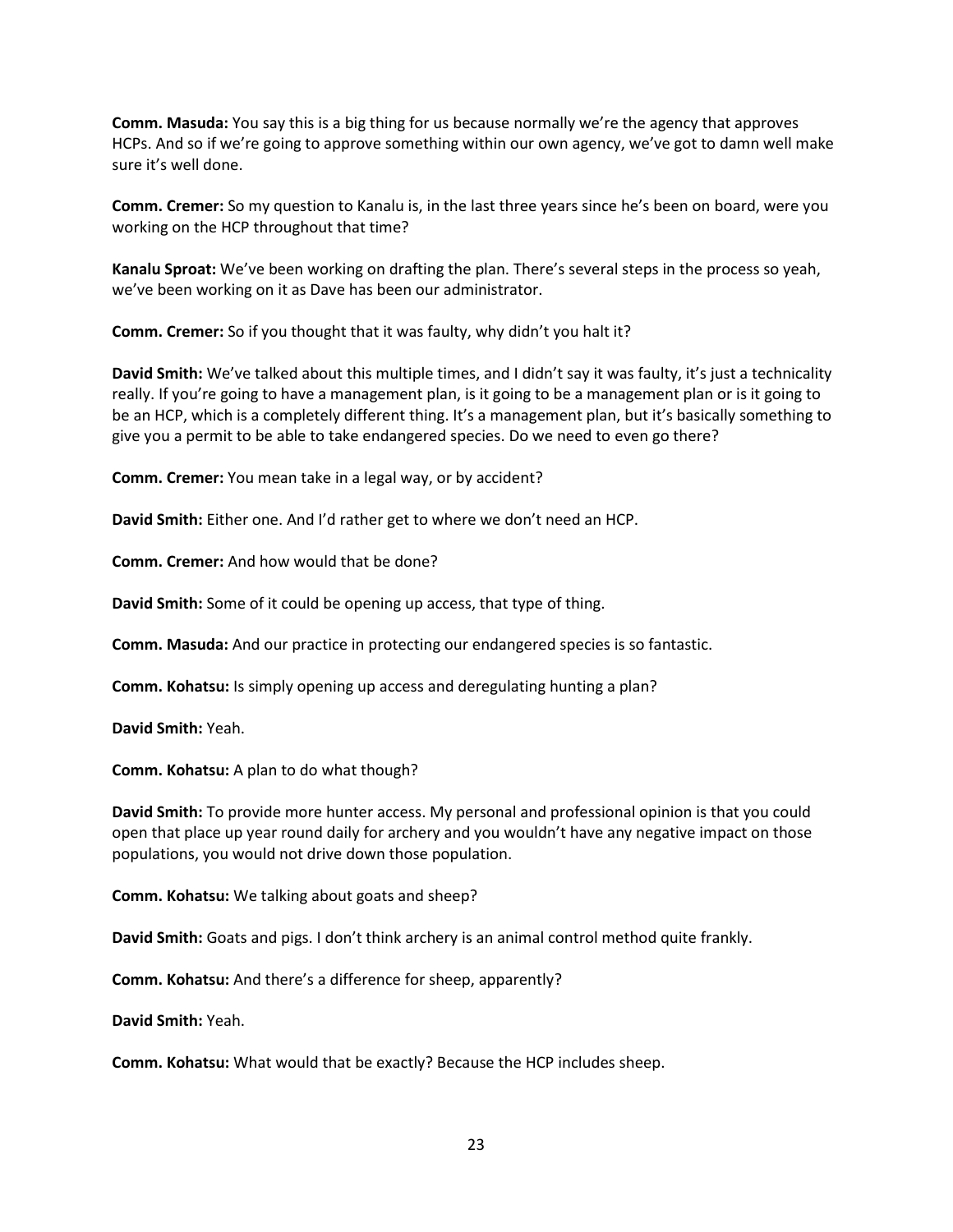**David Smith:** Right, we'd do something different for sheep. I've got to talk to Kanalu about that, how they want to manage sheep. Because sheep is a struggle up there, so…

**Comm. Masuda:** Can we include bird enhancement?

**David Smith:** Oh, we've got gamebird stuff, we can do…

**Kanalu Sproat:** We don't want to include game birds in the HCP if we continue with an HCP.

**David Smith:** But we can do really aggressive game enhancement stuff for gamebirds and not run afoul of endangered species laws.

**Jim Cogswell:** And we're doing that.

**Comm. Kohatsu:** So I'm just telling you that my community is going to oppose the deregulation of the seasons and that stuff. They're going to want to see a forward-looking resource population management type thing.

**David Smith:** What if we did an experiment, and we open up some area in there year round daily and we leave the other one restricted like it is now?

**Comm. Kohatsu:** I'm not sure. Because for one, that would have to go through administrative rulemaking, right?

**David Smith:** No, we could do it by permit.

**Comm. Cremer:** I don't think that experiment would work, because in the year round area they'll be hunting year round, they'll push all the game into the non-year round area. The population will move because of pressure.

**David Smith:** What if we designed a study that you were comfortable with. Could we bring you a study and you would consider it?

**Comm. Cremer:** I'm open for anything as long as we would have game at a sustainable level.

**David Smith:** I think that is my plan. My proposal is to do that.

**Comm. Masuda:** If there are no other questions, the staff will be working with Mr. Kohatsu, who is the representative for the Big Island where this particular area is, and our staff who work directly on this, Kanalu and others – we're going to go in a room and lock the door and not come out until it's finished. Just get ready, we're going to be getting on this. Thank you very much to both of you for your passionate arguments, and David also for your passionate argument. We are going to get a handle on this and vet out all the different arguments so we can come out with a reasonable, rational, and well-thought out plan that everyone is going to be able to live with, and for once my island also, which is the same island Mr. Kohatsu represents, will all be happy, so I won't have to look stink eyes when I go home.

**Comm. Kohatsu:** But don't deregulate, because then I'm going to get stink eyes.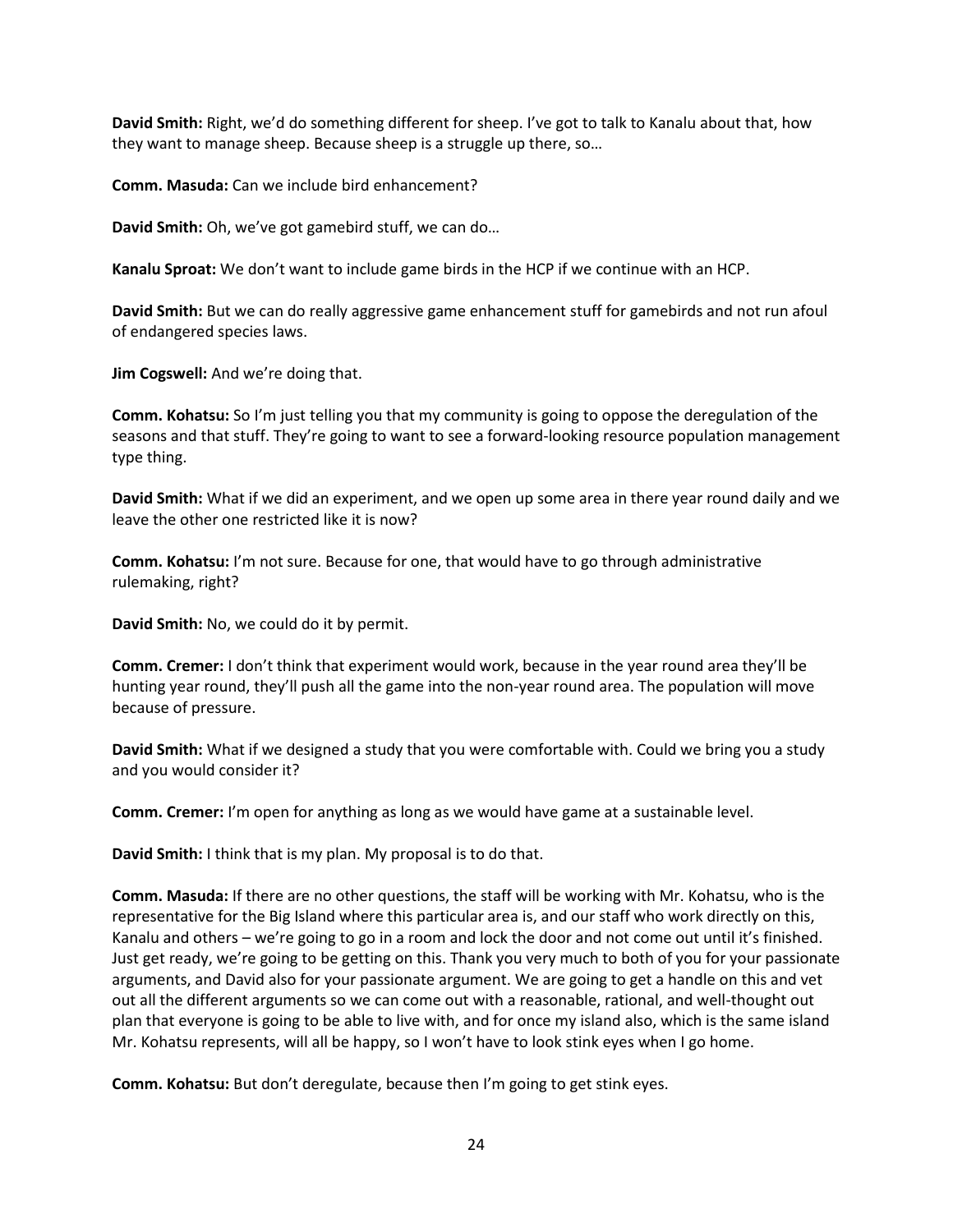**Comm. Buchanan:** I'm going to open this for public testimony, but before I do that I just wanted to caution the Department. That old 2003 or whatever input that was given by the community back in the day, I hope you guys respect that. Because we go through this all the time on the island of Molokai, and to not take comment no matter how old it was, from people who sat through countless hours to give public testimony, who are probably all kupunas now, would be disrespectful. So I hope you guys honor whatever input you got at the time when the plan was for the area, because they were probably all practitioners for the area, so the cultural perspective is important and I just wanted to ask that you respect that. So at this time we'd like to open up public testimony on Item 4, on the discussion you guys just heard. If anybody in the public wishes to testify, please come up and provide testimony and state your name for the record.

**Maxx Phillips:** Aloha mai kakou, Maxx Phillips from the Center of Biological Diversity. I'm the Hawaii director and staff attorney. Mahalo Chair and Deputy Director and commissioners for taking up this very important issue. It's been a long time in the making. I too am from the Big Island, I too have been hunting in this area with my father and have seen just recently the degradation of not only some of the animals there because of not having a proper plan, but also of our critically endangered plants. And so I just beseech this Commission and the Department to consider that with the sheep there, regardless of what happens there is take occurring and take will continue of these endangered plants, and these are plants that in some instances grow no other place on any of our pae 'aina, so really it is the kuleana of everyone – not just the hunting community, not just the Department, not just hunters, but everybody – to make sure these are there for our mo'opuna too, as well as continuing our sustainable hunting. So I beseech that in this closed door meeting where Uncle Bob is going to lock everybody in to figure out what happens, that you bring into that space these other speechless critters that can't advocate for themselves. Mahalo.

**Comm. Kohatsu:** I do have a question for the testifier. Just to get a sense of the community that you represent and maybe their inclinations. How does your community, or perhaps even yourself, feel about the cattle grazing that is ongoing in the ranch and the fire management system?

**Maxx Phillips:** You know, I'm from the Big Island too – the fountain grass is out of control. When you look at our landscape, I mean... lock yourself in a room and fix that, that's what we need to fix!

**Comm. Masuda:** I only deal with the possible, not the impossible.

**Maxx Phillips:** Uncle Bob, I don't like you to be so negative. That's possible too, we can do it. So of course that's a huge issue, it's a huge concern, there are fire breaks, but I think that that's why having a detailed Habitat Conservation Plan or management plan that is going to successfully address all those issues is imperative. We can lose, as we've seen before on the Big Island, just as many of our endangered species like that from fire as we can from mismanagement. But it doesn't mean that two negatives equal a positive. And for my community, this is my community. I've only been on Oahu for ten years for school, but I'm from here.

**Comm. Kohatsu:** I'm just curious, because I'm aware that there are individuals of endangered species out there that are isolated around a lot of degraded fountain grass habitat and stuff, and I know that there's opposition sometimes to accept that that's kind of a hopeless cause and it's more important to protect elsewhere. How does your community feel about that situation?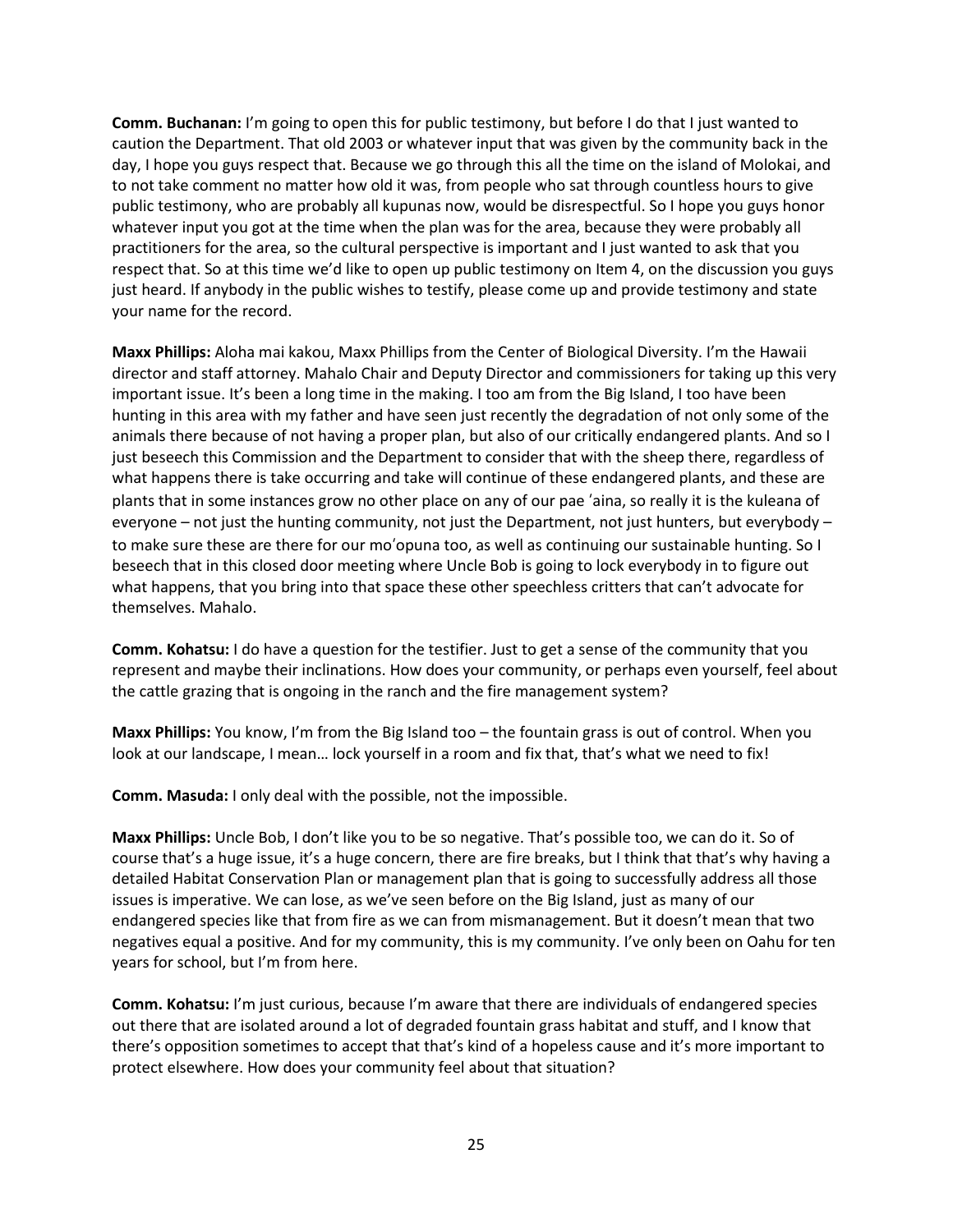**Maxx Phillips:** Well that community would be the science community, right? And so, piecemeal mitigation like we're seeing there, in some instances with tiny fences around one aiea tree is not going to save the species. You see those plants are not doing well, you need a full ecosystem-based approach to make sure that we have a healthy seed stock, that we can build back our native dry land forest which is crashing. I mean talk about being negative – our dry land forest is disappearing in front of our eyes. And so what the science community probably would say, and I don't have the dry land forest experts here with me in the room, is that we need to have a bigger fenced area, which is what DOFAW is actually trying to do as we speak, God willing that the Legislature gives funds. So I'd say that an important thing to keep in mind is that this take is still occurring and it will continue to occur, and how do we properly move forward together as Uncle Bob said. How do we all manage it in a way that's going to benefit everybody. And the way that it's happening now, we're not seeing the benefit.

**Comm. Kohatsu:** Is that different location mitigation type work, is that acceptable to your people? I see their concerns, that a cow can come literally and eat one of these plants right now. In fact, it may be happening right now as I'm speaking and the world could be ending.

**Maxx Phillips:** You better hope it's a plant and not one of those larvae from our Blackburn Sphinx moth!

**Comm. Kohatsu:** Right, is the community that's interested in those kind of things amenable to, would they accept the idea of mitigating elsewhere because these areas are so degraded and maybe not a good spend of funds when it could be done better in the existing fences or those places?

**Maxx Phillips:** It just depends. Some of these species are so specialized in what kind of system that they need that there isn't an adequate different place to be able to mitigate for them. You've seen the elevation change and how drastically our plants change from the dry land forest, and what can be successful in one place and what can be successful in another, whereas ungulates can be successful in all elevations, pretty much. It's just that weighing of the benefit analysis of what could be done and what couldn't be done. If there was a good management plan that folks in the science community said "yes, this makes sense, this is going to result in …" because also our state endangered species law requires a net benefit to the species, they need to be better off with than without. So it's not enough to say "we're going to fence this many aiea trees," they have to be better in that area than they would have been without the action.

**Comm. Kohatsu:** I'm going to be done after this last one. Do you make a difference between the science community and the DOFAW staff?

**Maxx Phillips:** No, we have plenty of scientists on the DOFAW staff.

**Comm. Kohatsu:** Okay, because I see differences between what the staff feel, and what the science community and the Endangered Species Recovery Committee think. So there's friction there, and that's what stops progress.

**Maxx Phillips:** Yeah. I mean, even look at the hunting community and we all fight about what kinds of guns we can use, whether we can have a crossbow or not, whether we can use dogs or not. In any situation you're not going have a consensus from anyone. It doesn't mean that you shouldn't be moving forward.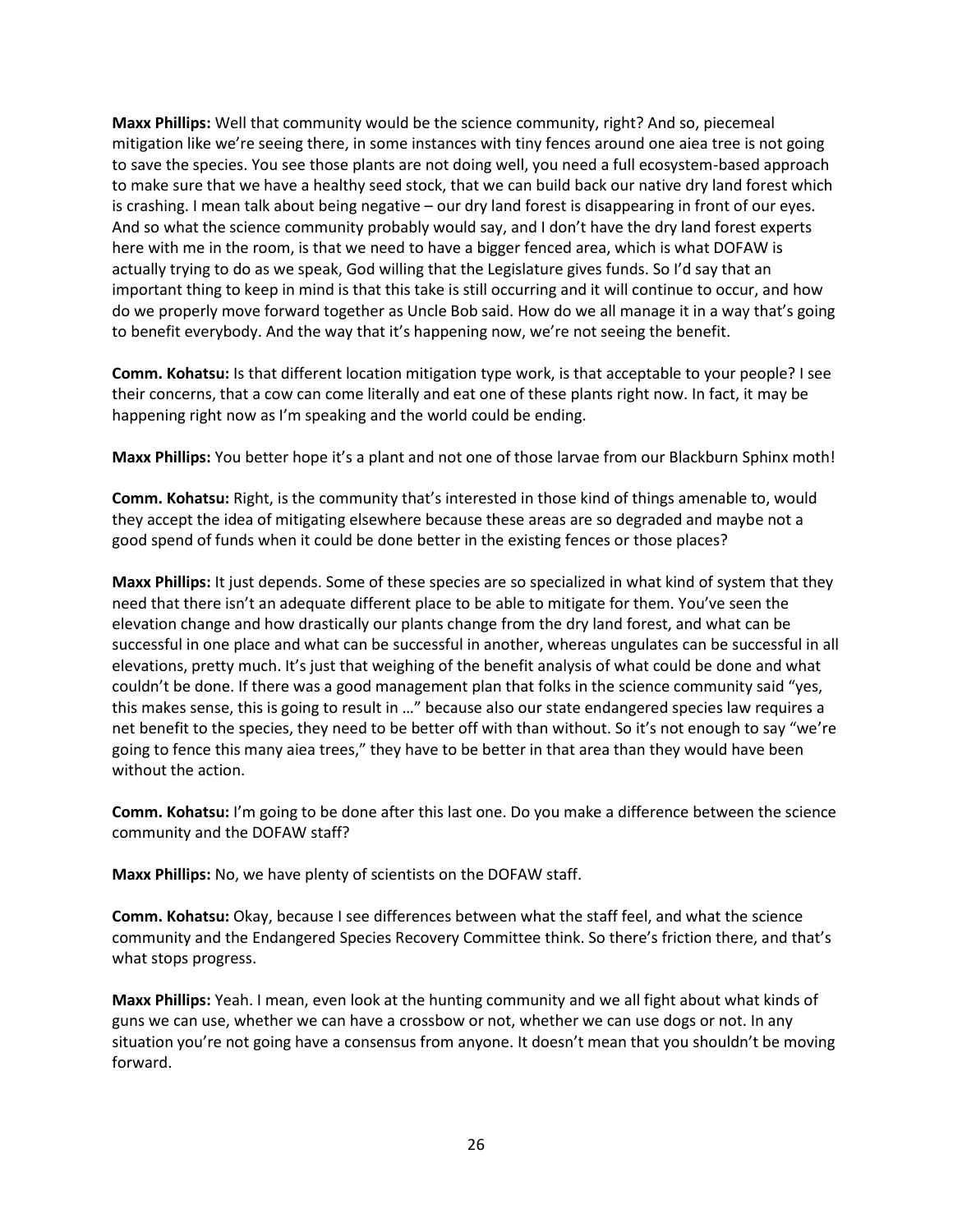**Comm. Kohatsu:** I was just curious whether your community would weight decision making toward the scientists or toward the DOFAW staff who are actually here.

**Maxx Phillips:** I mean, my organization would weight what would be in the benefit of the species.

**Comm. Cremer:** My question is, you have the HCP plan from Kanalu and the other girl on the Big Island that they're working on. Did you get a chance to look at it?

**Maxx Phillips:** I reviewed it.

**Comm. Cremer:** And what did you think about that plan?

**Maxx Phillips:** The existing plan? I think the hunters have been in support of it from what I've seen of the reported testimony. The fenced area is likely too small to benefit the species at the level that I think legally they would be required to. So that would be just my broad sweep comment.

**Comm. Cremer:** So how much bigger would the fences need to be?

**Maxx Phillips:** I'd have to do a more thorough mapping for me to give an accurate number for that. Sorry, I can't say right now with confidence.

**Comm. Masuda:** You know we always pick on animals, but we need to pick on fountain grass too, because some of our species are more in danger of dying out from fire that fountain grass supplies, it just goes nuts over there.

**Comm. Cremer:** And for me, I'd just like to let you know that I'm fighting for sustainable game management. I never want anyone to hear me testify in any public hearing on this commission that we don't need to save the plants or our critical creatures that are from Hawaii. But I think there should be a way where we can have balance, where everybody can have what they want. And I don't see – and they're going to disagree with me – the vast majority doesn't want any ungulates at all. The numbers are zero everywhere. And I don't want that, I want balance, that's all I ask. So I can be able to do things with my grandchildren, be able to show them how to gather, eat, trade, things like that, that's all I ask. I think we need to be able to protect the endangered species and plants, because everybody has their own interests. You love plants, I like plants. I love gathering. Thank you.

# **Comm. Buchanan:** Question, Maxx. Is it possible?

**Maxx Phillips:** Of course! Of course it's possible. Honestly, here in Hawaii we have the smartest people in the whole world, I know. Because look, the smartest people are sitting on all of our answers. We have the amazing indigenous science and knowledge from our kupuna that has been passed down to us. So we have that solid foundation, and then we have the innovative minds of everybody now who have grown up through a good school system – I don't care what anybody says, our public school systems are great – we can of course do it, we can do it in house. But it's going to take a lot of cooperation, it's going to take listening to other sides of people who you normally wouldn't, unlikely bedfellows. Normally you wouldn't want to get a plant nerd and a not-plant nerd in a room together – I'm joking. So it is possible, but it's going to be a difficult process to get it through. But we can't have blinders on anymore, because it's not working for the animals, it's not working for the plants.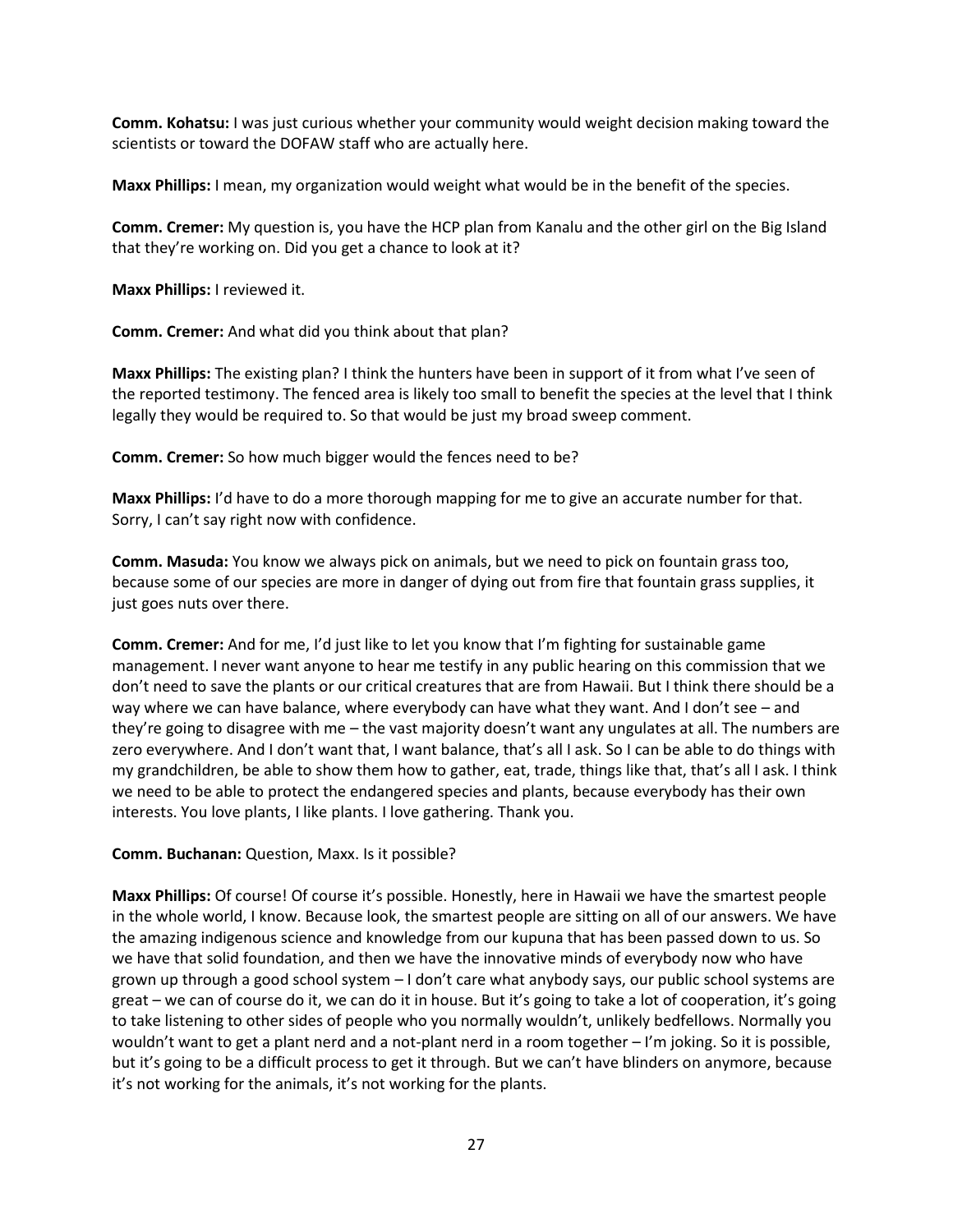**Comm. Cremer:** I have one more question. I like what you said, but do you think the people on your side think the same way as you?

**Maxx Phillips:** On my side? Are you joking? My organization is all vegetarians. I showed up to my first day of work with smoked meat and dried fish, you should have seen these haoles' eyes, they were like "what is happening?"

**Comm. Cremer:** No, but I mean being able to have balance.

**Maxx Phillips:** Yeah, of course. Of course. Thank you, folks.

**James K Manaku Sr:** James K Manaku Sr, concerned parent, grandparent, great grandparent, also subsistence cultural practitioner. Amazing. You're right Mr. Cremer, one thing about being on the Board, you have to have the feeling to be pono with what you're doing. First of all, when we look at the forest, what comes from the tree? Seeds. Our ungulates don't climb the trees, and of course they eat the seeds, then what they do is they let the seeds go and where they dig, that's where they let the seeds go, and the seeds grow. But what eats the seeds more than the ungulates? Birds. But they don't control the birds, they control the ungulates only. The birds climb up on the trees, they eat all the seeds, they eat the fruit, they eat the flowers, all the nectar, and then now we're getting a lot of these birds that come from all over the world, they have these long bills even. All these birds that come from the pet shop, they compete against all of these birds. And some of them that are bigger than our birds kill our birds, but I don't see anyone grumbling about all these birds being killed by the birds from the pet shops. I don't see any programs addressing that. But yet they attack the ungulates. What a shame. If not for the ungulates, like you were saying, the fire grass… you know, our mountains are becoming overrun with grass that the goats no longer eat. We have a lot of firebugs, as Josiah can attest to, that make fire, and the whole mountains burn. Before it never used to burn that much. And yet, nobody is addressing the grass, nobody goes up there to cut the grass. When you guys kill all the goats and pigs, I don't see anybody from the state coming over to tell us "you guys here, we'll give you guys this money, go buy food for your family." I don't see anybody who grumbles about the ungulates tell us that. My son has eight children, nobody comes up to him to tell him "here, this is for you and your family, a supplement for you guys." My son had to walk up the mountain, walk into the valleys. The choices we make are the choices we make, people are going to go hunting, they don't have to go hunting. So we need your help. You guys say you're going to use bow hunting in a certain area – we don't hunt with bow, we hunt with knife, and sometimes we have to take a gun, because as Cremer can tell you, we have some big buggers up there. And even if I had ten dogs, I'm not going there, because some of those boars have mean tusks, as Cremer can attest, so we need a gun once in a while. The kids today, I don't know where they get the money to buy a thousand dollar gun. We don't need a thousand dollar gun. All we need is .30-30s. But what we need, and what we use most of the time, is a knife. That bow hunting, we're not the kind that do that, all we need is a knife and dogs. We need your help in going hunting with knife in the bow hunting areas, and I tell my friends on Kauai "it's open, go help. If you guys can get one or two, go inside and get them," and I tell my friends that on the Big Island too. On Kona side, I went hunting there one night barefoot – I became a legend. We went in one of those places up there and I walked the whole time barefoot, and their guys went nuts. Anyway, the thing is they don't mind hunting, they don't mind coming out, but they don't like getting arrested. So I told the guys up there, give them my name. So if you guys go up there and you hear my name, please don't arrest them, because I told those guys that you guys had a problem with the ungulates up there and on Kauai. If they give you my name, I told them it was alright because you guys have a problem.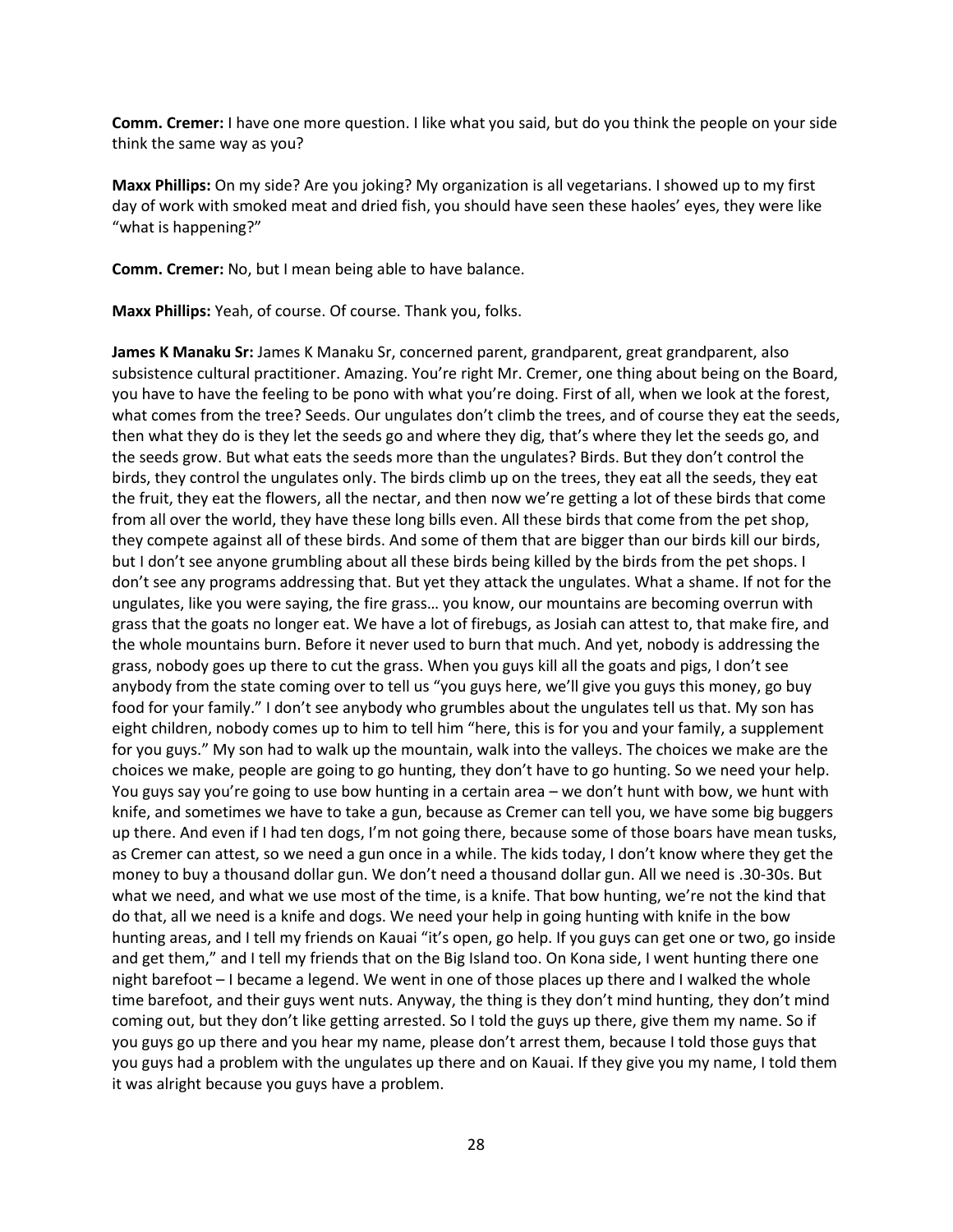**Comm. Buchanan:** Thank you Mr. Manaku. Any questions for the testifier? Anyone else from the public wishing to testify on this item? Seeing none, I'm going to close public testimony and we're going to take a break.

BREAK

**Comm. Buchanan:** Are we discussing the Hawaii game management plan?

**Shaya Honarvar:** We have a very quick update about it.

**Jim Cogswell:** The commission asked us to do a statewide management plan, and we've got today a bill was heard by WAM to fund our management plan. I didn't hear yet whether it passed.

**Comm. Buchanan:** What number is it?

**Shaya Honarvar:** HB1405.

**Comm. Buchanan:** What does HB1405 say?

**Shaya Honarvar:** HB1405 just gives a number. It says LNR804, which is where the game funds are, and it gives you a number for the first year and a number for the second, it does not explain what it's for. We asked for funding for a couple of research projects, and for the statewide game management plan, and also for GMAC to be able to function after this year. So we included those funds, but it needs to still pass today's hearing, then it needs to go to conference, and it still needs to pass that as well. So it's not for sure that we have those funds yet, but the update is that we asked the Legislature for G funds to help us out with those projects. Hopefully it will work out.

**Comm. Buchanan:** Okay, so this is the type of situation that I would hope that the Department would share with the commissioners, because then we can be proactive in supporting the ask of the legislature. And in this case, where GMAC is included, and a request that GMAC has done, it makes perfect sense for us to show up or to write a letter in support. I mean, that's a switch, right? So I think it's a good start to prove that we can actually collaborate on items, but unless we know about it in advance, and you probably knew about it because it had to make crossover… In the future it would be good to have this type of issue come to the commission so we can be supportive, and vice versa.

**Shaya Honarvar:** I believe the funding wasn't included, and then it was included, it went back and forth.

**Dietra Myers Tremblay:** I believe in that HB1405, you're talking about the funding for game management, right? It was not in in the initial bill, it was something that was amended and put in throughout the process, so we didn't know.

**Comm. Buchanan:** I know, and it's a tracking nightmare too, we understand. But thank you, if it makes it today, then we'll see where it goes. So after today it's already into conference?

**Shaya Honarvar:** I believe so, yes.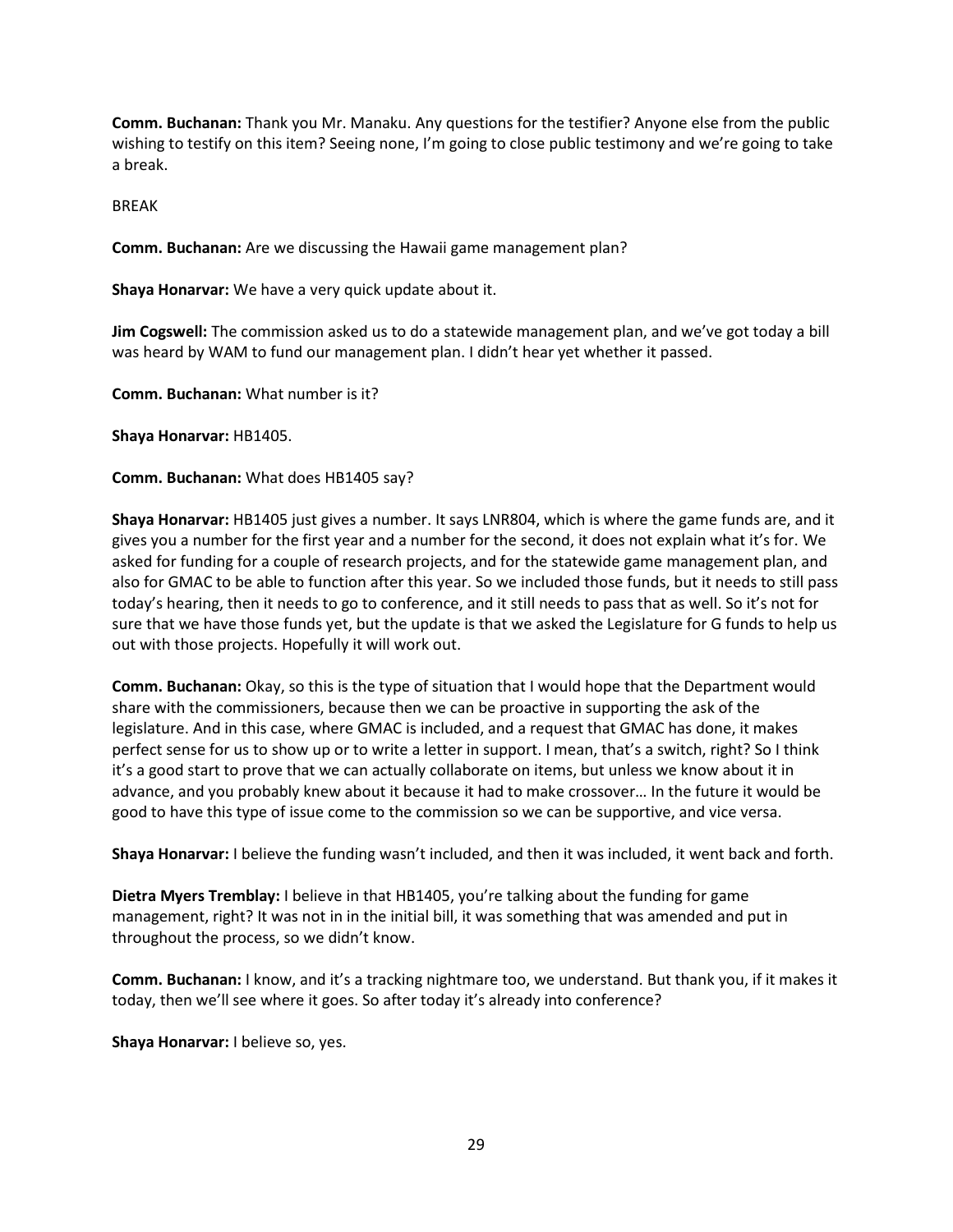**Comm. Masuda:** If it's into conference, it's important I think what she's saying though. It's critical, even just an email to all the commissioners saying this particular bill has passed this, it's in this situation, get a support email to your favorite legislator…

**Comm. Buchanan:** Or committee members.

**Comm. Masuda:** That would be good, do we know who's on the conference committee?

**Comm. Buchanan:** There are members in this committee that do have friends in the square building across the street that's supposed to look like [indiscernible]. That's all I had to say about that, so thank you very much, we appreciate that. Anyone in the public wishing to testify on this manner? If not, close testimony on that and move on.

**ITEM 5. Discussion on Division of Forestry and Wildlife and Natural Area Reserve reports to the 13th legislature, 2019 regular session.**

**Comm. Buchanan:** That was my request. You also had handouts for everybody?

**Shaya Honarvar:** Yes. I sent out the clean version…

**Comm. Buchanan:** I wanted the dirty version. The dirty version is in my brain and I think the dirty version actually got emailed, either on purpose or by accident I forget, with other paraphernalia, and that was only I think yesterday. So, this is on here. I see Emma over here, are you here to answer questions or did you have testimony?

**Emma Yuen:** Questions, because I'm waiting for you to guide what you wanted here.

**Comm. Buchanan:** So all I wanted to do with this was make commissioners aware that a document like this exists. I think it would have been helpful for this commission to have had last year's document for this, because this was handed in in December of 2018, and it's for this legislative season. What is important is that it outlines the goals, policies, objectives, and so on of the Department under which you serve. So I thought about the questions that keep coming up by commission members, and I think this report actually goes to the point of answering those questions that haven't been answered straight up, and when you guys have more time, you can take your time and actually look at it, but if you're wondering why certain things are the way they are within the Department for their policies, this is why. This is the policies and objectives by the Division of Forestry and Wildlife, and how they're going to measure the effectiveness of what they said they were going to do. For example, if you turn to the page where it says 9FW – for Forestry and Wildlife – on the back, under Policy C, the measures of effectiveness, about the fourth one down? They're going to know if they were effective in what they said they were going to do over here by the number of game animals harvested annually. The next one is number of hunting permits, stamps, and tags issued, and then acres of public hunting areas. So I took that as the Department saying "that's how we're going to know if DLNR is successful for hunters." I thought that was really kind of small in reference to hunting in the state, but if you guys look on the first page, 1FW at the end under the goals, that's the big goals. Protect and manage 30% of watershed forests by 2030. And then I was kind of wondering exactly the definition of watershed forests, and then if you look down it talks about native ecosystems and sanctuaries, and Natural Area Reserves, and cultural resources, and then to promote a healthy diverse forest. So that's the big goals, and then it goes on and on and on, and then instead of me trying to tell you because I'm not staff, if anybody from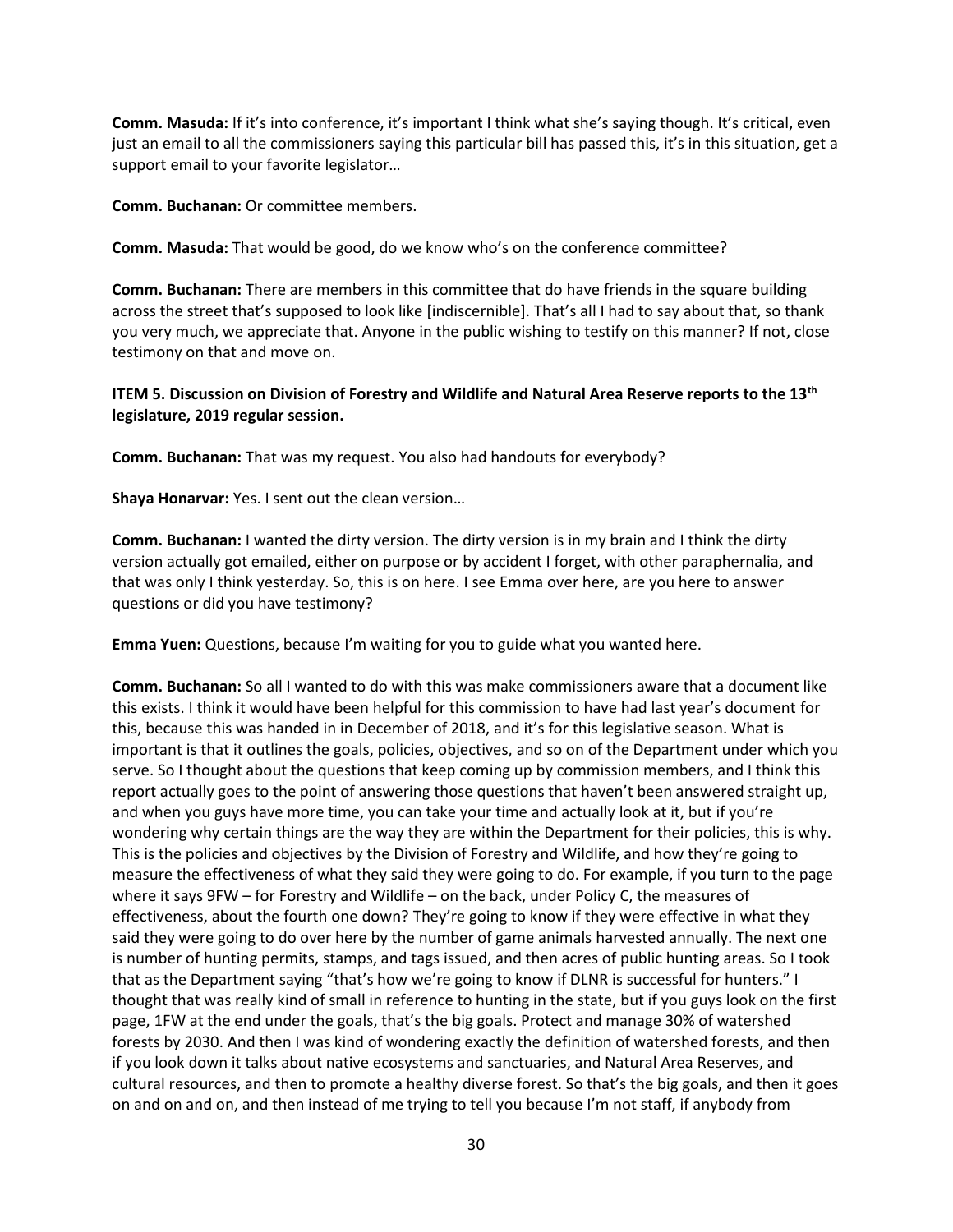Forestry wants to take a shot at the purpose of this report to the legislature and internally, if this is your guiding document? And if you look on page 5FW, under Policy C: to provide managed opportunities and facilities for the public to engage in multiple-use outdoor recreation activities, such as hiking, biking, blah blah blah, hunting, and camping, while also providing access for resources management. Maintain and enhance a public hunting program to provide a source of good and outdoor recreation for the public and as a means to control introduced game animals in a watershed area. And then inventory where feasible and culturally appropriate. And then above Policy C, under B.21, this is the kind of information I like as a community advocate. The Department is telling me that they're going to establish and maintain release sites for nene on Kauai, Maui, Molokai, Hawaii, and all of that stuff is ongoing. But I heard Ryan always talk about enhancing for sustainable hunting, and out of the report, the only enhancing that I saw was for birds, but in a very small project. I didn't see any enhancing of any type of game.

**Emma Yuen:** One thing to add: for that report, it's a little arbitrary what we decide to send up to the legislature, so it's not necessarily a good overview of all that we're doing, and I would suggest that if you want to learn about what we're actually doing for the game program, you would go to our report of the Pittman-Robertson 5 year plan which is really detailed and shows quite a wide range of what we're doing for game program. So that is more just a 30,000 foot summary, and some of those things are kind of picked out of all the millions of things that we do, so I wouldn't use that to make the assumption that because it's not in there we're not doing it. That's all.

**Comm. Buchanan:** Okay, and that's fine, but I think the point that I was getting at… and there's also the Natural Area Reserve, is that here too?

**Shaya Honarvar:** And all of these reports are on the website.

**Comm. Buchanan:** I actually got this out of the legislative reports, because I was kind of wondering what DOFAW and DLNR was actually telling lawmakers as to what under the law were the program goals and objectives. And so if I was a lawmaker, because you're going to come to me for budget, this is what you're providing me as a guiding document. So within that guiding document, what I liked about the NAR report is the actual spreadsheets that had real numbers in them about the total protected areas protected from hooved animals. And under accomplishments, of course I was looking at the entries for protected from hooved animals in acres, and then the total. And the total came out to 175,926, what was that number for?

**Emma Yuen:** That number is the areas that are fenced that we as our native ecosystem program have contributed to. So it wouldn't include national parks, because we're not paying for those fenced areas. So it's just trying to show what we've done with the money.

**Comm. Buchanan:** You guys don't have a column for animals controlled?

**Emma Yuen:** We do not.

**Comm. Buchanan:** Why is that?

**Emma Yuen:** We have probably a hundred different metrics that we could include in these reports, because we're doing so many different things. We're replacing signs, we're maintaining roads, we're doing all these, so we just try to pick ones which show the status of conservation in general, and I would argue that including the amount of animals controlled as an indicator of conservation success isn't very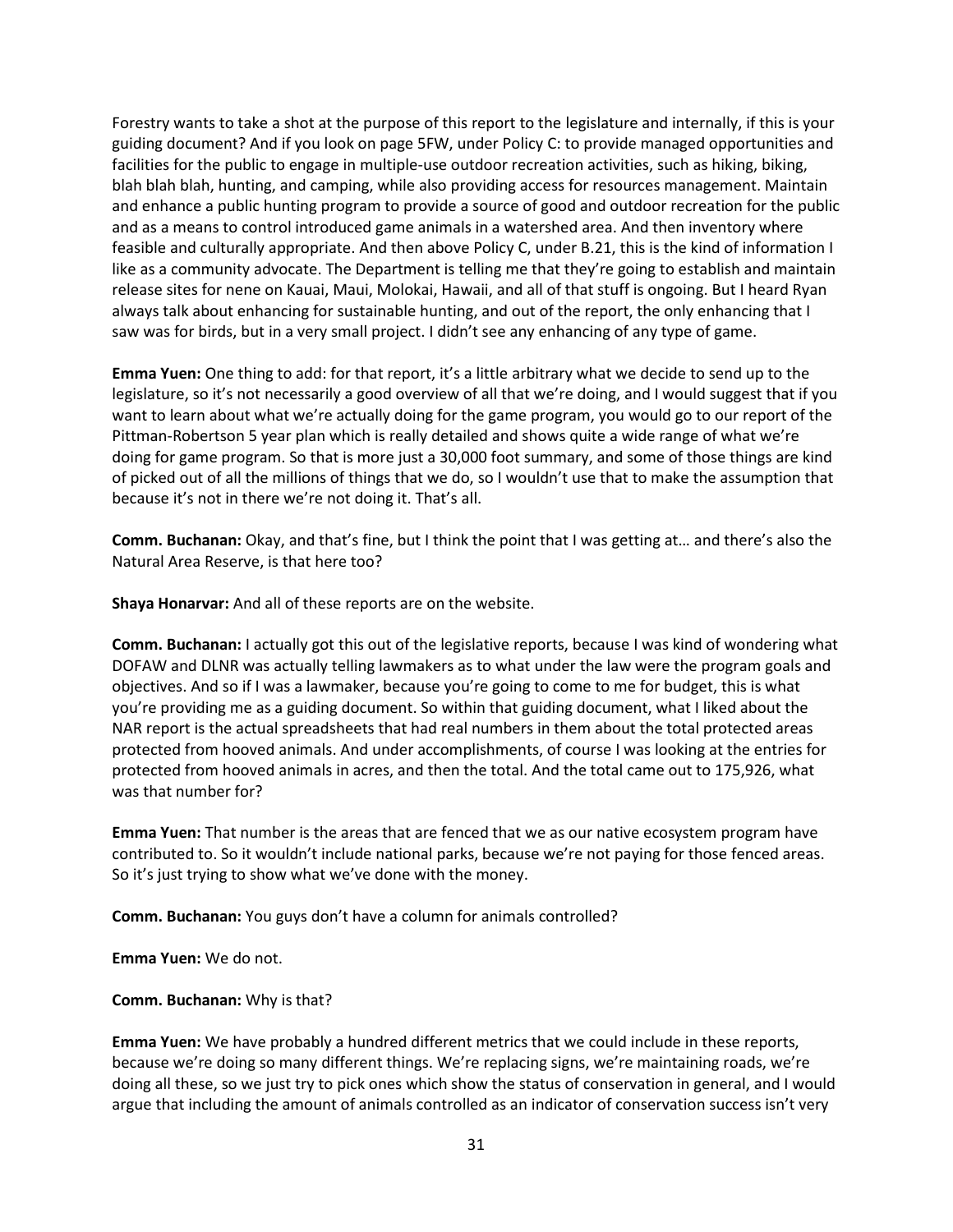usable, because, from a conservation standpoint, what's more important is the area, the acres, that are protected. So that's the metric that we decided would be most important for the legislature to decide if we're making progress on conservation. So just to give you an example, if we had a five acre fenced area that had ten pigs in it that we removed, versus we got the last few pigs out of a 10,000 acre area, it seems more important to know that that 10,000 acre area is protected rather than the number of just "hey, we removed seven pigs." Because we could have gotten all of those pigs from a tiny little area, so from that standpoint, that's why the metric was used.

**Comm. Buchanan:** Okay, but you guys do have those numbers, yeah? And you guys have the numbers of total animals dispatched by aerial shooting?

**Emma Yuen:** Yes.

**Comm. Buchanan:** Can you guys share those numbers with the game commission?

**Emma Yuen:** Yes, I can.

**Comm. Buchanan:** Okay, maybe I can request them for the next meeting then, for FY18. And then, I don't know if anybody else would like before FY18… I don't know when the aerial shooting started. At the meeting of the senate Ways and Means, senate Water and Land with Kai Kahele and Senator Wakai, a statement was made by the Department on the record about the use of aerial shooting and being compliant with the legal contracts and obligations at Mauna Kea, and my recollection was that Senator Kahele asked the Department if the use of aerial shooting was necessary to meet the law in the lawsuit with Mauna Kea, and the Department's response was "yes, we cannot do it without aerial shooting."

**Emma Yuen:** The court order actually specifically says we have to use aerial shooting. So it's not like us saying "oh, the only way we can make this work is to aerial shoot, because otherwise it's an 89,000 acre area." It's the court order specifically.

**Comm. Buchanan:** Does the court order also specify the tools by which DOFAW has to carry out its obligations to the lawsuit.

**Jim Cogswell:** Yes.

**Comm. Buchanan:** It does? Can we have a copy of it? I would like to see it, I'm really interested in that, that the court would be as specific to the types of tools a department would have to use in order to meet its obligations legally.

**Comm. Kohatsu:** So the relocation was illegal then? Because that's not using aerial shooting then, right?

**Jim Cogswell:** No. Not all of it has to be done by aerial shooting, it's all the tools that are available.

**Comm. Kohatsu:** Oh, I thought her question was remarking that the court ordered aerial shooting though.

**Emma Yuen:** [It does mention aerial shooting as] what we have to do it, but it doesn't mean that we can't do other things.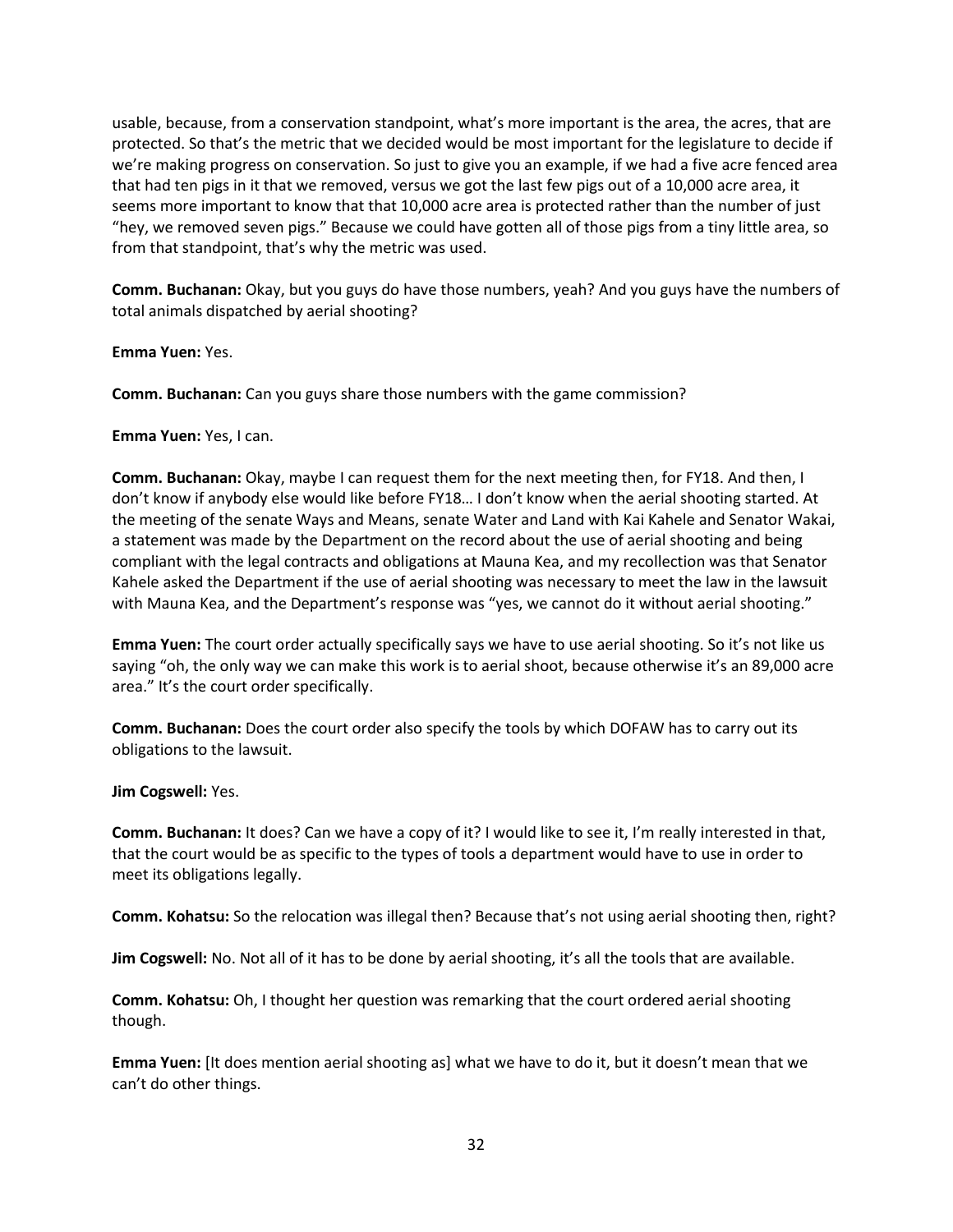**Comm. Kohatsu:** Okay. That's what you were asking though, right?

**Comm. Buchanan:** No, that's not what I'm asking. I'm asking, on the record the senator asked the Department – because the Department's testimony was that they absolutely had to aerial shoot or else they would not be compliant or it would be illegal if there were no aerial shooting. I found that kind of strange because I've never seen a court be so specific in ordering a state department to do something in a specific way, because that's not the court's responsibility. The court's responsibility is just to assure that all of the agreements are met, not to specify the means by which you achieve that goal or objective. I thought that when the Department made that statement on the record that it was maybe not true, so I wanted to actually see the court order where they told the Department that they have to aerial shoot. And the reason why it's important is because after the Department made that statement on the record, Senator Kai Kahele turned right around and struck the whole half of HB1325 out of the bill, and that was dependent on the Department's testimony on the record, because he straight up said "are you telling me that you're going to be illegal if you don't aerial shoot?" and the Department said "yes." Boom! Took the whole aerial shooting moratorium out of HB1325, created house draft number two, and changed the word of "must comply" to "collaborate." So the bill is still alive, but that's how come I wanted to see the actual court order and contract between what was ordered to the state of Hawaii, because I just don't think it's true. I think you have many tools in the toolbox and you can do all of everything, but to make a statement on the record to a Senator's questions that says "hey, is this true?" and you say "yeah." Well I'm saying that's among other tools, but saying that had to be done? I question that, so I'm going to move on, but I just wanted to bring up on the page on the NAR report that has number 2: Status of public hunting opportunities…

**Comm. Cremer:** I have a question. You said you guys do have numbers of ungulate takes as far as eradication, yes?

**Emma Yuen:** Like our staff control.

**Comm. Buchanan:** Do you have maps of the areas of what animals were taken in what areas?

**Emma Yuen:** Yeah, and that's mostly in that report, because we concentrate our animal removal in fenced areas, and the fences are all on that map that you have.

**Comm. Cremer:** No, but what I mean is when you go outside, like you did on Kauai, and you guys did again.

**Emma Yuen:** Yes.

**Comm. Cremer:** Okay, because you guys went back after the first time.

**Comm. Buchanan:** Would you be interested in that report?

**Comm. Cremer:** I would like to know where and what amount of animals and what type of animals were taken, which is most likely goats.

**Emma Yuen:** Right.

**Comm. Buchanan:** Does it matter to you the means by which the Department is dispatching animals?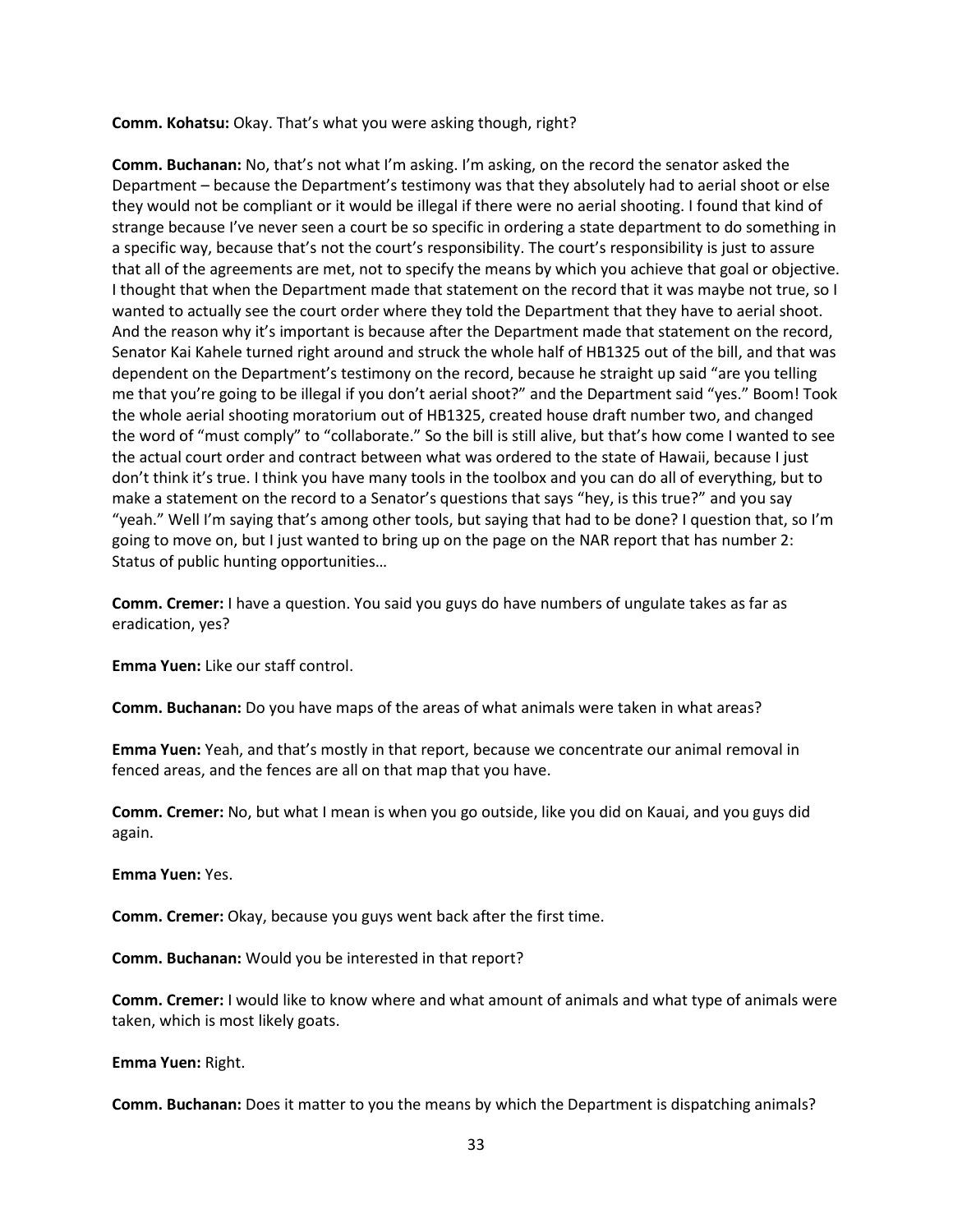**Comm. Cremer:** Of course. Because the information that I've gathered and the information I got is in areas where people would be able to take the animals and harvest them.

**Comm. Buchanan:** So not only the number of dispatches, but also the means by which the animal was dispatched. And also the areas in which they were dispatched.

**Comm. Cremer:** Yes.

**Emma Yuen:** That's what I was trying to call you about, to give you that update.

**Comm. Cremer:** I want that to be on public record, that's why I didn't respond. I'm going to be straight up to you. Everything I discuss, anything with anybody, as part of a commission thing, I want it on public record. So like, I talk to my representatives, whatever I talk about with my island representatives, I'm going to put in my report today, so whatever is discussed between me as a commissioner and the Department is always going to be on record so everybody knows where I stand and where the Department stands.

**Emma Yuen:** It might be good for you to include in the record that I had tried to reach out to you and give you that information.

**Comm. Cremer:** I emailed her and told her why I wanted it to be on the agenda. It's in the email.

**Comm. Buchanan:** So number 2 in the NARS Report, the status of public hunting opportunities, that's the one with the picture of the *Laminella venusta*. So under the status of public hunting opportunities, I read it and I noticed that my notes said what you guys had just talked about prior to this, that "under Natural Area Reserve System management policy strategy to reduce populations of non-native animals to lowest possible level are to be employed. Public hunting continues to be a control option in many areas within NARS, with most lands now open to hunting every day with no bag limit. Staff animal control (including fencing, trapping ...snaring, and aerial shooting) are used as needed in specified areas where public hunting is not able to reduce hooved animal impacts to low levels. Staff continues to work with hunting organizations and others to find ways that the animal control goals of the program can provide opportunities for the hunting community." So I took that as that management strategy does not support hunting in perpetuity and is not sustainable. So that's a big statement, it's basically saying that "within these areas, we're not going to perpetuate hunting, we're not going to be sustainable." Am I wrong Emma?

**Emma Yuen:** No, you're not wrong. I think the context needs to be made that Natural Area Reserves are these very select few areas that have been deemed the most intact native ecosystems of the entire state land inventory, that house the most vulnerable and rare of our forest and coastal ecosystems. So it is not the goal to have high or large levels of ungulates there because those are detrimental to the native ecosystem in those areas, but I want to just give you the balance of saying that NARS are probably  $1/10<sup>th</sup>$  of all of the lands of DOFAW and they are in the most remote areas out there, most of them we have to fly to. So I don't think that anyone... I'll say it in another way, I think that it's not a high priority for the hunting community to seek sustainable hunting in these areas because first of all they are largely marginal hunting lands to begin with, and secondly the hunting community would have the blood on their hands to know that they are causing the degradation of the most important and rare remaining native ecosystems. So sustainability… I mean, we've had these areas open for decades for hunting, and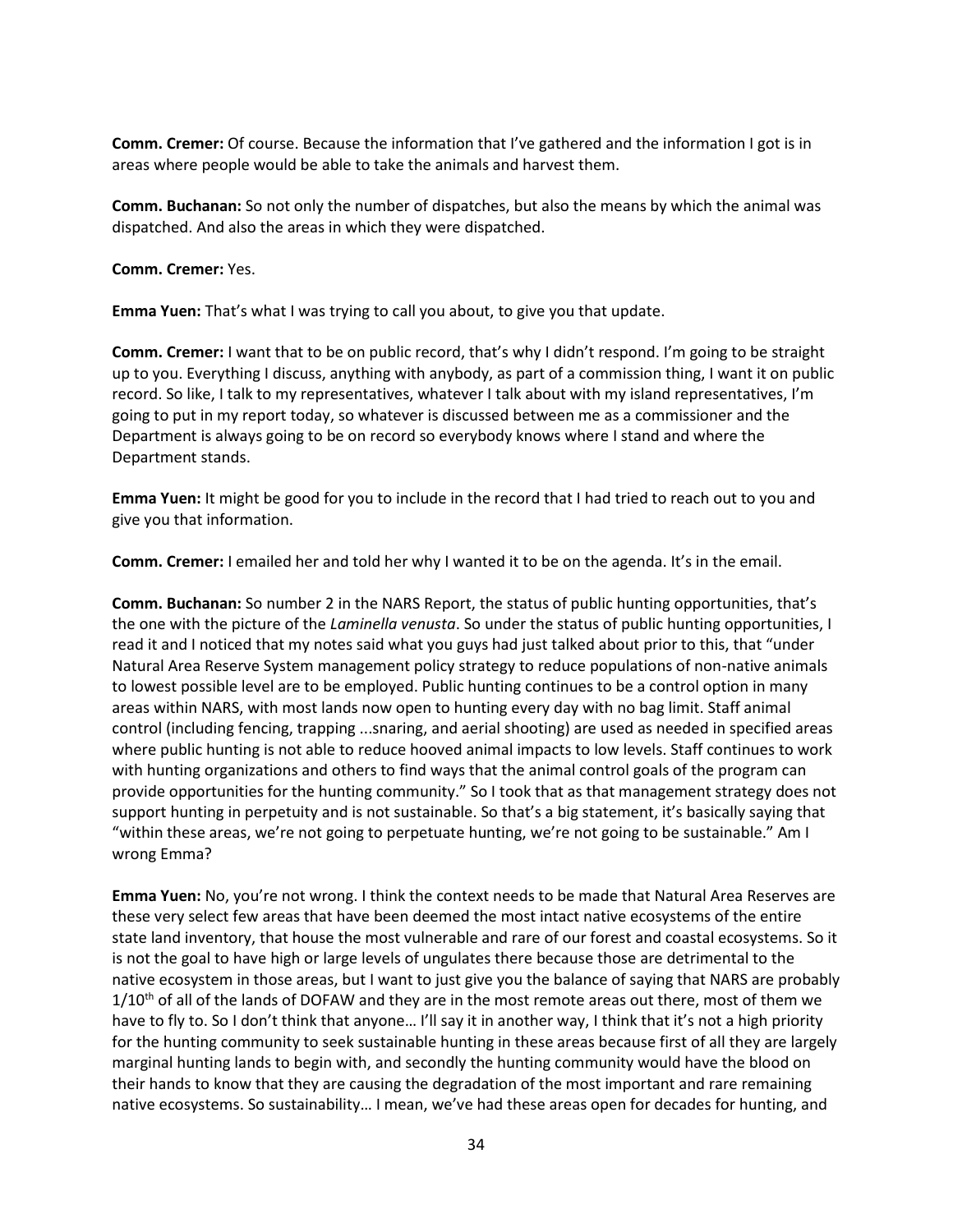there are still pigs and still goats, so I foresee that in many cases there still will be quite a bit of hunting that's going on in these areas, particularly the ones that remain unfenced. So while it's not a goal to have those animals there, you could argue that there have been decades-long and foreseeable hunting opportunities in these areas.

**Comm. Buchanan:** So if you guys turn to the map, and I'm sorry it's not in color, the map actually outlines three things- the Natural Area Partnerships, the Natural Area Reserves, and the Watershed Partnerships. Would you say, Emma, that management strategy would also include the partnerships? Because it says in Natural Area Reserve and also the Watershed partnerships the same strategies?

**Emma Yuen:** No. Because the watershed partnerships include forest reserves, a lot of other land designations. They might include private lands that might have different…

**Comm. Buchanan:** What about the NAPs?

**Emma Yuen:** The NAPs yes, because those are basically the NARS but on private lands.

**Comm. Buchanan:** Okay. So if you guys look at the map, when we say NAP that's the Natural Area Partnerships, and you can see on your island where it exists and where it doesn't exist, like on the Big Island, Ryan, I see there's one in Ka'u besides the Manuka and the other, Kohala. And then for Kauai, ooh you guys are limited really good. But then Maui Nui, we've got plenty. So that strategy all apply there, and I think that's where I'm going with this whole thing, is for the commissioners to realize that the overlapping management strategies between the NARS, the NAP, and DOFAW lands are complex and that's how come they get into so much trouble. Because all I hear is some Hilo people getting upset with Puu Makaala and ex situ types of T&E species outplanting and how they feel that areas are degraded, and so the whole way that the Department functions is what I'm trying to accomplish so we can be more helpful to each other, you know what I mean?

**Emma Yuen:** I would actually reframe this and remind you folks that we did show you the management guidelines as another way of showing what the priorities for those areas are, because there might be an area in a forest reserve that actually is far more intact than an area in a NAR, but it just happens that when the TMK was officially established that was how the whole land area was just put into a NAR or whatever, or maybe since the NAR was created there was a big fire so there's now no longer that ecosystem. The designations that we have are really kind of inflexible, and so I think the management guidelines are a better way of really understanding what DOFAW's goals are for the area.

**Comm. Buchanan:** Okay. So the rest of the report, if you just read it then you're going to know why your answer is not answered, Ryan. It never gets really answered.

**Comm. Kohatsu:** I think, just to put on the record, the statutory obligation of the Natural Area Reserve System is clear to me, so I'm not opposing those policies or what the specific land designations of those areas are and I probably never will. But if it does ever - your question about the partnerships on the map, and do those policies spread further than just those Natural Area Reserves? Perhaps that has some merit, but I'm not in any way opposed to the statutory obligations of the NARS, but other people with cultural sensitivities may disagree, but the statute is clear to me.

**Emma Yuen:** Again, I wouldn't say that the watershed partnerships as a whole all have that goal, that's absolutely not the case.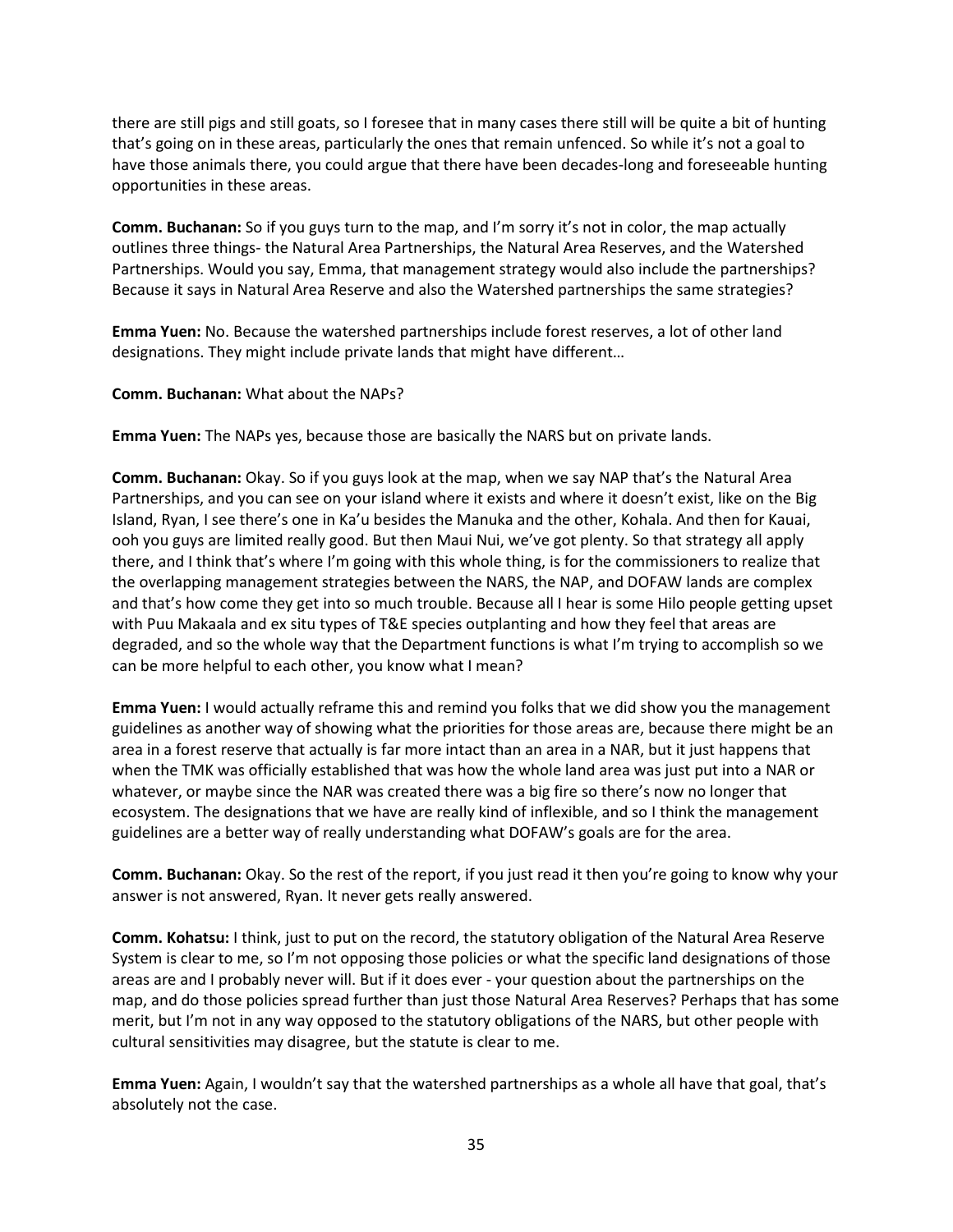**Comm. Buchanan:** I don't think I know of any watershed partnership once fenced the goal is not zero. Am I wrong?

**Emma Yuen:** What I mean is… the watershed partnership for Hawaii Island is probably at least a million acres between Three Mountain Alliance and all the other ones, it's enormous. And all those land areas, whether it be Department of Public Safety, or DOFAW, or whatever, don't all have these guiding documents saying that the goal is zero. So the partners themselves and the statutes that guide the management are not saying that that's the goal. The watershed partnerships that are working among these lands are following the management guidelines that we have established that identify the highest priority native ecosystem or watershed areas in order to protect, so the management that they work on could be and is often fencing those areas and within those fenced areas I would say that we always have the goal of zero animals, because that is the purpose of the fence.

**Comm. Buchanan:** That's what I mean. I mean once you fence an area, the goal is zero. Why would you spend money on fencing if the goal is not zero?

**Emma Yuen:** So a better thing to look at is where are our fences that we've put up and where are we planning to put our fences, and that's something I had presented in 2017, where I showed the big map of where our fenced area exist and where our fenced areas are planned in order to meet that 2030 goal.

**Comm. Buchanan:** Maybe you've got to do another presentation, because we were like really stupid in 2017. We need a refresher.

**Emma Yuen:** What I want to do is, I think it's hard to statewide on a map. Each island needs to see their individual areas and really get down and look at them, so I've been trying to set up meetings with folks and show them where our fenced areas exist. I feel like you and Josiah might already know on Molokai and Oahu where those already exist because you kind of know the conservation lay of the land, and I've offered…

**Comm. Cremer:** Unless you've changed anything in the last two years, I know where every fence is. Because my friends make the fence and my friends' kids make the fence, although they don't like to do it but they have to live and survive.

**Emma Yuen:** So I'd be happy to give that information individually with each member so they can see their island and if there are any questions, that's fine.

**Comm. Buchanan:** Are you open to community meetings for that, or would you rather have small group meetings first?

**Emma Yuen:** Well, the problem that we have is that first of all, some of our private land owners don't want their fence data shown publicly, that's just the nature of the agreement that we have. So we are most able to show what is fenced on DOFAW lands and what is planned to be fenced. That's good in a way because that's where our public hunting areas are, so if you're trying to gauge the impact of these fences to hunting, that's where you'd focus anyway. That's one issue. And then I think that smaller meetings have the ability to treat people more like people and have a productive discussion, and I worry about setting up larger meetings where people are more into grandstanding and that kind of thing, so that's just the kind of thing I would weigh as far as how to best communicate. But I think there's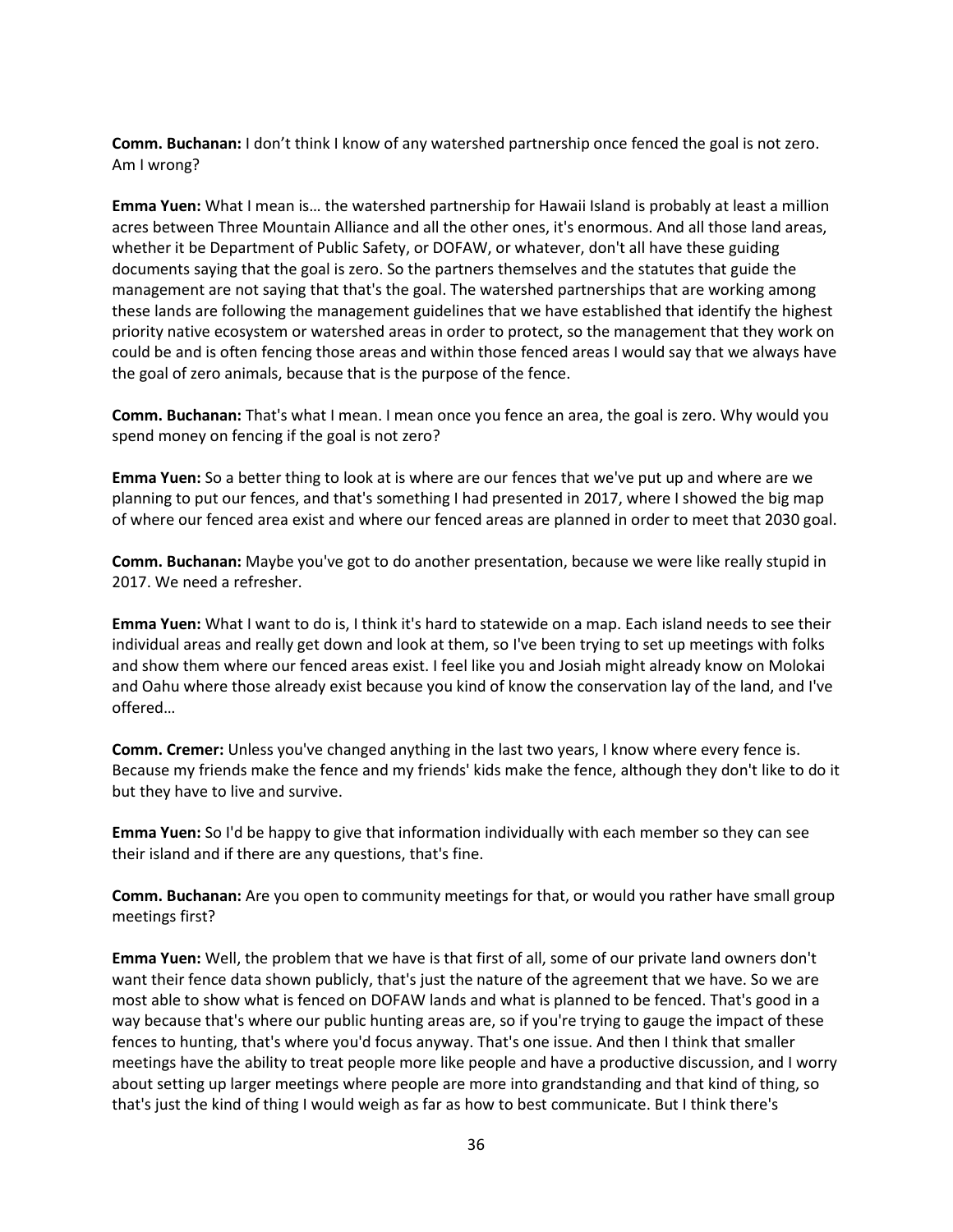definitely room for improvement that we have, and we just had a meeting about how can we communicate what we're doing for the hunting program as well as conservation; should it videos, should it be newsletters, all of these different kinds of outreach products, and if you have suggestions about the most productive way so people can get the information that they want, then I'd love to hear that, because you guys are our target audience basically.

**Comm. Buchanan:** So when you say you're going to protect and manage 30% of watershed and forest by 2030, you have a map for that? And you have an island by island map of what that looks like?

**Emma Yuen:** Yes.

**Comm. Cremer:** And 30% is fencing.

**Comm. Buchanan:** Of course. That means 30% is zero, eradication.

**Emma Yuen:** And I just wanted to let you know, it's 30% of our remaining watershed native forest. And that number itself - you know, there's less than half of our forests even remaining, so if you're looking at all of our forest, it's basically just 15% of the forest that used to actually exist in Hawaii. So we're not trying to fence these large areas in super degraded areas that might be priority for the hunting program.

**Comm. Buchanan:** Like Puu Waawaa and Puu Anahulu?

**Emma Yuen:** Well those have these rare species in them, and we do want to protect them, so those would be classified as high priority conservation areas, because they have the last of their remaining plants or birds or moths.

**Comm. Buchanan:** So, being familiar with the T&E species, Endangered Species Act, like Maxx just testified on the record, it's not only doing an exclosure for this one T&E plant species over there, but it's also encumbering the lands outside of it that it needs to spread and survive and thrive. And I think that's where the push and shove comes from, because people see degraded lands that the Department is trying to say "I need to restore." And then how much is enough?

**Emma Yuen:** Correct me if I'm wrong about that, but if you look at the whole land scape of the Na Puu conservation plan, this Puu Waawaa plan that's put out there and what is proposed to be fenced, it's actually a really small proportion of it. And that's what people have state claimed of where the remaining endangered species are and that's what we want to protect, but I think the argument, the whole controversy, my understanding is not where the fences are, because that's not going to have a huge impact on hunting, it's more whether we can do some of these habitat enhancement - can we move animals, can we put out mineral licks, all these things that would potentially require an HCP. So yeah the fencing part if I'm not mistaken is maybe not that huge of a question.

**Comm. Buchanan:** No, it is, because the fencing represents zero. To the hunter, fencing means eradication, period. Wherever the fence is going to go, we're not going to have animals. Am I wrong?

## **Comm. Cremer:** No.

**Comm. Kohatsu:** Specific to Na Puu, where she's talking about the community there, yeah, there's people always going to be mad about fences, but they grasp the idea that there's T&E, we need the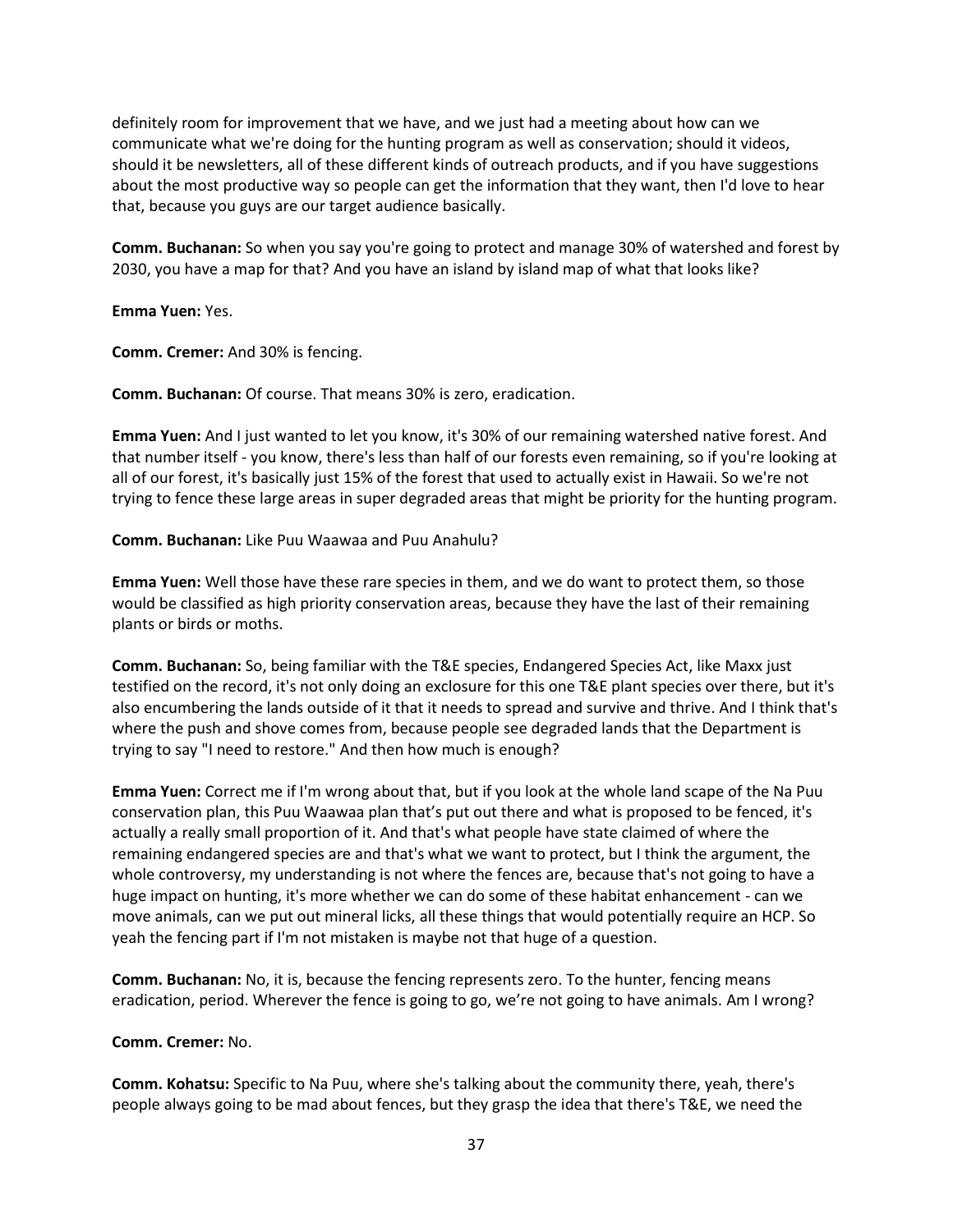plan, it's only going to be a portion of the area, it's fine. Those are going up, right, they're there, the majority of them are already built and there are some currently in the works. The problem is that what remains – we've fenced these because they're a priority – what remains, by implication, is maybe not as priority. So there's obstruction to even keep the animals in those areas as well, so that's the problem for those communities there. I can't get a target model, I can't get an HCP done, because certain people still believe that degraded areas need to be protected. That's the hurdle that is there, so I'm not against the current stuff, it's just what's left that we want to work with and we can't because there are all these obstacles.

**Comm. Cremer:** So you guys are telling me that with the HCP, you guys are going to fence the area that needs to be protected. With the HCP, if some kind of take goes on outside of the fenced area, you guys are going to get into trouble?

**Jim Cogswell:** With an HCP, we will not.

**Comm. Cremer:** So if the area that you guys want to protect is protected...

**Comm. Buchanan:** You know what we're referring to when we say "take," yeah?

**Comm. Cremer:** Yeah. Endangered species. You say you're fencing the endangered species already, then what are the chances of take outside the endangered area?

Emma Yuen: The problem is that when we fence these areas, we're not fencing all of the endangered species. There are still ones out there that are just kind of inconveniently scattered all over the place, and it would be great if they were all in one place and we could just write it off and build a fence to protect them, but that's not really practical. And no one really wants to do that, because a little fence around every single plant is...

**Comm. Cremer:** So with the 150 years of grazing there, there wasn't any take? And no takes now?

**David Smith:** There's tons of take. Our game program is in violation of federal and state law.

**Comm. Kohatsu:** That's the reason they're trying to get the HCP and incidental take license, because after they build their mitigated units, what remains outside would be considered gone, essentially, even though it may not be eaten and is still there, it may still be eaten because there's no fence around it. SO that's the reason for them going forward, but from what I can see with the committee that reviews these things, the obstruction was the goal of what is okay for mitigation or what is okay for recovery for a take, that goalpost is continually moved. So if you read the minutes from that meeting, there was stuff like "what about species that aren't endangered yet? Do I have to mitigate for species that aren't listed yet?" No, that's not the law, but that's what they're requesting, so the goalposts kept moving in which we're not going to get to an ultimate plan at that point. It's not going to get out of that committee at that point.

**Comm. Cremer:** So my question to you, Dave, is with that protected area being fenced, why is the HCP such a problem for you?

**David Smith:** There are a lot of technical and policy issues with the HCP.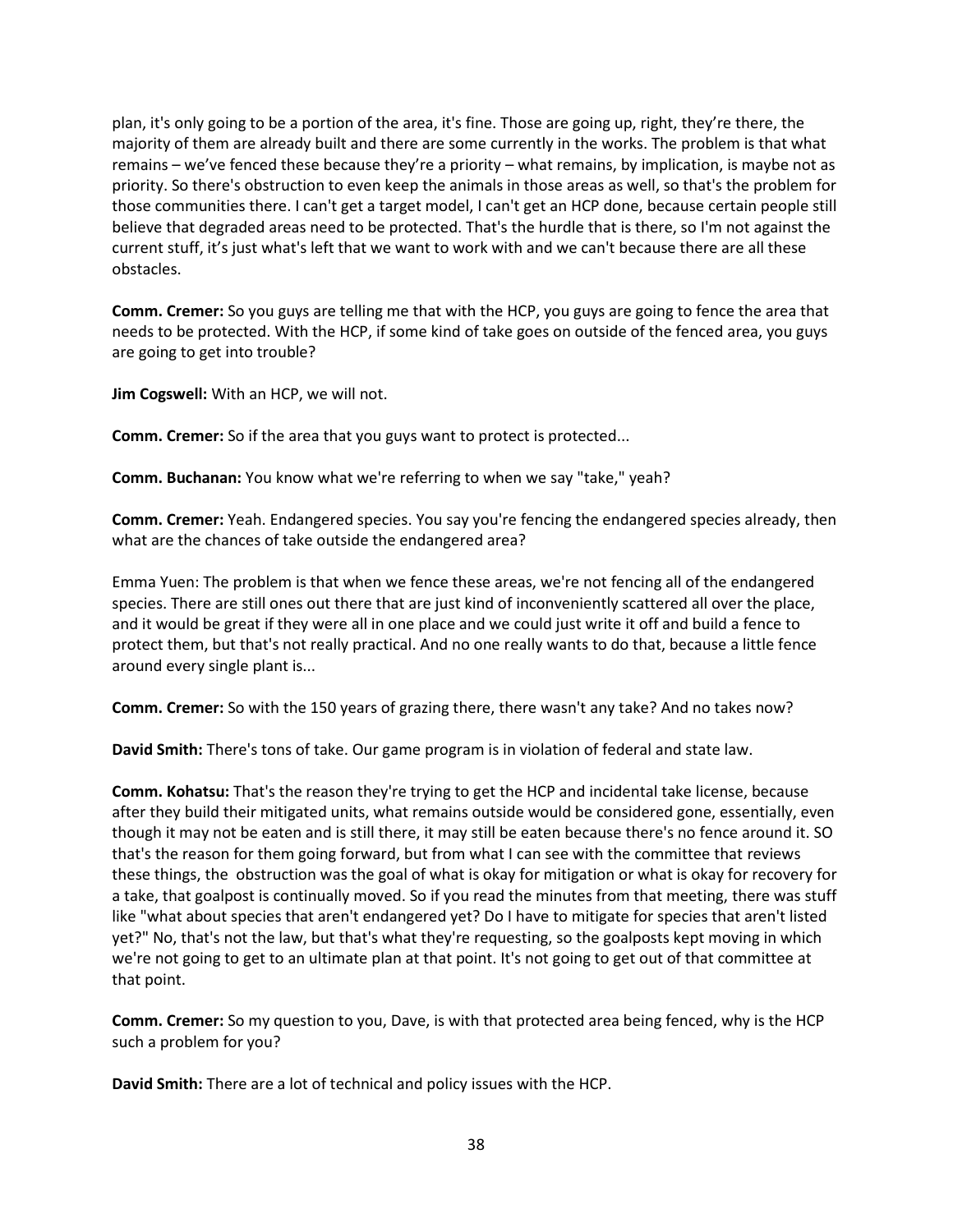#### **Comm. Cremer:** And what would that be?

**David Smith:** It's complicated. I'll talk to you about it on the side. There are some things that you may not want an HCP for. I'm just going to leave it at that.

**Comm. Kohatsu:** I can just say it, because he's an employee and I'm not. Doing that may set a precedent that anywhere you have an endangered species, you'll be required to do this work. So I think – and the Department was supposed to seek AG counsel on this at some point, we talked about this before – I think the Department had a prerogative to manage endangered plants in their governmental prerogative. But if you do this and set a precedent that wherever these things exist, and they're all over Hawaii, you're going to have to this, which is lengthy bureaucratic process that's not going to move forward, which is where we are right now. So posing the alternatives that were there is a way forward, but we're just advisors, I'm not staff so I don't know. Just know that going down that road can also create a precedent. So that's why, in the interest of getting something done, I would like to see a Boardapproved plan moving forward, that was done in the past. Maybe if it needs an accompanying EA, that's fine, whatever, but it's not going to have an accompanying HCP. I mean, maybe it can, but I just see the people that are in charge of recommending an approval, they're not amenable, they're not going to agree even with what the staff who are on the ground propose, because that's what's on the table. That's why we're supposed to advise on a game management plan. Back in the day, 20 or 18 years ago when they thought this was the way forward, the obstacle was endangered species, so I think the feds gave a grant to the state to go and get this HCP plan done, because we have this hurdle. Now we're like decades into it and we're finding we still can't go anywhere with it because of certain individuals and the way it works. So I don't know, maybe the Board is a more reasonable path forward.

**David Smith:** We have a really complex set of resources that we have to manage, we don't just consider game, or just consider endangered species. We consider tourists, the watershed, the full balance of things, what it could be... It has been degraded by grazing animals, but it could be forest again. There are all these things that we need to consider, it's very very complex and we're trying to find the balance between everything.

**Comm. Buchanan:** I think that's why I was hoping that this commission would be helpful to the Department in making that prioritization for areas throughout the state. I thought that would be the most functional part of this commission, because as we heard earlier we could be extremely supportive in reaching your guys goals and objectives. But in the areas where we get push and shove back, I don't think we've seen the type of meeting of minds or collaboration to the point where we're happy about it. In fact, we're super not happy about it right now, I'll just say that on the record. I'm not happy about it because I feel like I'm wasting my time. My time is very valuable. So is every other commissioner member who has to fly from Big Island and Kauai and wherever to sit on this commission only because we're so passionate about what we feel is important. Dave, you've been spot on since day one, I have to tell you, when you said work with your island representatives on priorities from the hunter's perspective and then have those views transferred to up above. But I think we don't get that transference sometimes of up above, or we feel we're at a stalemate. Again, I don't know how you commissioners feel, but I did testify to the Senate and House water and land representatives that I was not happy with the progress, or non-progress that was made by this Board over ten meetings. I'm still not happy. I was so not happy that I couldn't even write the legislative report, because in my professional capacity I refuse to put negative things in my report. So I had some off the record one-on-one discussions with other members and took a kind of temperature poll, and found out that other members also are not happy with the non-progress by this commission. I think this is a good segue to decide, I don't know how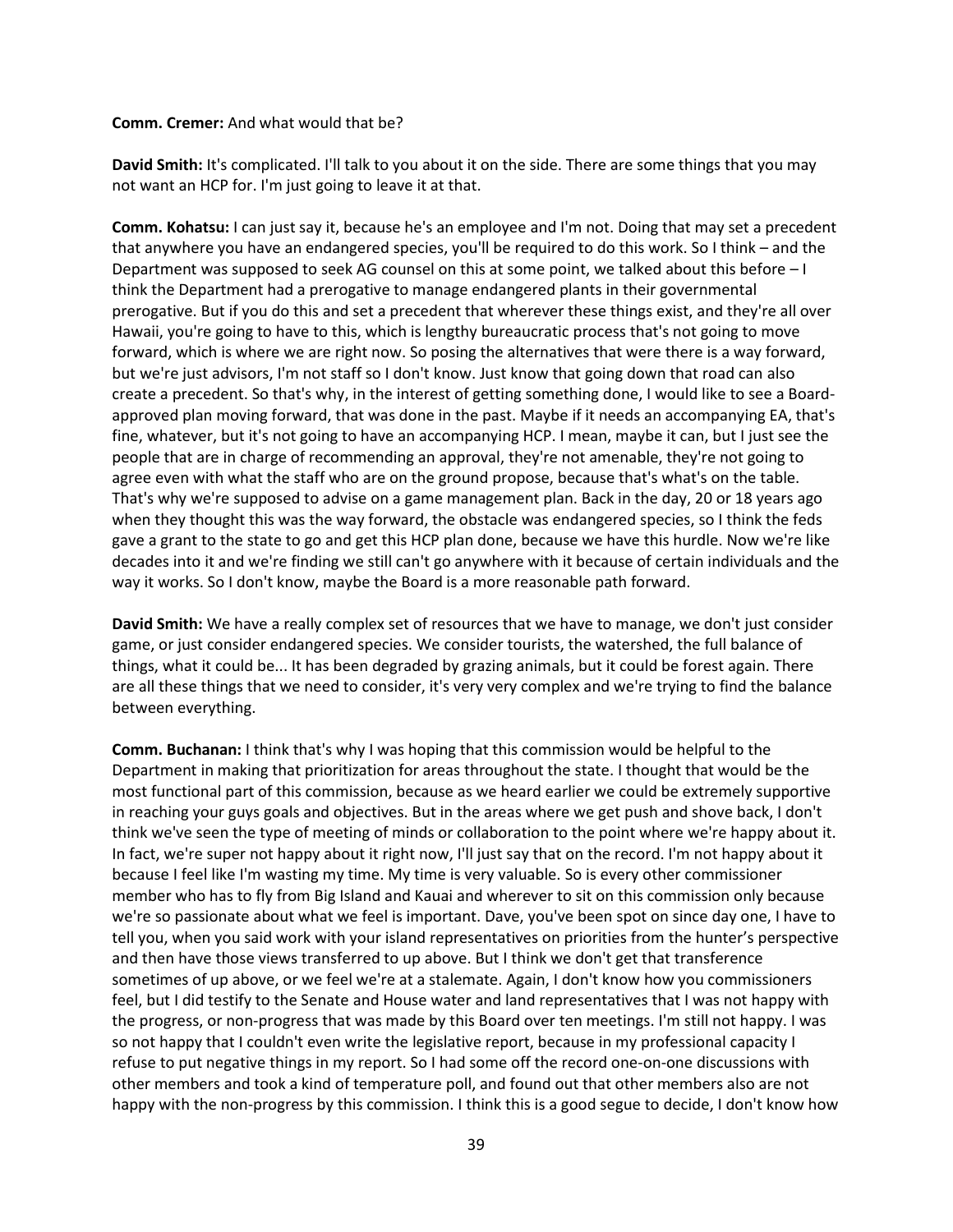this board wants to move forward. I think it's been valuable that the Administrator in the beginning of the first meetings authorized his staff to work closely with us, to me that was a big plus and I appreciate that Dave, I really do. So that has been valuable, it has been valuable to Josiah in Waianae, maybe not to the extent that the hunting community down there was happy. I hope you were working with your staff on the leases for DHHL...

**Comm. Cremer:** It's actually out of their hands. It's over here.

**Comm. Buchanan:** Okay, that's another story. So even at that little bit of opportunity to collaborate oneon-one with the Department, I truly appreciate that, however we thought we would be farther ahead. The aerial shooting is a biggie, we voted on that at the beginning. We did want a process and a protocol to actually really be engaged in where you use the tool instead of just having a freebie to use the tool. I was disappointed that it came out of HB1325, I could have worded it better but I would hope that the Department would reconsider actually doing a process other than what you guys are doing now to aerial shoot in areas, instead of just what you have, "I have to post a sign two weeks in advance, I have to make sure my guys are all trained," that kind of stuff. More of a community... from a cultural perspective, we don't like it. Because we have this reciprocal relationship with our animals, it's disrespectful, and I've said that before. So I don't know commissioners how you guys feel, but I thought that reading the legislative report, and I understand that we also have to go into the Pittman-Robertson report and also the state forestry report and those type of big overarching documents. How do you guys feel? Josiah, you never said one word all this time, you guys in Waianae, you all good?

**Comm. Jury:** So I think I'll wait, this is all you.

**Klayton Kubo:** Can I say something? I came from Kauai. I'd like to say something, might take long, might take short.

**Comm. Buchanan:** So first of all, you're testifying to us the game commission.

**Klayton Kubo:** Klayton Kubo, Waimea, Kauai. I think administrative rules need to be checked in into the handgun scenarios. I understand that it is 4 % for a revolver, 5 for a semi-auto, but the casing of the bullet, something is wrong. And as for the NARS areas, you guys are going too deep now, you've got to cool it, because you guys are pushing hunters out of the area, there are going to be hunters on top of hunters, and I've seen it happen already. Guys that were hunting Pehea trail area, because that's the last fence that went up, right? I don't know, I'm asking you.

**Emma Yuen:** Yeah, we fenced in the Hono Napali Natural Area Reserve along the [indiscernible].

**Klayton Kubo:** So now I hear you guys are trying to fence Honapuu, what's going on with that action? So the hunters over there from Honopuu are going to be on top of the back of somebody else now that was hunting in say Nuaolo or Milolii.

**Comm. Buchanan:** Klayton, you're testifying to the board. You can ask questions, they can hear, so after we're going to ask questions specifically of staff. Tell us what's going on on Kauai like you're doing now.

**Klayton Kubo:** Then here, take these. I think I've said enough now. I'd like to hear her.

**Comm. Buchanan:** Okay, what are the specific questions for her?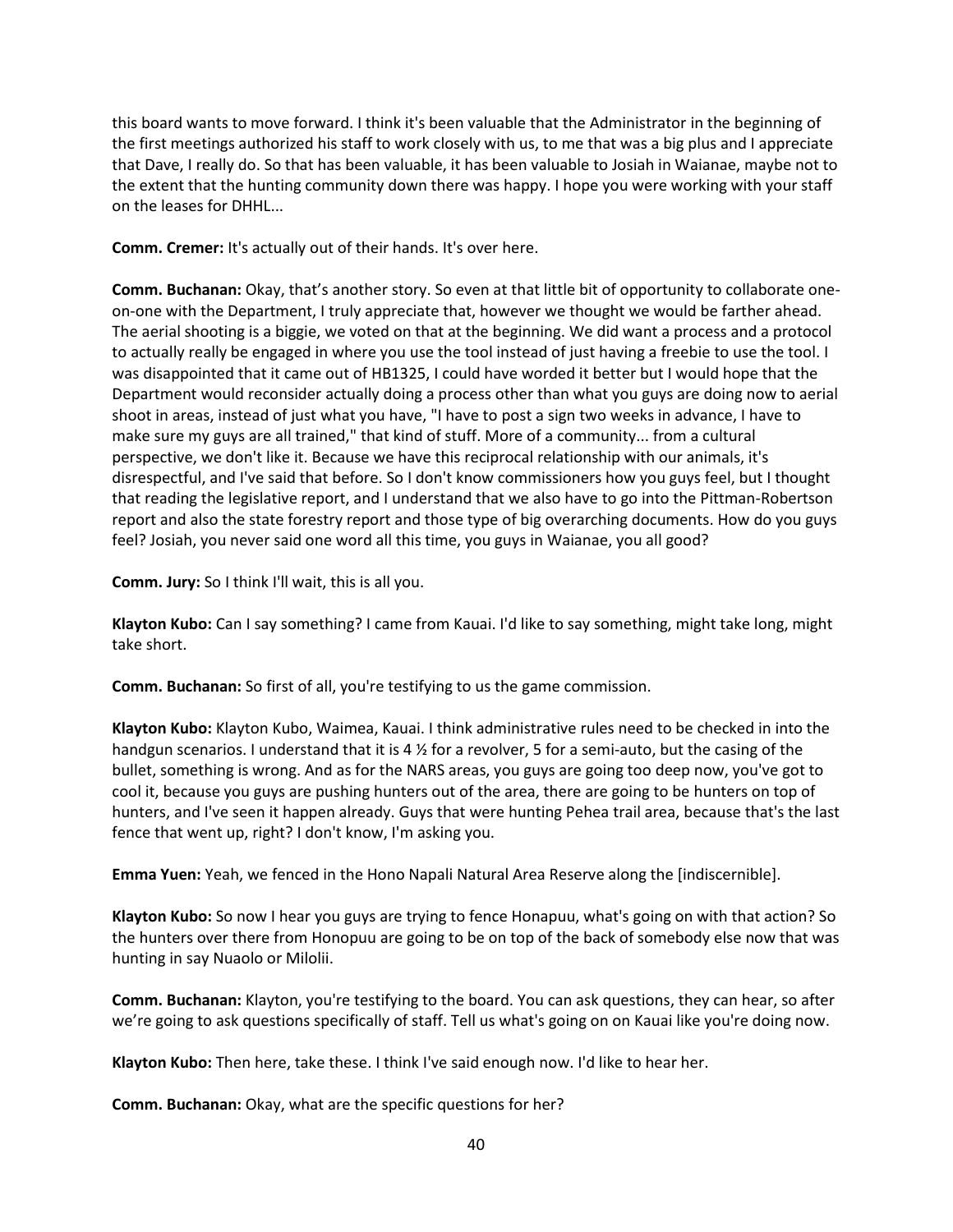**Klayton Kubo:** How many more fences are they going to be putting in? Let's put it this way, when I go hiking or when I go hunting, I look in at all these fences, and it's like the things, they're just going off with weeds, I don't know what they're trying to protect. I can show you pictures of that. So why continue to fence and nobody's even taking care of them? And I understand the watershed, as for the watershed, what is that protect the watershed? But in actuality as far as I understand now you can use chemicals and poisons in the watershed. So I don't see any good in that action either, because the water guys say it takes approximately 25 years for the water to go into the aquifer and then it can be pumped out for drinking water. So I hear all that watersheds and this and that, but using poisons inside the watershed? What sensible human being has that action going on? But please, address these bullet casings, because it seems like if I walk into a hunting area with my sidearm exposed and the bullets are wrong because of that case right there, inch and a quarter. No .40 caliber is an inch and a quarter case, because I asked a lot of people, even measure the darn thing in front of me. What's going on?

**David Smith:** Can I ask you a question? Just informally, I know this isn't really on the agenda but it's something I'm really interested. I hunted Lanai last year with a couple of friends and one of the guys is from Montana, he's hunted all over the world, and he likes to follow all the rules, so he went through our entire rules an just wanted to make sure he had everything dialed in. And I asked him "hey, do you see anything here we can improve on?" And he said "your rules are pretty good," he said the marking for the area on Lanai were the best he'd seen anywhere - this is a guy who's hunted all over the world but one of the things that both he and another guy from the mainland... their issue was with the firearm section in our rules and all the specificity and technicality regarding the calibers we can use and the foot pounds per square inch, and like you say how long the casing is. So my question, and maybe something we can talk about later offline, is how can we change our rules to take out some of that technical stuff, and that's something you can work with your commissioner on. How can we change the rules to simplify some of the caliber stuff? Like to me, that's why I'd like to open up some of the areas, I'm kind of an anti-regulation guy. Same with the guns too, do we really have to tell the hunters every single caliber and how long their casings have to be and how many foot pounds your bullet to have? Can we just let them hunt with whatever they like? I don't think hunters are going to go out and use something that they don't think is effective.

**Klayton Kubo:** I don't know, it's in that paper over there. It's in your administrative rules.

**David Smith:** That's what I'm saying, should we change them?

**Klayton Kubo:** I'm telling you right now, that should be corrected.

**Comm. Masuda:** He's asking, how would you recommend it be corrected?

**Klayton Kubo:** Okay, from what I understand, and I don't want a law enforcement person, I'd go directly to him, I don't need to tell you guys, right?

**David Smith:** I just want to get some feedback. You came from Kauai, I'd like to get some feedback.

**Klayton Kubo:** Okay, like I explained. Say I'm walking into the forest with my .40 caliber and Robert comes up to me. "How's it going Klayton, what's going on?" "How's it going Robert?" "Oh, I see you have a piece. Can I inspect it?" So I'm going to drop it, and he pops out a bullet, pulls out his ruler. "Oh,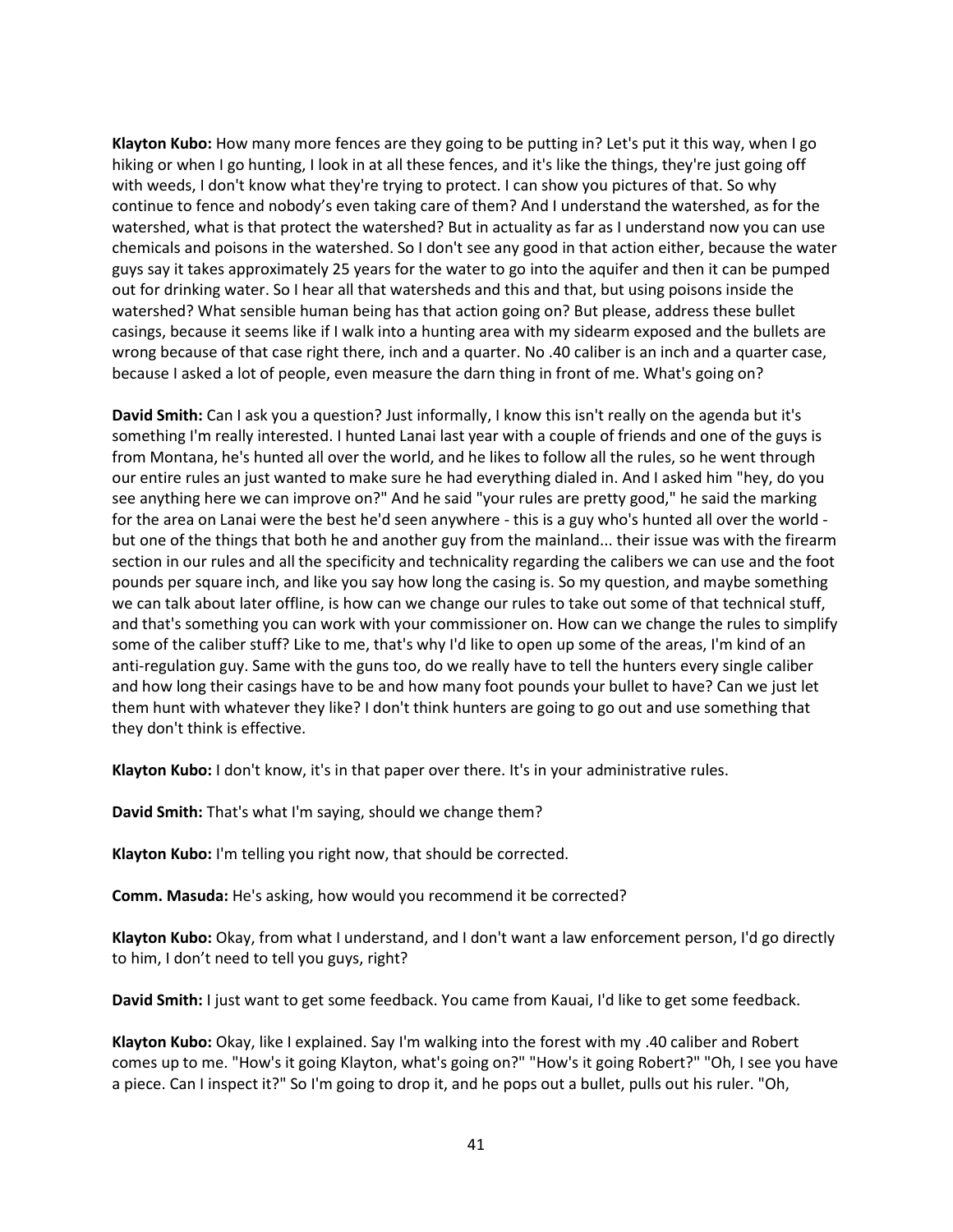brother, this can't pass, it's in the rules right here." So what now, I'm going to be charged, I'm going to be arrested?

**David Smith:** So what would be your recommendation?

**Klayton Kubo:** My recommendation would be to check it out and adjust it! Drop it down to an inch, not inch and a quarter. Administrative rules, right Bob?

**Comm. Masuda:** Well, let him finish, because maybe we don't even need to have rules on inches or whatever.

**David Smith:** What if we took a lot of those caliber restrictions out of the rule. Do you think we even need them?

**Klayton Kubo:** I don't know. You guys [indiscernible]. 9mm no can, not enough juice, so I say take that thing out and put only .40 and up.

**David Smith:** But take away the size of the casings and the foot pounds.

**Klayton Kubo:** Yeah, because other than that I'm probably going to get arrested. My friends will get arrested.

**Comm. Masuda:** 9mm is not enough for a pig?

**Klayton Kubo:** Not enough juice.

**David Smith:** It depends how far away you are. I can kill a pig with one shot with a .22, but you have to be close.

**Klayton Kubo:** Well in the rules it says you cannot even hunt with a .22.

**David Smith:** I know, that's what I'm saying.

**Comm. Cremer:** With dogs.

**Klayton Kubo:** Maybe with dogs [indiscernible], okay, that is illegal too.

**David Smith:** So that's my question, do we still need some restrictions on the calibers? And it's not going to be just up to you, we've got to ask the hunters, all kinds of guys, but I'm just curious - do we need restrictions on the calibers in the rules, in your opinion?

**Klayton Kubo:** In my opinion, that needs to be changed because it's too black and white.

**Comm. Masuda:** This may have been written at a time when equipment was different and all of that. Thanks for bringing it up.

**Klayton Kubo:** And next meeting I'm going to have something else to bring up too.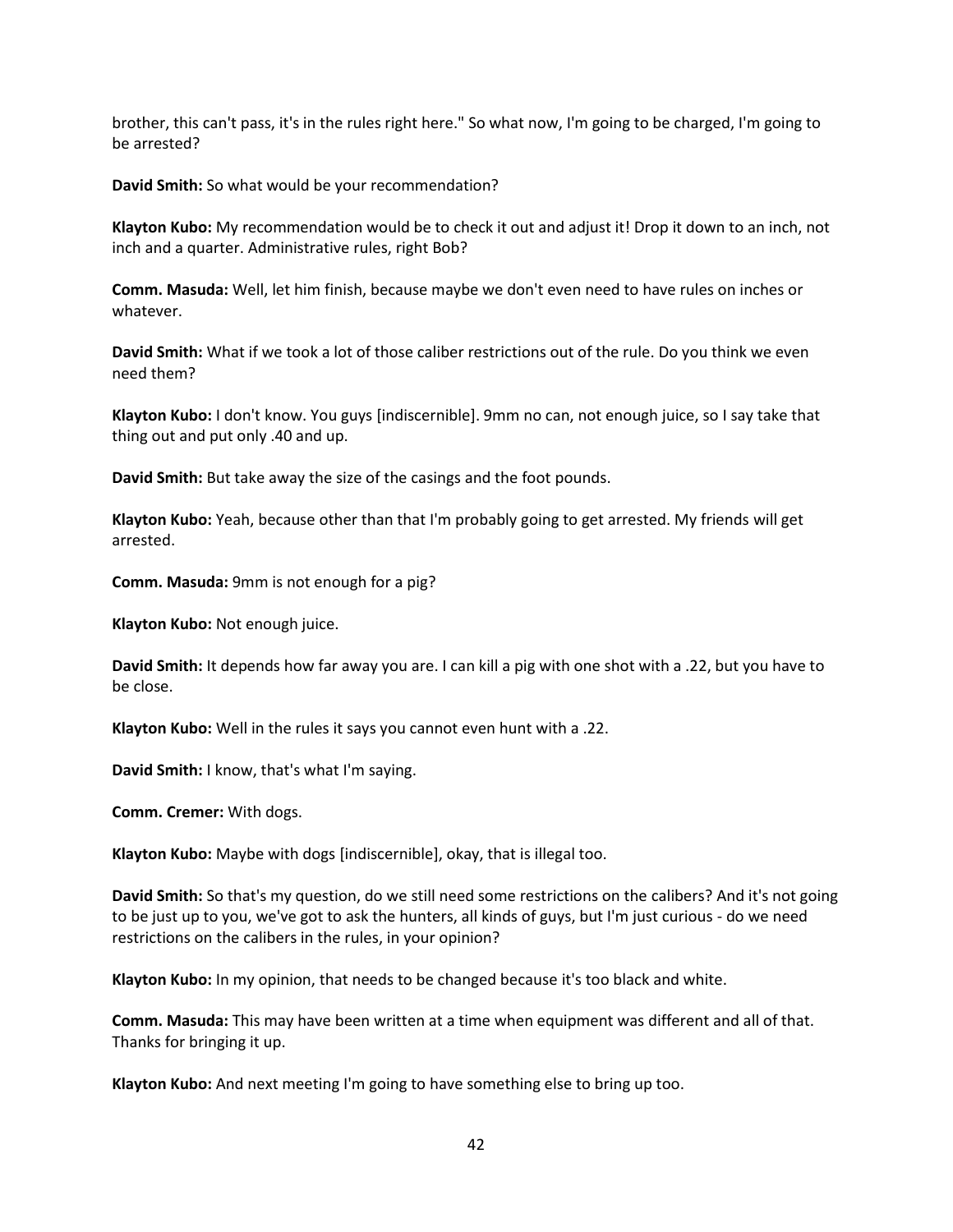**Comm. Cremer:** I can answer your question Dave. I think the caliber should be regulated just because of the wounding of animals. And I'm for wanton waste, so for a caliber size - I don't want to see an animal get shot, wounded, suffer, die, and rot.

**David Smith:** So you think there are hunters out there that if they didn't have a rule to tell them what caliber, they would go [indiscernible]?

**Comm. Cremer:** Oh yes, guarantee. Definitely.

**Comm. Buchanan:** Okay, where were we? We went way off track.

**Comm. Jury:** Chair? I think you asked me, so I just wanted to address a little bit about the fence and then a little bit about the aerial stuff. First off, for the island of Oahu, I guess since I speak for this island, the biggest part of the fences that's been a problem among what we discussed was the migration of a lot of pigs that are moving into it, like how they said the fenced areas are most times on top of state land, or sometimes they could be on public hunting areas, so now pigs have to migrate or come around the fences in order to enter the hunting area. I think last meeting that we had, we had one of the professors at Manoa come down and show how on Maui, the outskirts of the fences had more pigs, and I bring that up because I think in public hunting areas the pigs are moving outside to private land, and I think it will be harder... Dave alluded to that earlier with using the check in data to see the take, but I think when you factor in the fence and factor in the rules too as well, it doesn't state that every check in station you have to check in, you can use it if it's there, so we can't even use that as a concrete tool to manage the data because not everybody is mandated to go over there and check in. Also, the biggest concern with the aerial right now, as you said this is the 30,000 foot view and we use the Pittman-Robertson more as a directive. Unfortunately, with the aerial control or shooting that has been done in the past in the Waianaes, one of the Pittman-Robertson's deliverables was elevation population counts in Makua Keaau and Waianae Kai, and the data only went until 2015. 2016 until 2018, there was no Pittman-Robertson funding used for population counts. Now this was prior to the aerial control, and other funding sources were used, but the PR was not. So from looking at it that closely, that's why I have to wonder now about that, because they're not assessing it prior to or during.

**Emma Yuen:** Why does it matter the funding source? Because as you mentioned, the counts are happening, just with another funding source.

**Comm. Jury:** I would ask that they're doing them the same way as Pittman-Robertson, with three elevation population counts, and I think it matters because if it's going to be said at some point that they're tracking the population, we want the same status – when you do data or monitoring, you want do it every year the same way. So if they do them the same way or at least show that they get done the same way and what the deliverable is, but right up until a year before the initial program was implemented it changed. So I just wanted to see the consistency through it.

**David Smith:** Can I address that? I was in charge when we did those counts, I brought in [indiscernible] who used to work for me, he set up that methodology and did those counts. When I left the branch, apparently they haven't continued with that methodology, so I would suggest that you work with Jason and ask that they utilize the same methodology to continue the surveys so you have a solid timeline data set.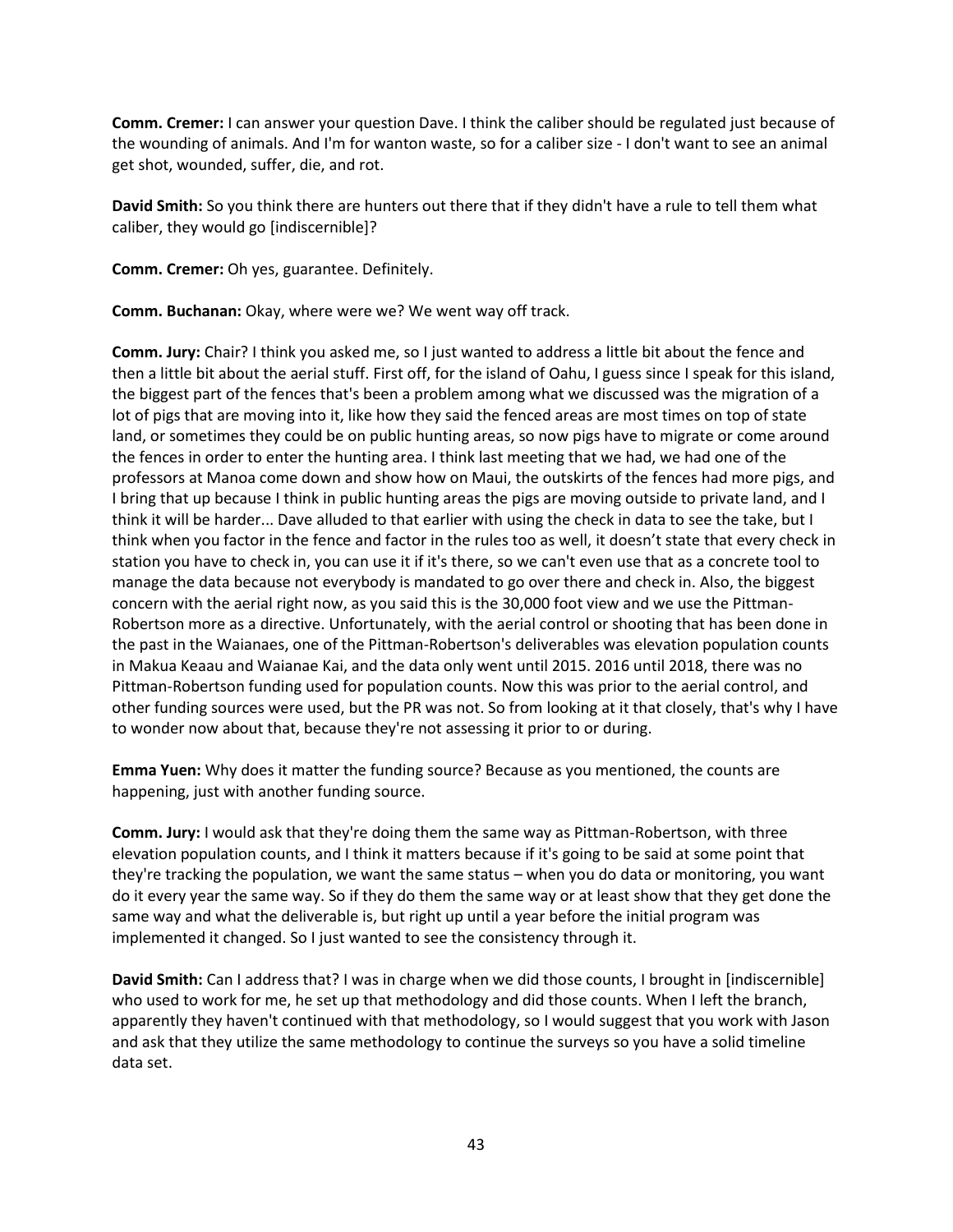**Comm. Jury:** So I would ask that going forward any aerial stuff is being done using the methodology that was previously...

**David Smith:** Yeah, talk to Jason and say "hey, you had this methodology and did some really good counts, can we keep this methodology going?" They might be fighting against that, I don't want to speak to what their concerns might be and I don't want to dictate right here and now that I'm telling Jason to do that, but I would say the proper thing to do at this point would be talk to Jason and say "you have these data sets from 2013, 2014, 2015 using a certain methodology, can we go back to doing it the same way?" See what he says.

**Comm. Buchanan:** That kind of makes sense, otherwise us as the public will think you're being really arbitrary and inconsistent, and that's stuff we ding you on. Even I know even if you enter data wrong, if you keep on entering data wrong consistently you can still analyze that.

**David Smith:** Personnel changes, things happen. So that's why it's important for you all to work with your managers on the island so that we can get things consistent. I totally get it - I love long term data sets. I was doing waterbirds, seabirds, gamebirds, game mammals, I had surveys for all of those things. And I start to look at a data set as being good at ten years and then plus, that's when you can start seeing patterns. And that's what I'm looking at over time, patterns. I don't think a lot of these things hold up very well statistically, but you can get a good sense, when you've got a long term data set, of what's going on with just patterns over time.

**Dietra Myers Tremblay:** Josiah, you brought that up at the previous meeting, right?

**Comm. Jury:** We brought it up and Jason did give me the data, I had asked him about particularly that question, because he had mentioned that it did stop in 2015 and then Forestry and one of the Partnerships took over and as we said the process changed. So I'll talk to him.

**David Smith:** Yeah, I'd be glad to work with you on that too, if you want to meet with me and we can all sit down and talk about it, because I have sort of an institutional knowledge about how that all went down before.

**Comm. Jury:** Sure.

**Comm. Buchanan:** Okay, great. Sorry for spending so much time on Item 5. Other commissioners, all I want you to do when you get a chance is take a look at it, and then see how it pertains to you on your island.

**David Smith:** Wait, is Josiah done? I interrupted him. Did I answer your question, Josiah?

**Comm. Jury:** No, I think that was...

**Comm. Buchanan:** Your concern about the monitoring, yeah, for aerial shooting.

**Comm. Jury:** Yeah, I think we address the consistency in a way. I look at the PR a lot, because they said that was the 30,000 feet, so when I have a question or want to ask, the communication will be along that line.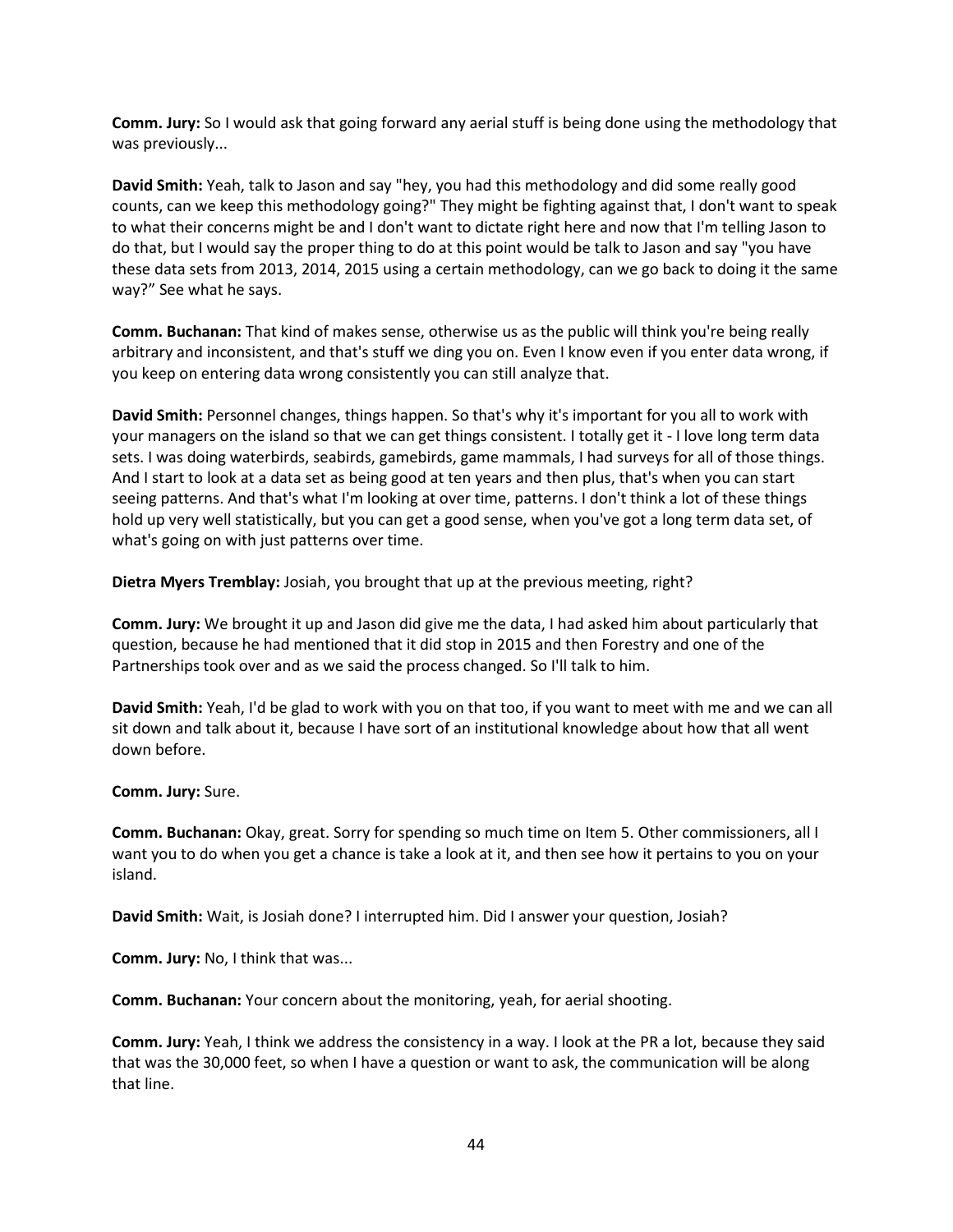**Comm. Buchanan:** Shaya, you can send me a hard copy of the latest Pittman-Robertson report, please? Anyone else in the public have discussion on Item 5? And then my only take away from that is I think it was a good suggestion for us to review again per island and take Emma's comment seriously about meeting with her and her program on every island to see how it affects us, and then work with your island reps from DOFAW and then go from there. And then maybe we can actually get stuff done, but I don't want to let the Department off on aerial shooting, because it's still one of this commission's priorities to get to the point where there's a public inclusion in using that as a tool in certain areas. I mean, certain areas you're not going to get any pushback. You're not getting any pushback on Molokai on the north side, and the south shore shooting, but in areas like where poor Mr. Manaku comes and asks the same question every meeting and it's in your legislative report and then it gets reported to the legislature, I think that's where you guys really have to look, at those types of areas to see if other management types can meet those same goals and objectives. Or at least talk to people.

**David Smith:** I would say in our defense that based on public input that we did modify our aerial shooting for Waianae, did we not?

**Comm. Jury:** They did modify - I'll say currently there is a stand down because of what Chair Case wrote, and they're right now developing a management plan, the community and myself are involved, and when the draft is completed they're going to bring it to the commission and the community. So everyone took a step back, a pause because of that letter that you all went through with Chair Case, and that's where we're at now. Working with both forestry and wildlife manager in developing this plan for Waianae and Makaha.

**Comm. Buchanan:** So short of a lawsuit to the Department, we want you guys seriously to take into consideration working specifically on aerial shooting, because we've already had discussions – at least I've had –with the Office of Hawaiian Affairs and others to protect our constitutionally protected rights, and if certain tools are being used that are adverse or we don't have any due process or input on, that would be an issue.

**Emma Yuen:** I guess one thing we should maybe present on in the future is the long history of community involvement in our aerial shooting plans, because as you know on Molokai it wasn't like they decided overnight that they were going to start shooting. They [indiscernible] measures, there was a working group, it was basically a many years long integration with the hunting community to start those plans and operations, and I think the same situation is the case for our other aerial shooting operations. So maybe we could start from there to show what we've already done, and see whether there are specific ways that you would improve on those outreach strategies.

**Comm. Buchanan:** I don't think it's so much outreach as due diligence. Like if you're using Pittman-Robertson funds, and you're doing federal funds, then you better be doing a Section 106 consultation with Native Hawaiians. You better be doing chapter 343, you better be doing 6E. So I want a protocol, a set of clear and direct actions that the Department has to do in order to use a tool such as aerial shooting. So not just community outreach "I'm going to have a hearing today," I want the Department to have like you do for T&E species, or habitat conservation, or and EA or EIS, a set of clear protocol on how the public will have its due process to engage this.

**David Smith:** Yeah, we do that with the PR.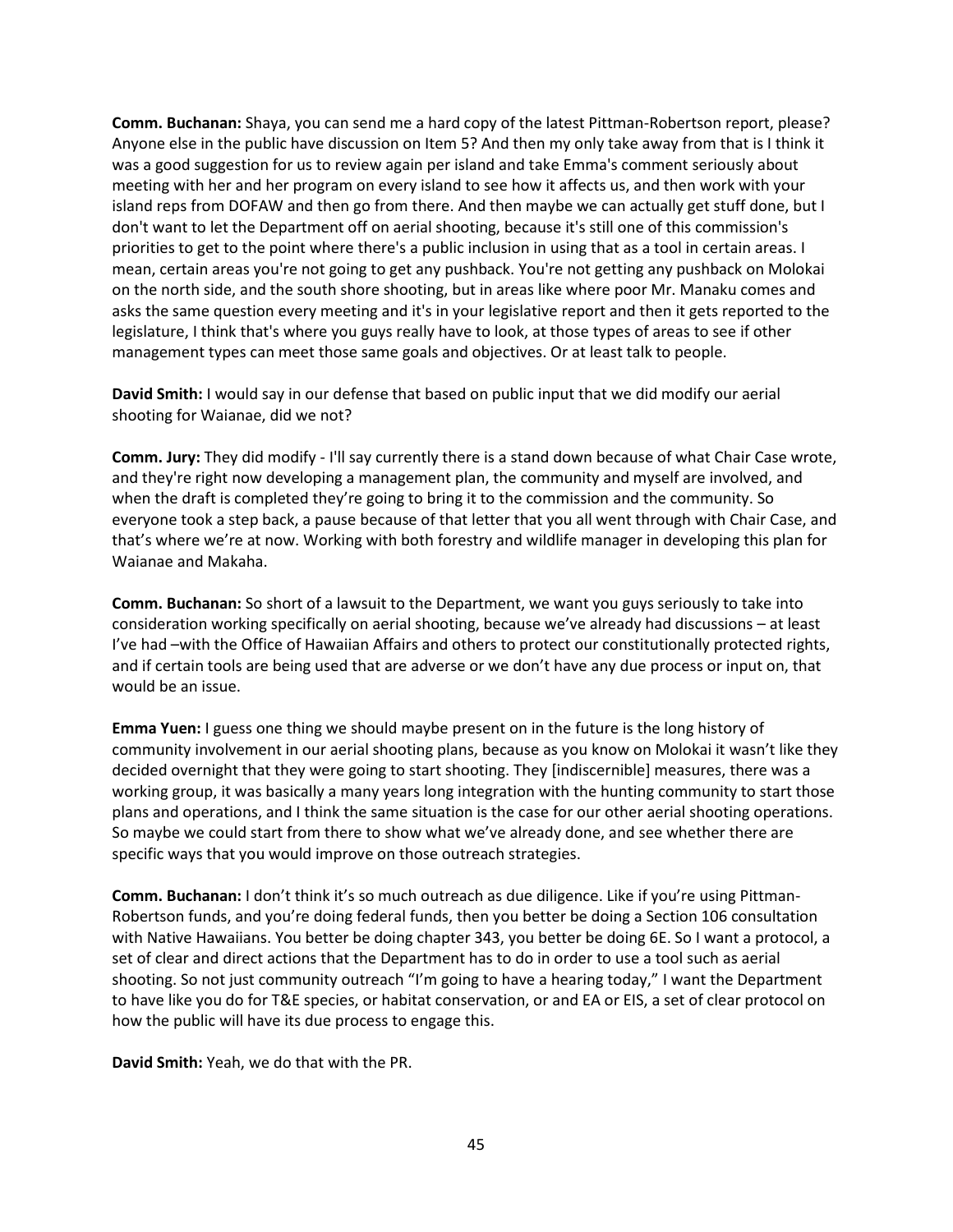**Comm. Buchanan:** Well, because you have to, because it's Pittman-Robertson funds. I've never been consulted on a 106 on aerial shooting myself, and I'm a stakeholder listed everywhere.

**David Smith:** It's a fully vetted federal process.

**Emma Yuen:** Just to let you know, at least for the Molokai aerial shooting that I'm aware of, we're funding that entirely through the state and it's on state lands and private partners, so I think that Chapter 106 is not something that we need to follow because it's not federal.

**Comm. Buchanan:** You're not using federal funds.

**David Smith:** We don't use PR funds for that. But point taken, Lori, we would like to keep an open communication…

**Comm. Buchanan:** Well otherwise you guys are going to end up with a lawsuit. Which is not okay because you have nine million lawsuits.

**David Smith:** Well that's easy for you to say, but bottom line is that we are glad to continue to consult with you on that.

**Comm. Buchanan:** Yeah. I just want a process to engage. Not that you're forced to.

**Comm. Cremer:** My question is when you guys use NARS money or federal money to go into state parks and state forest to eradicate aerially, how does that coexist? Is that legal?

**Emma Yuen:** NARS is part of the state Division of Forestry and Wildlife. So I think what might be helpful is if we do explain the different compliance steps that we do for these projects so you know that what we are doing is legal, and if there's something you want to propose we can hear that.

**Comm. Masuda:** Let's put it on the agenda for the next meeting if we can, Chair. That would be a good idea.

**David Smith:** The other thing I wanted to say, you like the idea of working directly with the branches, our personnel directly. The other piece that I think would improve this process, and this goes for a lot of issues where there's some disagreement, but I think we probably agree on like 95% of the stuff. Like I think we have a pretty darn good hunting program, you can hunt 365 days a year, you can take 700 some animals a year, you can hunt for gamebirds and there's lots of really positive things about our program. So I think we agree on probably about 95% of this stuff, and we fight like cats and dogs over the last 5%. And I've seen people in other processes where they just agree that "you know what, we're not going to just talk about that 5% all the time. Let's talk about that 95% where we can make improvements, where things are going well, what's good and how we can do it better and those kind of things, and not just dwell on the most difficult and contentious problems all the time. If that's what you want to do, that's okay, but I just wanted to throw it out there that maybe that's not our most productive use of time. It's things like this, the casings, you know "make the casings an inch instead of an inch and a quarter" it's things like that, what should we do about crossbows? Let's talk about crossbows and the issues with hunter, let's talk about this issue of do we really need so many restrictions or could we open up some more areas and provide access for hunters. So things like that that I think would really make a big difference in our ability to provide more service and opportunity for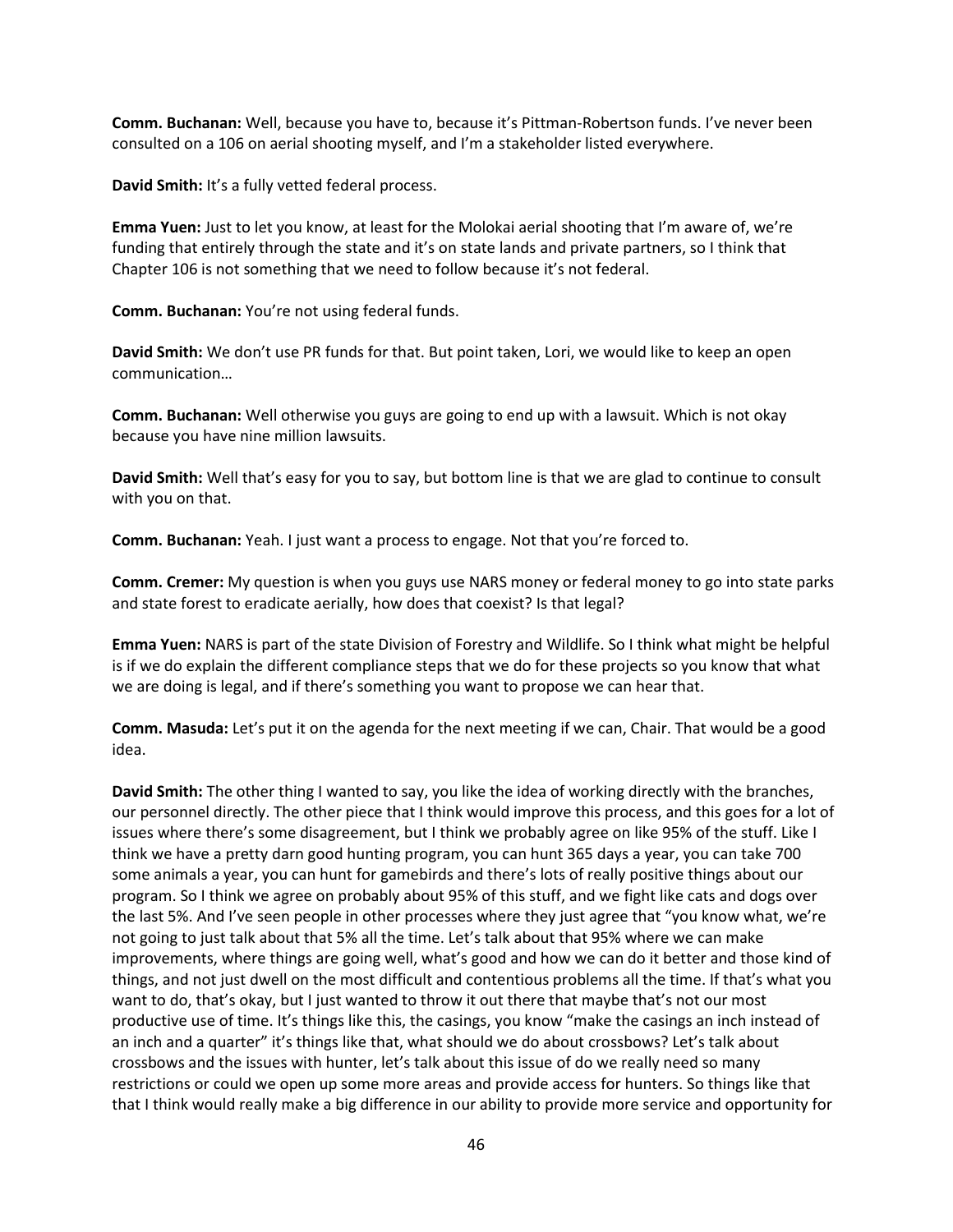hunters. We're always going to have these issues and that's fine, but I'd really like to get some of those easy, basic wins where we can actually get something done. Look at the rules, how should the rules be revised…

**Comm. Cremer:** Game management plan.

**David Smith:** Yeah, game management plan. That might be the 5%, but I don't know.

**Klayton Kubo:** Hey, why use a helicopter to go shoot animals and let the thing rot and die over there? Why do that? Because they did that on Kauai, maybe now six months ago?

**Emma Yuen:** No they didn't.

**Klayton Kubo:** I don't know, I saw a picture.

**David Smith:** I don't know about that, but we do aerial shooting to protect other resources.

**Klayton Kubo:** In the NARS area. Or wherever that helicopter was flying, landing, picking up guys. Eight months ago? Well there you go then.

**Emma Yuen:** It wasn't aerial shooting.

**Klayton Kubo:** Well, what was it then? The guys landed and then go hunt them? Where are the animals?

**Emma Yuen:** Yes. They were left on the ground.

**Comm. Buchanan:** So Dave, I like what you're saying, I agree, but I think DLNR has to throw down some good faith effort in meeting us halfway on the 5%. And I think a good start and a big part of 5% is the aerial shooting, and if the Department is going to keep the attitude of "I don't have to consult" then we're not going to move on the 95%.

**David Smith:** We do consult. I told you we will continue to consult, so can we move on?

**Comm. Buchanan:** Yes.

**Comm. Masuda:** I know Ryan and my friend Josiah have had lots of talks, right? You guys were consulted.

**Comm. Buchanan:** If not, we're just going to take it to the Legislature again. Lawsuit. We're going to have to go through options if we cannot get some serious…

**Comm. Masuda:** Now, let's not get into that. Let's work together.

**Comm. Buchanan:** No, we're not, I just… priorities of this commission are our priorities.

**David Smith:** You can talk about this as long as you like.

**Comm. Masuda:** I just want to say that I have a real thing about being threatened.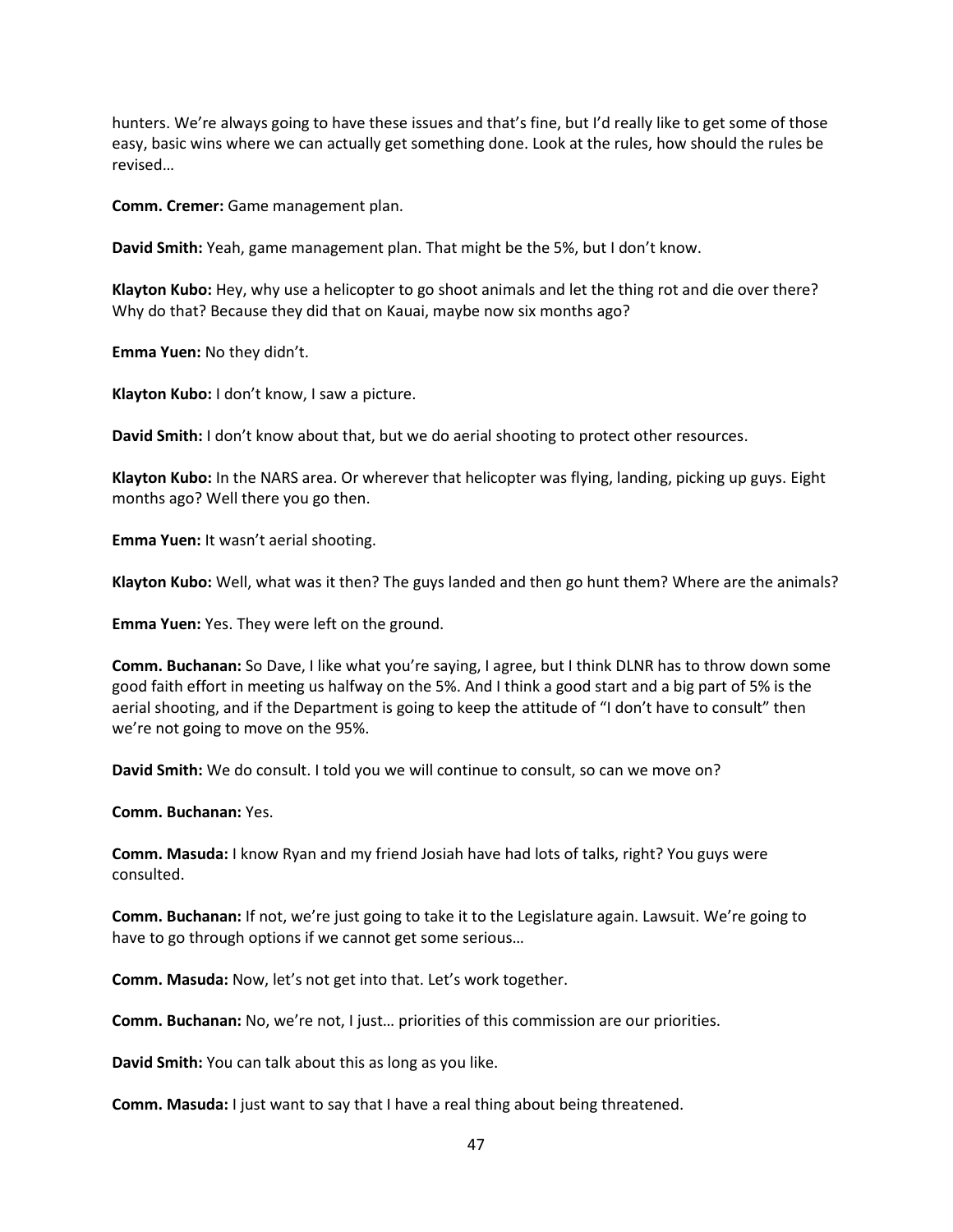**Comm. Buchanan:** Okay, well I didn't threaten anybody…

**David Smith:** You threatened to sue us.

**Comm. Buchanan:** No I just said that I would like to work collaboratively and I don't want to be frustrated to the point where I have no other options. And what I was saying earlier was that HB1325 was working towards being collaborative and the aerial shooting came up. This is meeting eleven, and for eleven meetings it comes up, and so it's a priority. I polled members, this is in the top three priorities. So I would not be effective as the chair of this commission if I did not move our priorities along. And I was nice in asking the Department and what I got was a half and half answer. "If I have federal funding, yeah, I'm forced to collaborate with you. If I don't need federal funding and I'm doing private stuff, I don't need to. I'm just need to meet the internal obligations of the Department." What I'm asking is can you expand that to include a cultural perspective, and also some community advocate perspective, at least a process, that's all I'm asking for.

**David Smith:** We can do that. And I just would like to note since we continue to talk about it that the big aerial shooting issue this year was the issue in Waianae, and we did work with the Waianae community and we have come to a resolution on that and we're continuing to work with them going forward.

**Comm. Buchanan:** And I appreciate that, I really do, and we can tell because nobody's calling everybody's phones every week, so it's working.

**Comm. Masuda:** Thanks for bringing up that it's working.

**Comm. Cremer:** I want to take one minute. Three goals, and we all talk about those three goals. Number one goal is to work collaboratively with the Department so we can be successful for our community. Second, aerial shooting, stop as much as we can.

**Emma Yuen:** It's not happening on Kauai though. I'm just wondering, is that a goal for Kauai, or…?

**Comm. Cremer:** You guys may say you're not doing it, but there's no way you guys can shoot a hundred something goats from the ground the way you guys shoot them. We don't need to go there.

**Comm. Buchanan:** And then what is the third?

**Comm. Cremer:** My third goal is the Unit A lease.

**Comm. Masuda:** And I just got an email just now that our AGs have just forwarded the thing from DHHL. So they're going to extend it to the end of the year while we keep working on a permanent solution, and I'm still looking for, I'm trying to find the land to trade for that area and it's in the active issue.

**Comm. Cremer:** I'll talk about that when I go into my report.

**Comm. Buchanan:** Oh, I thought you were already, it sounded like Item 6.

**ITEM 6. A short report by each commissioner summarizing their meetings with DOFAW staff on the island that they represent.**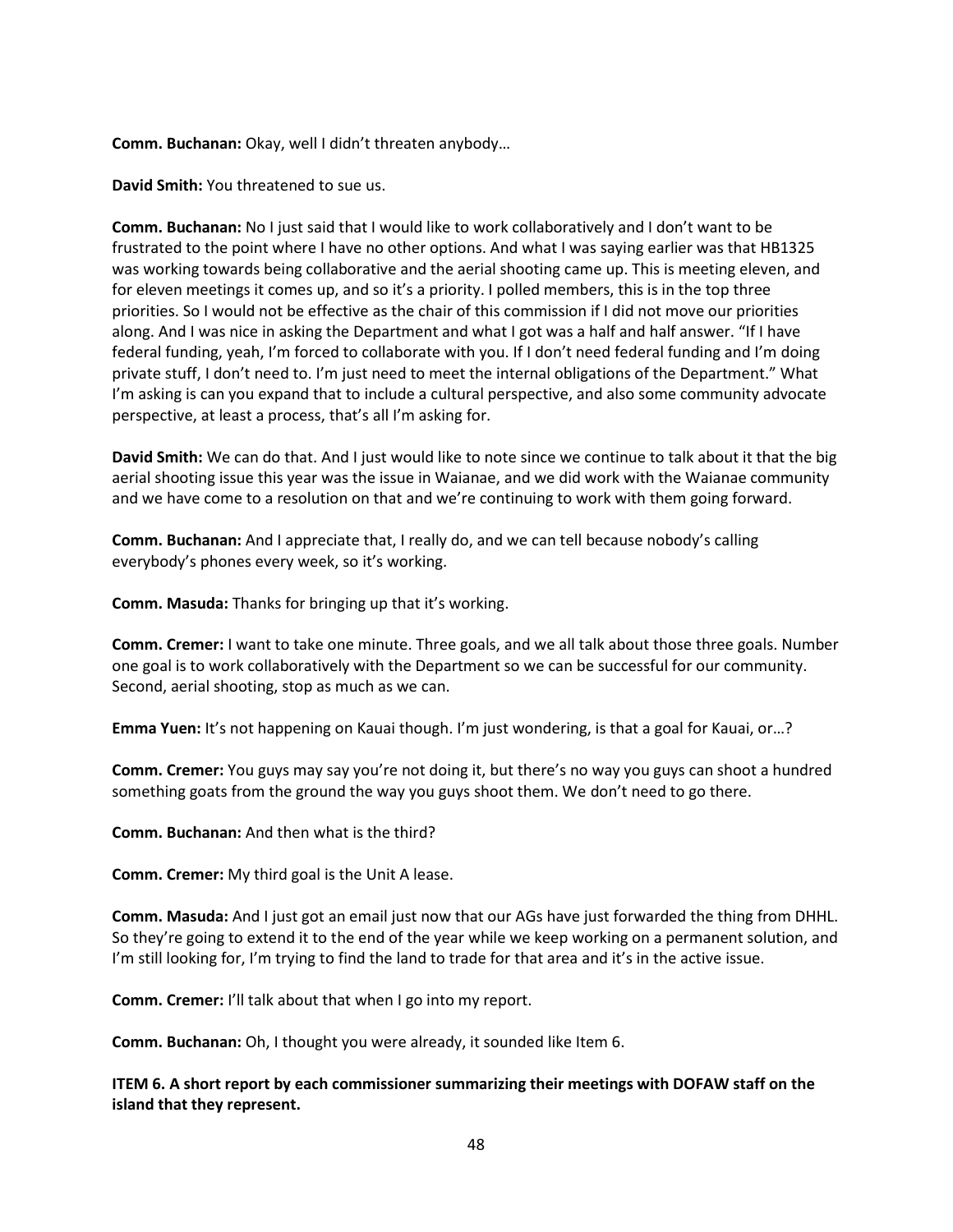**Comm. Cremer:** I can go right into that. We reopened our Nounou Mountain archery hunt for another trial period, I think this time it's for one year. We got approximately 20-30 hunters that are interested and signed up for their permits. We opened up the Nualolo Kai lottery hunt, waiting for good weather, something I'm happy we did. Soon as we have good weather, the guys who are first on the list are getting called, and how they're doing it is first of the list doesn't answer, then second on the list, and the next time they do it they'll go back to the first on the list. So everybody is going to get a chance. I like that instead of shooting them from the air or shooting them and leaving them there. Goat hunting just opened on 3/27 for Unit A, most of the goat hunting is done there, which is a real important thing, the lease. Bob, from what I gather and what I did research on DHHL, they're not going to give back that lease for Puu Opae already, so you guys better be working on getting Unit A and above on a concrete lease. Unless you can do a land trade for Puu Opae that will make them happy, they're not trading it, they're not giving back the lease for longer than a year. That place is the most important, where we've got the most deer, it's a section of Unit A. According to what I heard, and there's even a chance that even Trail 2, but it's something we've got to work on really hard honestly.

**Comm. Masuda:** Well, I haven't heard that part yet.

**Comm. Cremer:** According to what I heard, the pipes are all there for the hydro already, waiting across Kekaha mill, getting ready. They're doing the EIS according to what I heard, and they're going to start the hydro.

**David Smith:** Yeah, it's pretty much a done deal.

**Comm. Cremer:** You heard?

**David Smith:** Well, they're moving forward on it, right? And what we're trying to do is get Unit A, right? And that is a high priority for us, that's our highest priority. Bob's been working on it…

**Comm. Cremer:** Well the thing is, they need our water, which is the people's water that comes out of the state's forest to operate that hydro, then we better be playing hardball with them as a Department.

**Comm. Masuda:** Is the hydro project in the same area we're trying to get?

**David Smith:** It comes out of Unit A, right, the hydro land?

**Comm. Cremer:** Right there at Puu Opae, the bottom section right next to the state agriculture lands.

**David Smith:** Right, but that's DHHL, right? We do what we can on DHHL, but I'm telling you, it's not our land.

**Comm. Cremer:** Well if we cannot get Puu Opae, then we better start trying to working on getting above Puu Opae where they're not going to have the hydro plant itself, with negotiations that they can have the water from us.

**David Smith:** We are trying to get as much as we can out of Unit A. And again, it's not our land, so we try, but it's hard with DHHL. So we're continuing to work on it, it's our highest priority on Kauai.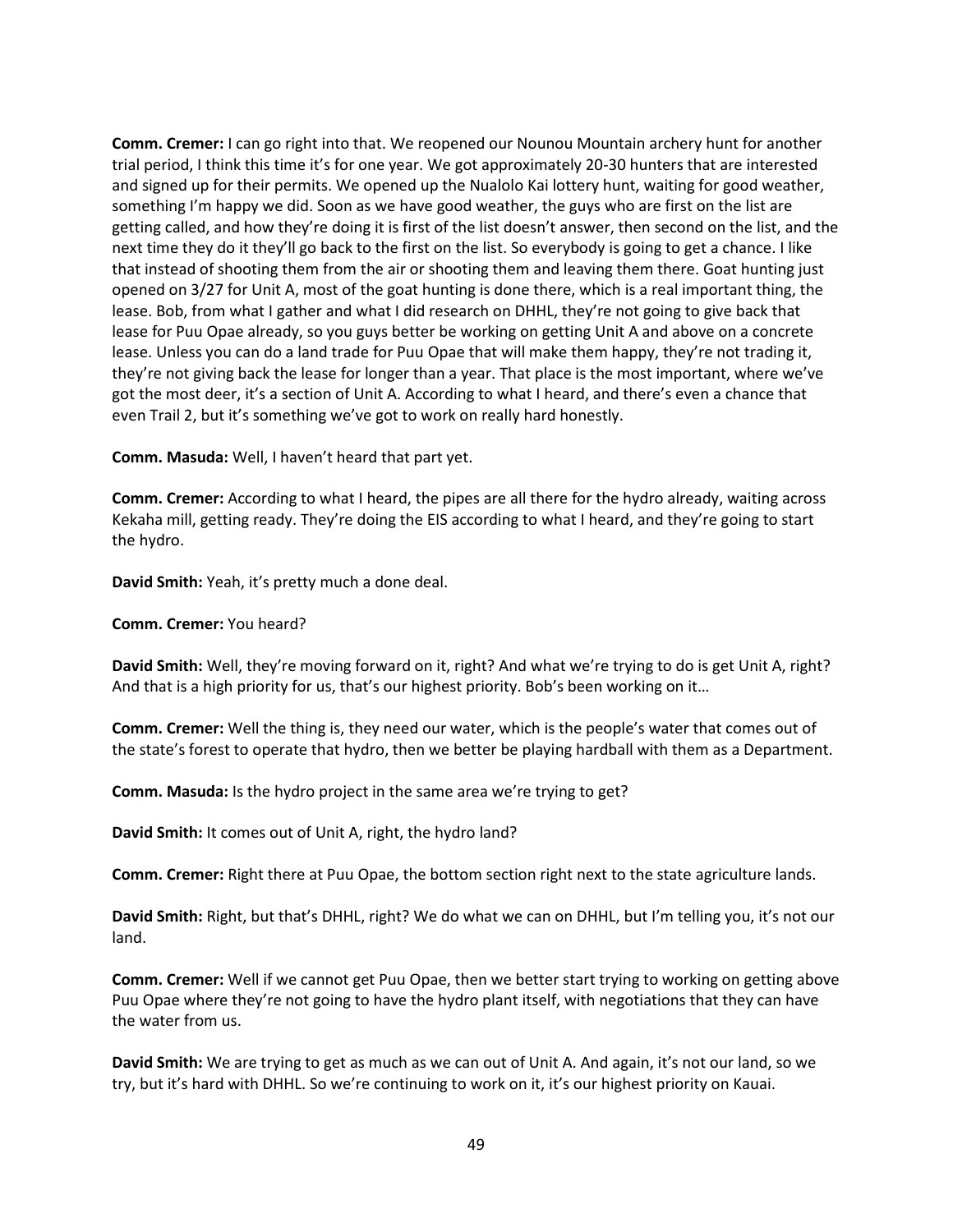**Comm. Cremer:** Yeah, the water is coming from your land though to feed their land.

**David Smith:** Yeah. It's complicated. If it weren't complicated we wouldn't be here talking about it again and again. If it were easy we'd already have it done.

**Comm. Buchanan:** I took pictures of the solar farms coming over today. Are you pau?

**Comm. Timko:** I have nothing, sorry.

**Comm. Kohatsu:** No report. We talked about everything I talked about with staff today already. My focus is Puu Waawaa.

**Comm. Jury:** Some of the things we're addressing, we're working with the Department.

**Comm. Buchanan:** Molokai, no, we don't have any relief. We used to be okay but we're not okay anymore. I think a sent an email, yes Shaya? Asking about the list of outfitters for Molokai, but I never got a response. Did you send me a list of outfitters? No, never.

**Shaya Honarvar:** I don't have it.

**Jason Omick:** We have a list of outfitters.

**Comm. Buchanan:** Okay, you guys used to have it on the website.

**Jason Omick:** Yeah, every year I call everyone and make sure they're okay with their numbers being published and stuff like that.

**Shaya Honarvar:** Well we don't have a recent one that was actually active or not.

**Jason Omick:** There is a book up front that has each permit that's issued to an outfitter, so you can look at the dates and see if there are current ones. There are usually only three or four through the whole state, we don't get a lot of them.

**Comm. Buchanan:** Okay, it's a problem. I have a problem on Molokai with people saying they are outfitters actually in the field, people telling people who are hunting "you just shot my deer, I'm an outfitter." We have a lot, huge influx of outside hunting going on from the mainland, people who are paying people on the ground \$3,500 to take them hunting illegally.

Jason Omick: Have you ever done a Google search on that? Don't do it, because you'll see it's scary, there are a lot of people trying to pull that.

**Comm. Buchanan:** Well that's why, now that we have an additional DOCARE officer on island – we used to have only one, now we have two, maybe three, I'm not sure – but we had an incident about two weeks ago where someone shot a deer and they got confronted by a supposed outfitter, who said "you shot my deer, and that deer is worth \$3,500, I want you to pay me \$3,500 for the deer." So they were actually antagonizing this person. And they said "you know what, since your wife and my wife are cousins, I'll drop it down to \$600." So the guy paid him \$600. But in the meantime two visitors were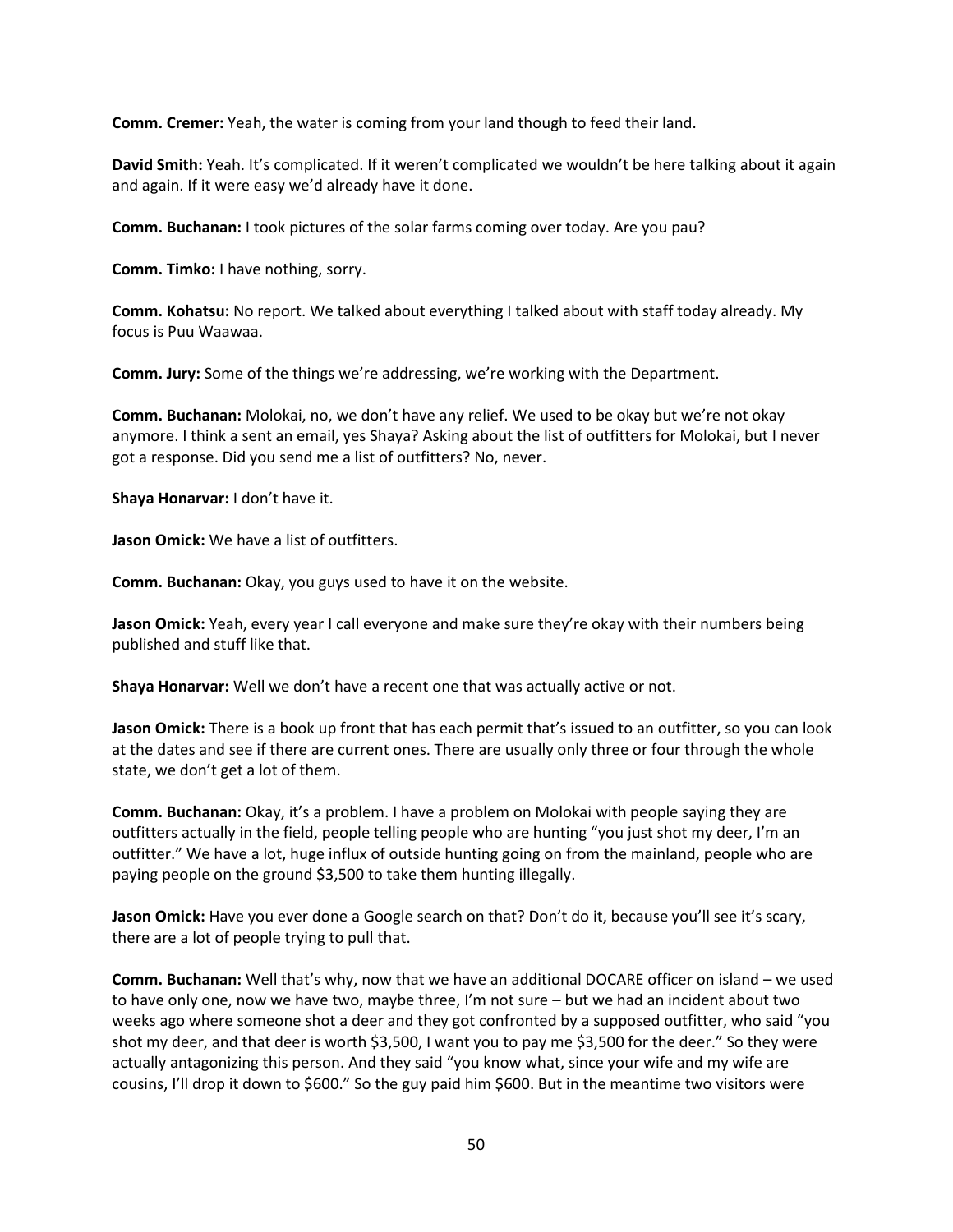grumbling because they said "we're paying \$3,500 and you just shot our deer." So that kind of stuff is going on.

**Jason Omick:** Was this on private property?

**Comm. Buchanan:** It was on private property. No, it's on DHHL property. But we have an influx of those types of incidents, everybody is claiming to be an outfitter. And everybody is making illegal money right now. So I contacted the Department and I said I wanted a Molokai list of outfitters, I wanted a statewide list of outfitters. So when someone tells me they're an outfitter then I'm either going to shoot them down or call the police.

**Jason Omick:** Do you mind if I go upstairs and see if we have this thing, just to check?

**Comm. Buchanan:** Sure! So it's a problem, with illegal stuff going on on Molokai.

**David Smith:** What rule is that, the outfitting?

**Comm. Buchanan:** You can get paid, right? Don't they pay taxes? I don't know what rule it is, it's your rule.

**Comm. Cremer:** I thought there was a rule that nobody could outfit in the state of Hawaii?

**Comm. Buchanan:** No. I looked it up online on the Department's website about two years ago, and there was a list of outfitters in the state of Hawaii.

**David Smith:** I've got the book of rules right here and I don't see it, I'm just asking you – do you know if it's covered by a rule?

**Comm. Buchanan:** You guys have a permit for it.

**David Smith:** I know we have that, but what rule is it? Does anybody know? We're complaining about it but we don't even know what rule it is.

**Comm. Buchanan:** That's why I contacted you, you're supposed to know.

**David Smith:** Of what, 121? 124? Okay, I didn't mean to distract you, but in order to do something we need to know what the law is,

**Comm. Masuda:** There are so many illegal commercial kind of people nowadays it's sickening. We don't have enough guys to go hunt them down.

**Comm. Buchanan:** Well on Molokai we want protected marine areas, but we're finding that a handful of people are just thwarting that process, and we're not happy with that because we want our marine monuments protected. As recent as yesterday, we stopped a person in full camo walking on private property, asked him where he was going and he said "I read online that Molokai is full of wildlife and I can come here and hunt, so my wife dropped me off and I'm heading to get me a deer." So we told him "you know you're on private property, and do you have a hunting license?" And he said "well, I have a Nebraska hunting license," so every week. I don't know where all these people are coming from, I don't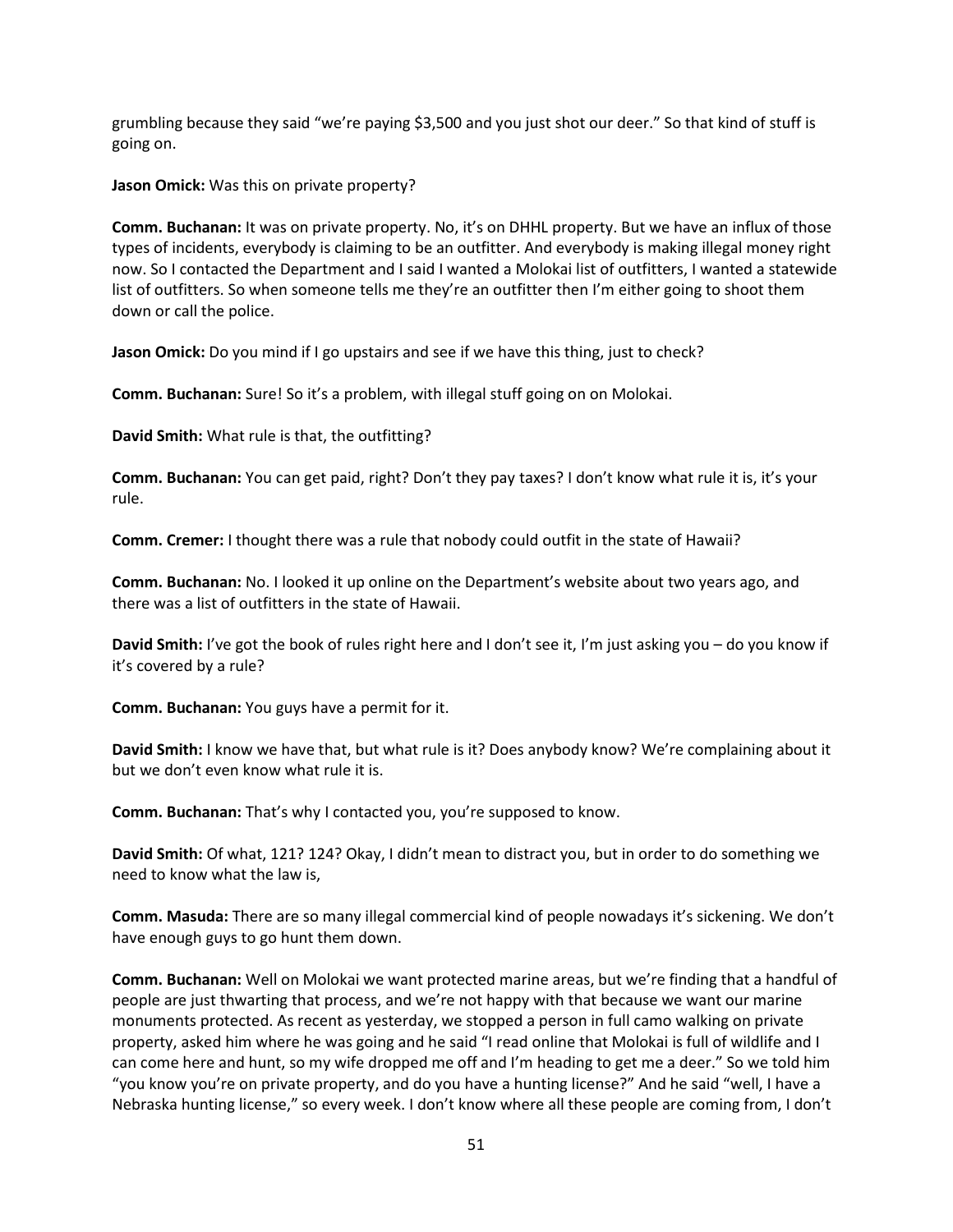know if there is social media stuff going on, but they're all ending up on my island and everybody thinks they can just come to Molokai and jump in the bushes and hunt, and then there's a handful of local boys who think they're outfitters and they're actually doing shows on National Geographic. They said they're outfitters, so I wanted to know from the Department that they paid for the permit, because there's a fee that you pay the Department and they give you a permit.

**Jason Omick:** There's a fee. \$25, and every island, for your permit to do it for the year. So if you want to go out there and be a guide you have your hunting license and this permit…

**Comm. Buchanan:** And it's easy to do, right?

**Jason Omick:** Yeah. You just have to apply. Every island has a copy of the people on their island who have the authority to do this, so we keep all of ours for Oahu.

**Comm. Buchanan:** So I have to call Shane on Maui Nui?

**Jason Omick:** It may be something that we should get together in one big list so we can address you guys that way.

**Comm. Buchanan:** Now that it's a problem, I think I need to know.

**Jason Omick:** Yeah, contact Shane or John and they should be able to tell you what you need to know.

**Comm. Buchanan:** Well, my husband is also the head of security for Molokai Ranch, so that's his thing, to stop people from hunting on the ranch. When they say they're outfitters, we can't find out whether they are or not, so…

**David Smith:** Wait a minute, they're hunting on the ranch? And he's head of security on the ranch?

**Comm. Buchanan:** Illegally. They're already trespassing. But to go even further and say "I'm an outfitter with a hunting license," yeah. But also on private property.

**Comm. Masuda:** But they can be arrested for trespassing on private property.

**Comm. Buchanan:** Yes, we are doing that.

**David Smith:** You're saying your husband is the head of security on Molokai Ranch, he's busting people for hunting illegally, why do you even need anything else?

**Comm. Buchanan:** I just want to know that certain individuals who are charging money, if they actually can.

**David Smith:** No. You can only hunt on private property with the landowner's permission. Just because you're an outfitter doesn't mean you can go anywhere you want and hunt there.

**Comm. Buchanan:** Well, you can charge money for hunting on private property if you're an outfitter.

**David Smith:** With the landowner's permission.